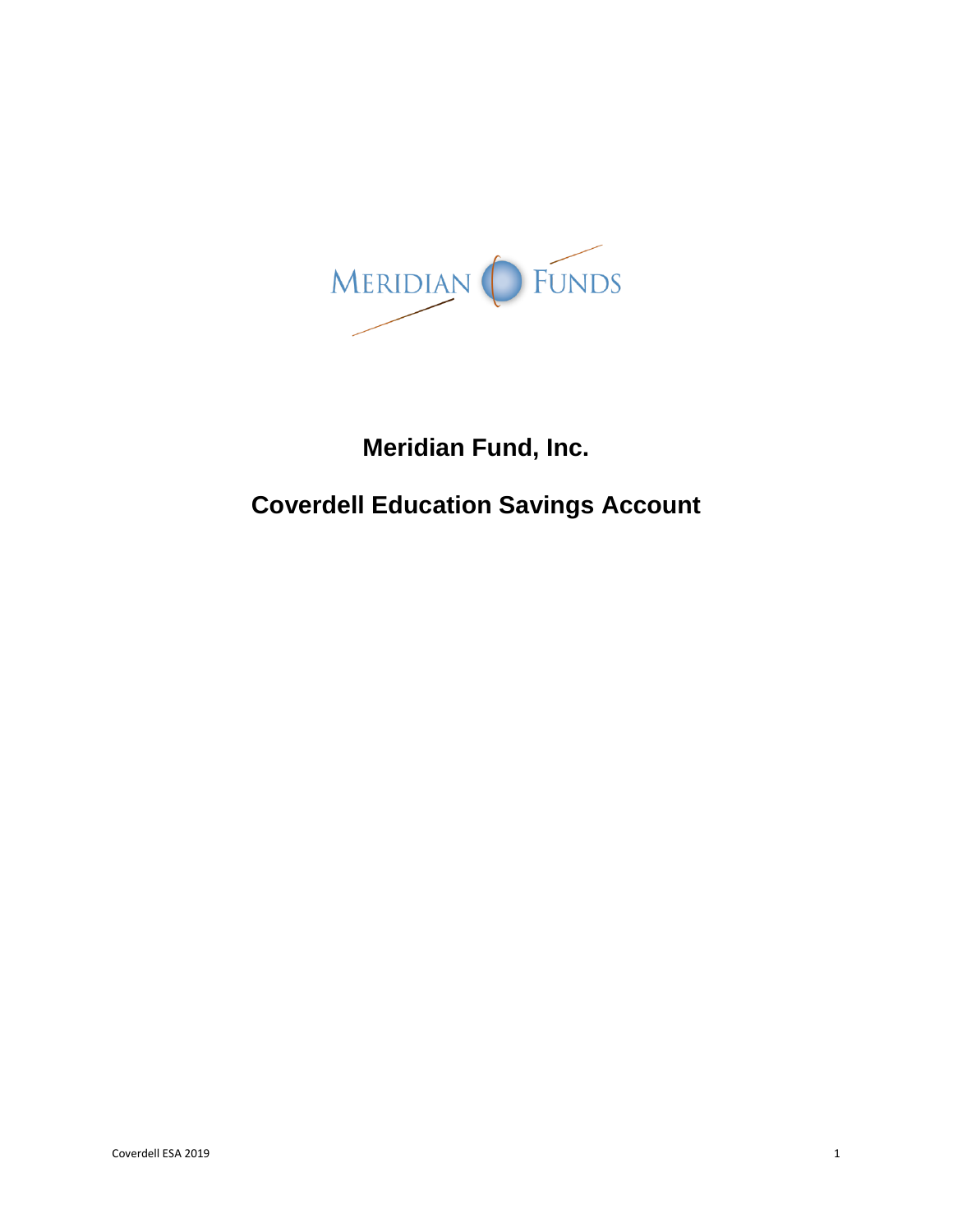# **TABLE OF CONTENTS**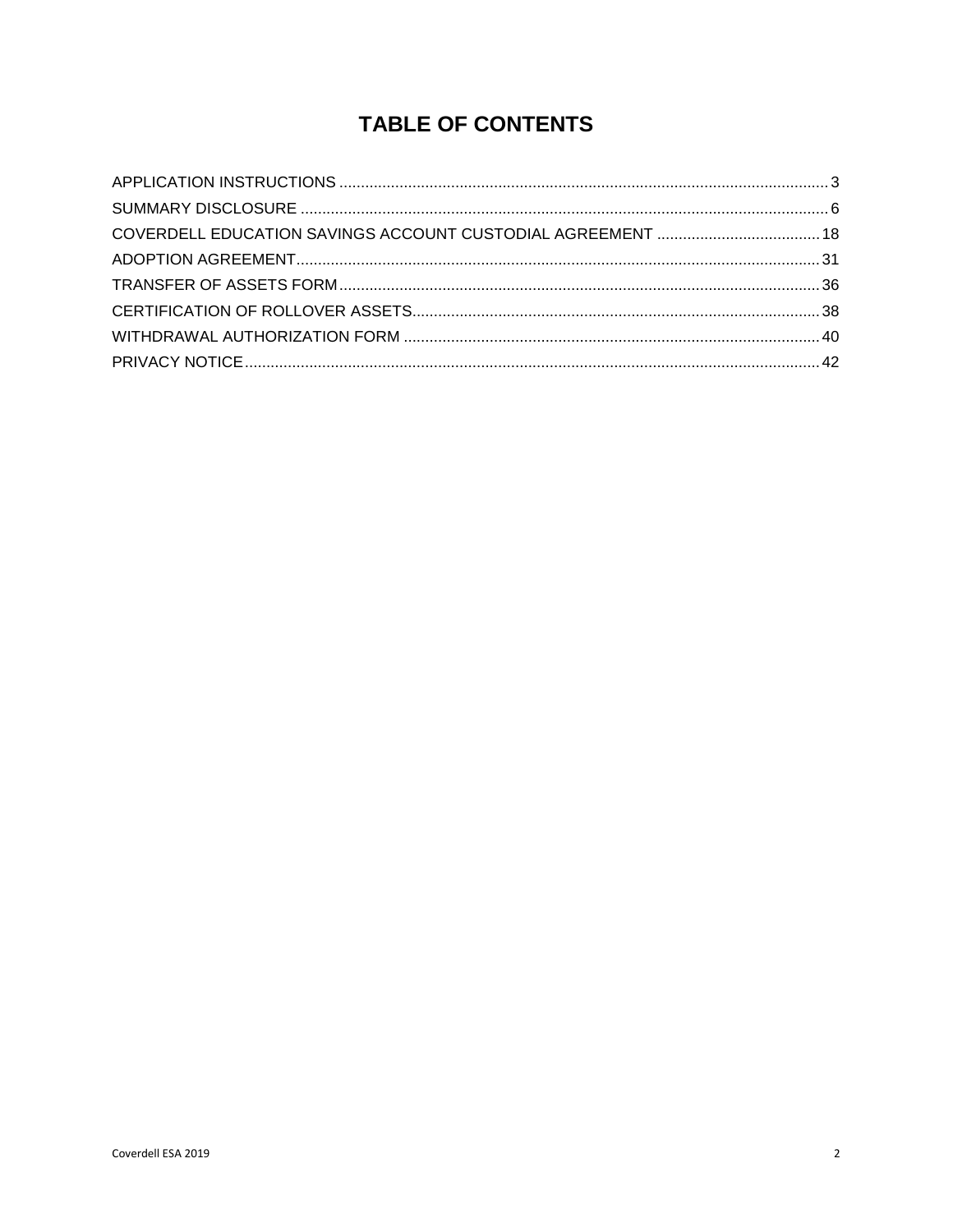## **COVERDELL EDUCATION SAVINGS ACCOUNT APPLICATION INSTRUCTIONS**

<span id="page-2-0"></span>**\_\_\_\_\_\_\_\_\_\_\_\_\_\_\_\_\_\_\_\_\_\_\_\_\_\_\_\_\_\_\_\_\_\_\_\_\_\_\_\_\_\_\_\_\_\_\_\_\_\_\_\_\_\_\_\_\_\_\_\_\_\_\_\_\_\_\_\_\_\_**

# **Certain Definitions:**

"**Code**" means the Internal Revenue Code, as amended.

"**Contributor**" means the individual that signs the Coverdell ESA Adoption Agreement in connection with the initial deposit to the Coverdell ESA Account, or if no Contributor is named in the Coverdell ESA Adoption Agreement, Contributor means the individual named as the Responsible Individual in the Coverdell ESA Adoption Agreement. Contributor also means any other person or entity that contributes to the Coverdell ESA Account.

"**Coverdell Agreement**" or "**Agreement**" means and includes all of the following documents:

- Coverdell Education Savings Account Adoption Agreement or "Coverdell ESA Adoption Agreement";
- Coverdell Education Savings Account Custodial Agreement or "Coverdell ESA Custodial Agreement";
- Coverdell Education Savings Account Summary Disclosure or "Coverdell ESA Summary Disclosure";
- Coverdell Education Savings Account Application Instructions or ("Coverdell ESA Instructions"); and
- Privacy Policy of the Custodian which together constitute a binding agreement between the Contributor and the Custodian.

"**Coverdell ESA**" means a Coverdell Education Savings Account that satisfied the requirements of Code Section 530.

"**Coverdell ESA Account**" and "**Custodial Account**" each mean the Coverdell Education Savings Account established by the Contributor with the Custodian by properly completing and signing the Coverdell ESA Adoption Agreement.

"**Custodian**", "**we**" and "**us**" each means BNY Mellon Investment Servicing Trust Company.

"**Designated Beneficiary**" means the individual named as Designated Beneficiary on the Coverdell ESA Adoption Agreement, for whose benefit the Coverdell ESA Account is established.

"**Eligible Investment**" means the Investments in the Custodial Account that have been designated by the Custodian as eligible for investment.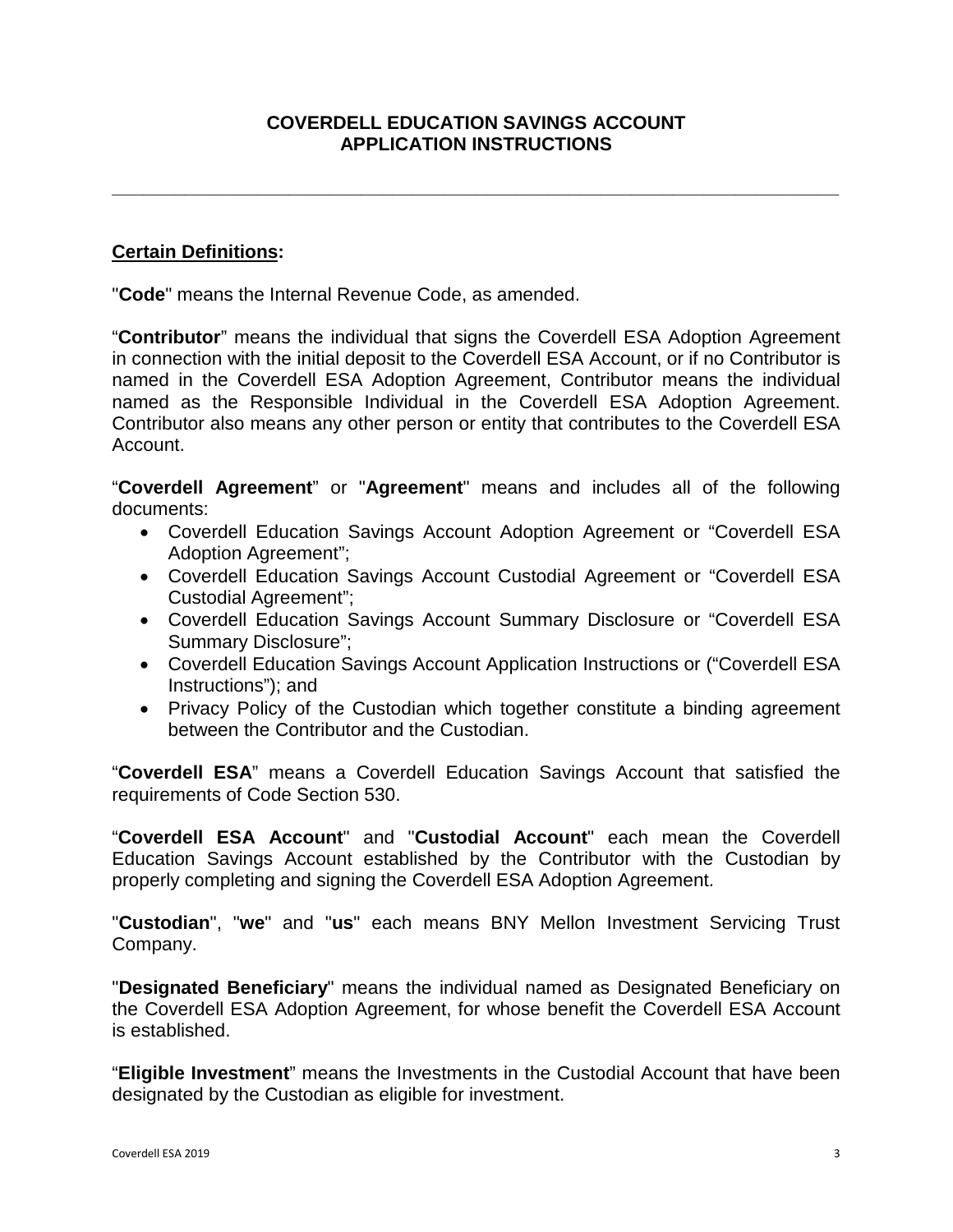"**Fund Shares**" means shares of a Mutual Fund.

"**Ineligible Investments**" means any investments that have not been designated as Eligible Investment in the Custodial Account by the Custodian.

"**Investments**" means the assets in the Custodial Account that are invested in Eligible Investments.

"**IRS**" means the Internal Revenue Service.

"**Mutual Fund**" means a managed portfolio of investments that pools money from many investors to purchase securities.

"**Responsible Individual**" means the individual named as the Responsible Individual on the Coverdell ESA Adoption Agreement, who is generally the parent or legal guardian of the Designated Beneficiary, and who generally controls all decisions regarding the ESA Account, including authorizing payments from the Coverdell ESA Account.

"**Sponsor**" means the entity with whom the Custodian has entered into a written agreement to offer the Custodial Account to purchasers of Eligible Investments.

#### **General Instructions:**

Complete and sign the Coverdell ESA Adoption Agreement. Refer to the Coverdell ESA Summary Disclosure or IRS Publication 970 for eligibility requirements and contribution restrictions.

Contributions may be made to the Coverdell ESA Account for a Designated Beneficiary under the age of 18 by one or more individuals, but the total contributions made to all Coverdell ESAs for the Designated Beneficiary cannot exceed \$2,000 for any tax year. This rule does not apply to:

- 1. Contributions which are qualified rollover contributions as described in the Code or,
- 2. Contributions which are the result of a transfer of assets from the custodian or trustee of another Coverdell ESA.

Contributions to the Coverdell ESA Account may be invested solely in Investments permissible under the Code which have been designated by the Custodian as eligible for investment in the ESA Custodial Account, including one or more Mutual Funds designated by the Custodian. (See "Available Options for Your Contributions" in the ESA Summary Disclosure.) You may obtain prospectuses for the Mutual Funds that are Eligible Investments by calling 1-800-446-6662.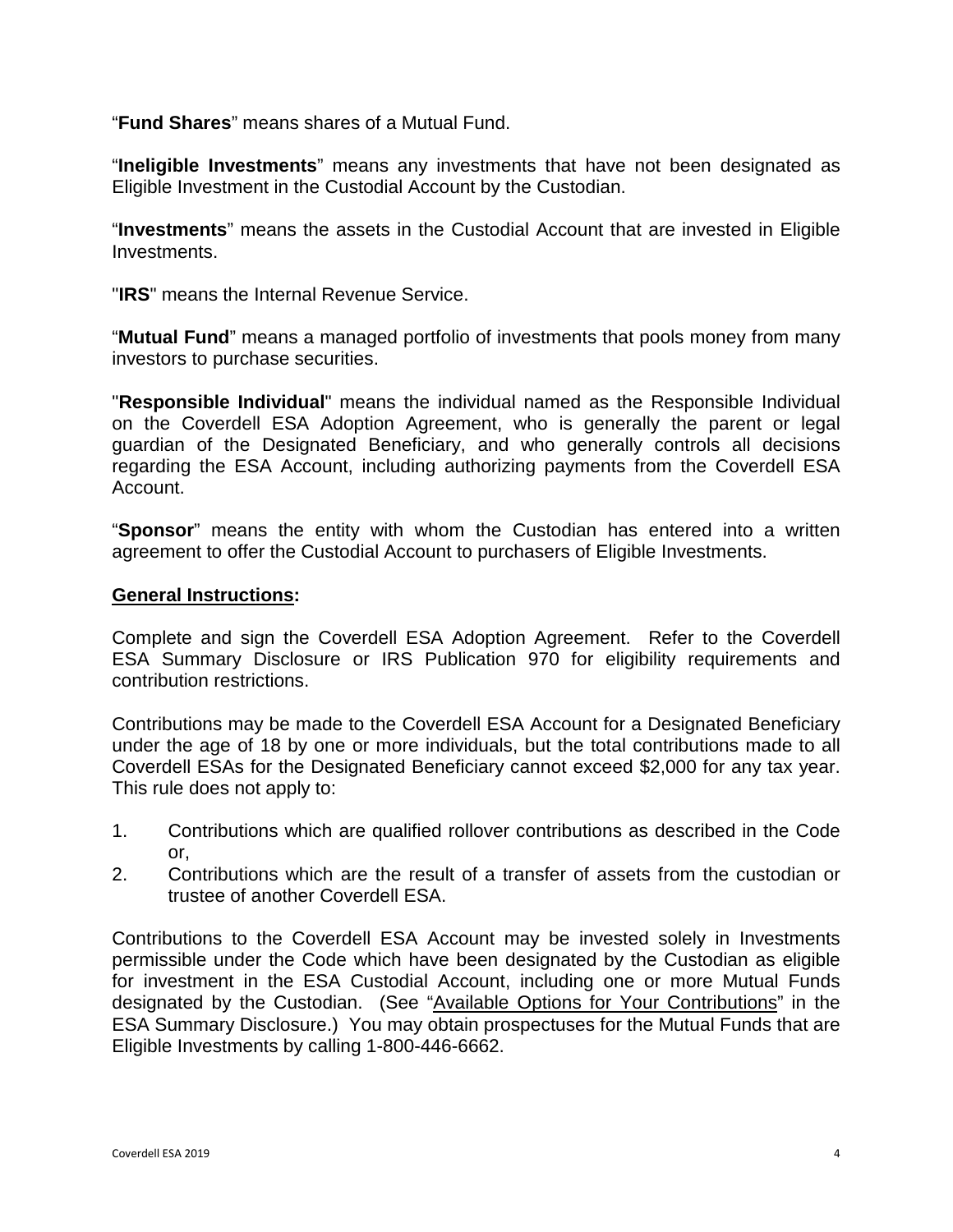Before investing in a Mutual Fund, please be sure to read the prospectus for that Mutual Fund carefully. All portions of the Coverdell Agreement are binding, so you should read all of the Coverdell Agreement, including in particular the section titled "Available Options for Your Contributions" in the Coverdell ESA Summary Disclosure, the Coverdell ESA Custodial Agreement, and the "Terms and Conditions" on the signature page of the Coverdell ESA Adoption Agreement.

Please make checks payable to Meridian Fund, Inc.

#### **Special Instructions Regarding Transfers and Rollovers:**

To establish a Coverdell ESA Account using assets from another Coverdell ESA, follow the general instructions for establishing a Coverdell ESA Account, and note where provided on the Coverdell ESA Adoption Agreement that the contribution is a transfer or rollover from another Coverdell ESA.

Investments may be transferred or rolled over to this Coverdell ESA Account from another Coverdell ESA in the name of the Designated Beneficiary, or from a Coverdell ESA held by a family member of the Designated Beneficiary (subject to certain restrictions).

- 1. For transfers (directly from the current trustee or custodian), please complete the "ESA Transfer of Assets Form."
- 2. For rollovers, please complete the "ESA Certification of Rollover Assets". Rollovers must be completed within 60 calendar days of receipt.

#### **Mail the Completed Application to**:

First Class Mail:

Meridian Fund, Inc. P.O. Box 9792 Providence, RI 02940-9792

Overnight Mail:

Meridian Fund, Inc. 4400 Computer Drive Westborough, MA 01581 1-800-446-6662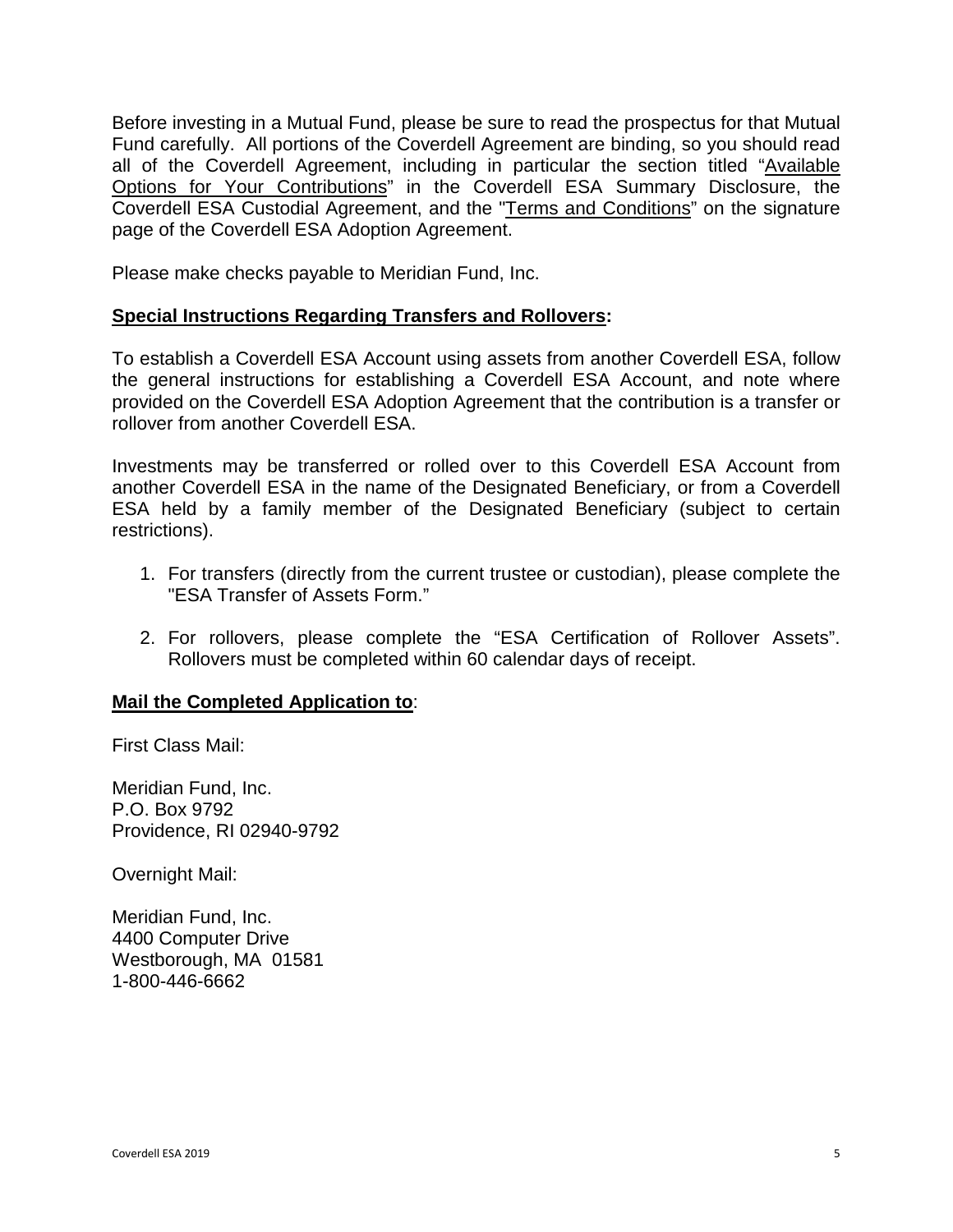#### **COVERDELL EDUCATION SAVINGS ACCOUNT SUMMARY DISCLOSURE**

<span id="page-5-0"></span>This Coverdell Education Savings Account Summary Disclosure ("Coverdell ESA Summary Disclosure") is intended to provide you with an understandable summary of the significant provisions and rules of the Coverdell Education Savings Account Custodial Agreement ("Coverdell ESA Custodial Agreement") that affect your rights and responsibilities for the Coverdell Education Savings Account ("Coverdell ESA Account") created by the Coverdell ESA Custodial Agreement. In addition to this Coverdell ESA Summary Disclosure, you should carefully read the following additional disclosure materials: the Coverdell ESA Custodial Agreement, the "Terms and Conditions" on the signature page of the Coverdell Education Savings Account Adoption Agreement ("Coverdell ESA Adoption Agreement"), and the prospectus applicable to each Mutual Fund that is an Eligible Investment in which contributions to the Coverdell ESA Account will be invested.

#### **Custodian's Requirements That May Affect Your Account**

BNY Mellon Investment Servicing Trust Company (referred to in this Coverdell ESA Summary Disclosure as "BNY Mellon," "Custodian," "we," or "us") provides custodial and administrative services for your Coverdell ESA Account. As a result of this role, persons who open a Coverdell ESA are considered 'customers' of BNY Mellon. Such persons are referred to as "you" or "your" in this Coverdell ESA Summary Disclosure.

Federal law requires the Custodian, as a financial institution, to obtain, verify, and record information that identifies each person who opens a Coverdell ESA. All Coverdell ESAs we open are opened on a conditional basis – conditioned on our ability to verify your identity in accordance with Federal law. When establishing a Coverdell ESA, you are required to provide your full legal name, address, government issued identification number (e.g. Social Security number), date of birth, and other information required to open your Coverdell ESA Account. We may also request a copy of your driver's license or other identifying documents and may consult third-party databases to help verify your identity. If the Coverdell ESA Account you are opening will be registered in the name of a beneficiary, or estate, we may require additional identifying documentation.

**If you fail to provide any requested identifying information or documentation when opening your Coverdell ESA Account, your new account application may be rejected. If we open your Coverdell ESA Account, and you subsequently fail to provide all identification materials we request, or if we are subsequently unable to adequately verify your identity as required by U.S. Government regulations, we reserve the right to take any one or more of the following actions:**

 We may place restrictions on your Coverdell ESA Account which block all purchase transactions, and we may place additional restrictions on your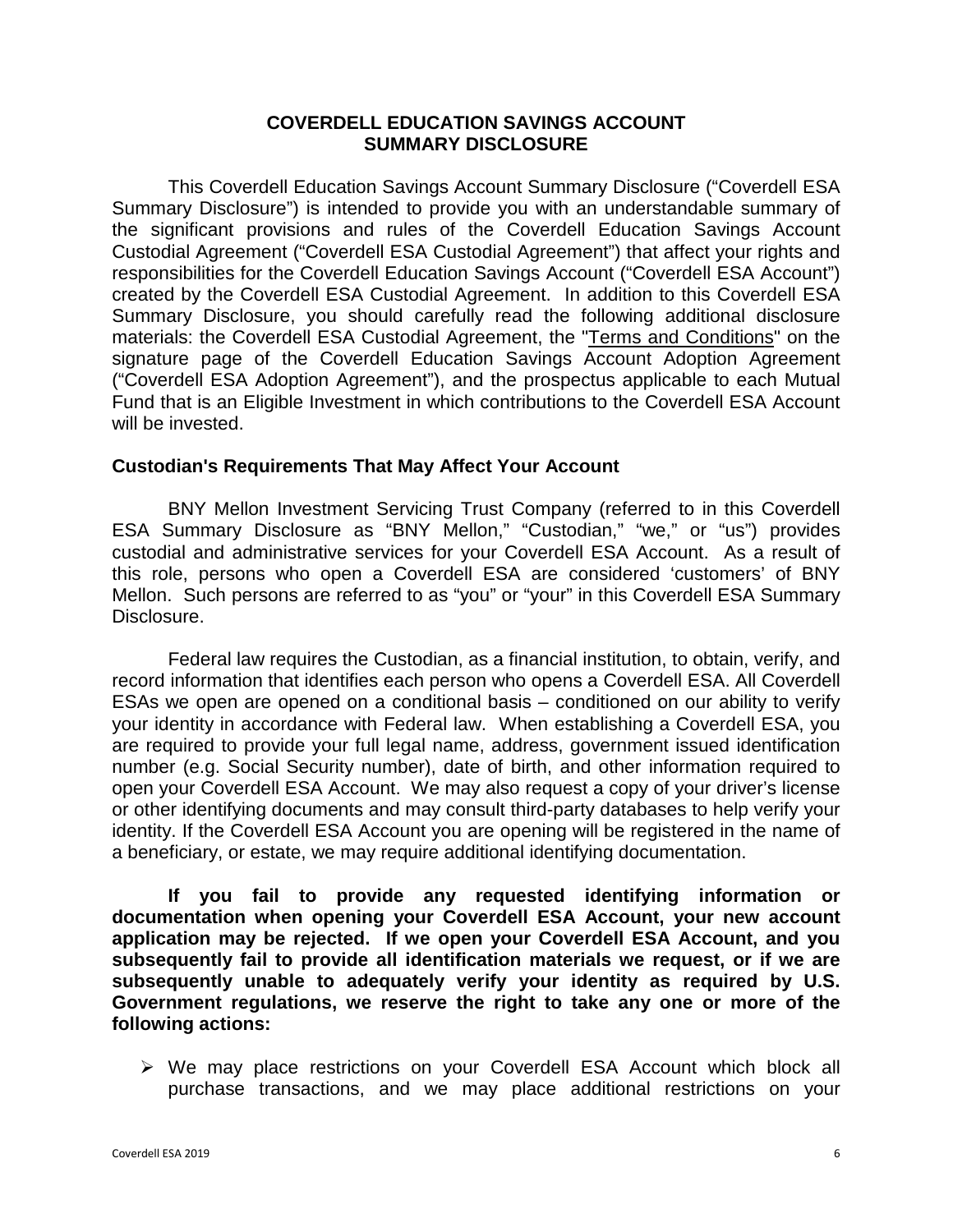Coverdell ESA Account blocking other transactional activities if we determine such additional restrictions are appropriate under Federal law or regulation.

 We may close your Coverdell ESA Account, sell (i.e., "liquidate") the assets in your Coverdell ESA Account in the prevailing market at the time, and send you a check representing the cash proceeds of your Coverdell ESA Account. This distribution will be reported to the Internal Revenue Service ("IRS") and may result in unfavorable consequences to you under Federal or state tax laws.

**You May Incur Losses.** Despite being opened as a conditional Coverdell ESA Account, your Coverdell ESA Account will be invested as you instruct and you will be subject to all market risks during the period between account opening and any liquidation necessitated by your failure to furnish requested identifying information or by an inability to adequately verify your identity. You may also be subject to additional market risks if the additional transactional restrictions discussed in the first bullet above are placed on your Coverdell ESA Account. In addition, the closing of your Coverdell ESA Account may subject you to fees and charges imposed under the terms of the Eligible Investment in which you are invested, and any sales charges you may have paid in connection with your purchases will not be refunded.

**You Assume All Responsibility For These Losses.** The Custodian expressly disclaims any responsibility or liability for losses you incur as a result of your failure to furnish identification materials we request, including investment losses and any other loss or damage (including but not limited to lost opportunities and adverse tax consequences). If you proceed with the Coverdell ESA Account opening process, you accept all risks of loss resulting from any failure of yours to furnish the identification materials we request or from a subsequent inability to adequately verify your identity in accordance with Federal law.

#### **STATE UNCLAIMED PROPERTY LAW DISCLOSURE**

The assets in your Coverdell ESA Account are subject to state unclaimed property laws which provide that if no activity occurs in your Coverdell ESA Account within the time period specified by the particular state law, your assets must be transferred to the appropriate state. We are required by law to advise you that your assets may be transferred to an appropriate state in compliance with these state laws.

#### **Applicable Definitions**

The following definitions may be applicable to your Coverdell ESA Account:

"**Agreement**" or "**Coverdell Agreement**" means and includes all of the following documents: (i) Coverdell Education Savings Account Adoption Agreement or "Coverdell ESA Adoption Agreement"; (ii) Coverdell Education Savings Account Custodial Agreement or "Coverdell ESA Custodial Agreement"; and (iii) Coverdell Education Savings Account Summary Disclosure or "Coverdell ESA Summary Disclosure"; (iv)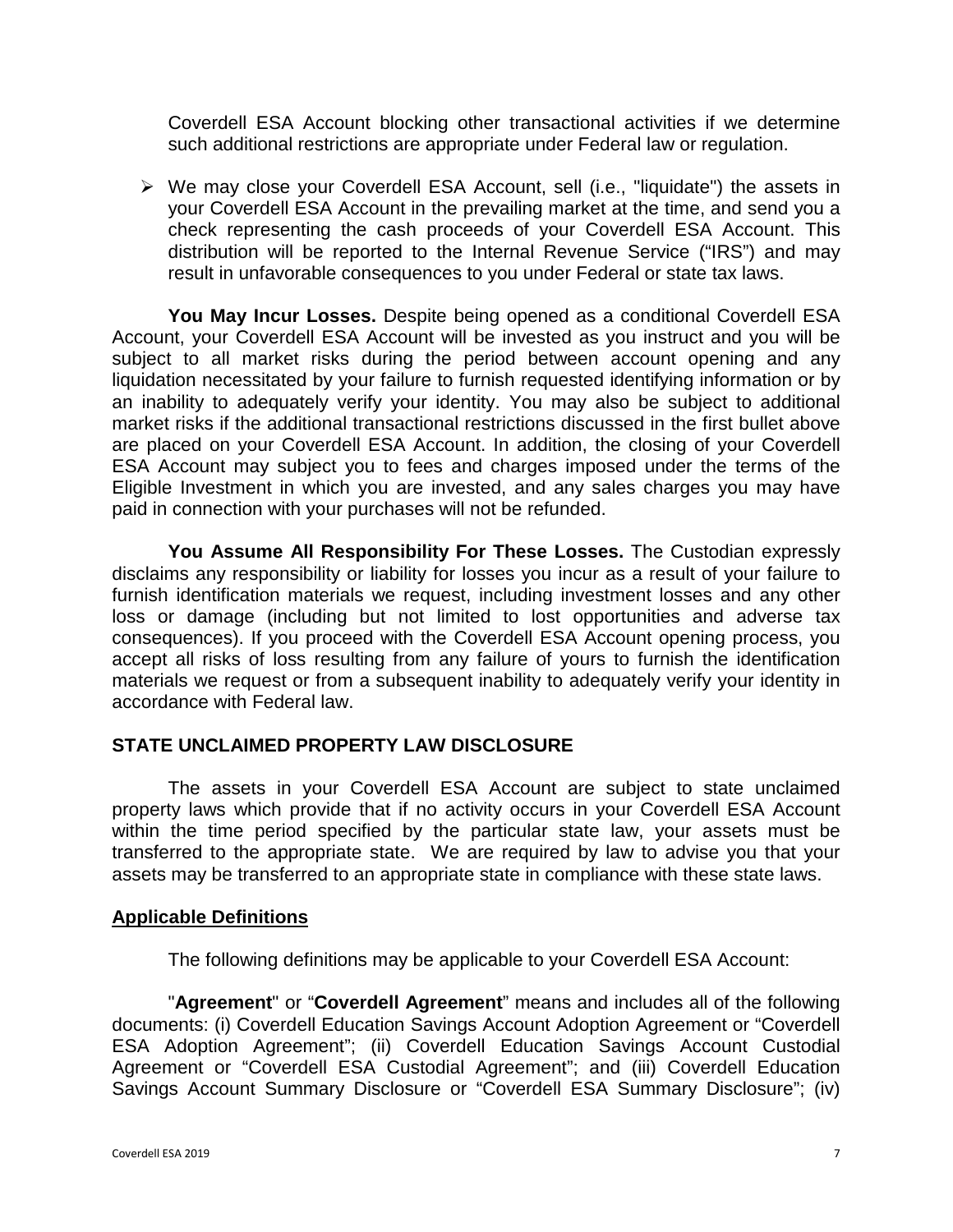Coverdell Education Savings Account Application Instructions ("Coverdell ESA Instructions"); and (v) Privacy Policy of the Custodian; which together constitute a binding agreement between the Contributor and the Custodian.

"**Code**" means the Internal Revenue Code, as amended.

"**Contributor**" means the individual that makes the initial contribution and establishes the Coverdell ESA Account by executing the Coverdell ESA Adoption Agreement. Subsequent contributions to the Coverdell ESA Account may be made by the original Contributor or by other eligible contributors. The Contributor may also be the Designated Beneficiary and/or the Responsible Individual.

"**Coverdell Education Savings Account Custodial Agreement**" or "**Coverdell ESA Custodial Agreement**" means the document that establishes your Coverdell ESA Account. Articles I through IX of the Coverdell ESA Custodial Agreement are substantially the same as Articles I through IX of IRS Form 5305-EA which is the IRS model custodial account form. Certain additional terms have been added as Article X. Coverdell ESAs established using the Coverdell ESA Custodial Agreement will meet the requirements of the Code applicable to Coverdell ESAs.

"**Coverdell ESA**" means a Coverdell Education Savings Account that satisfies the requirements of Section 530 of the Code. ("Coverdell ESA" is used in the Agreement to generally refer to all Coverdell Education Savings Accounts. "Coverdell ESA Account" is used in this Agreement to refer to the specific Coverdell ESA Account created by the execution of a Coverdell ESA Adoption Agreement under the Coverdell ESA Custodial Agreement.)

"**Custodian**," "we" and "us" each mean BNY Mellon Investment Servicing Trust Company.

"**Designated Beneficiary**" means the individual named as Designated Beneficiary on the Coverdell ESA Adoption Agreement, for whose benefit the Coverdell ESA Account is established. Except for "special needs Designated Beneficiaries," no contribution can be made after the Designated Beneficiary's  $18<sup>th</sup>$  birthday. The Designated Beneficiary may also be the Contributor and/or the Responsible Individual.

"**Coverdell ESA Account**" or "**Custodial Account**" means a Coverdell ESA established by the Contributor by properly completing and signing the Coverdell ESA Adoption Agreement under the Coverdell ESA Custodial Agreement with the Custodian.

"**Eligible Investments**" means the Investments in the Custodial Account that have been designated by the Custodian as eligible for investment.

"**Family Member**" means the spouse, child, grandchild, sibling, parent, niece or nephew, son-in-law, daughter-in-law, father-in-law, mother-in-law, brother-in-law, sister-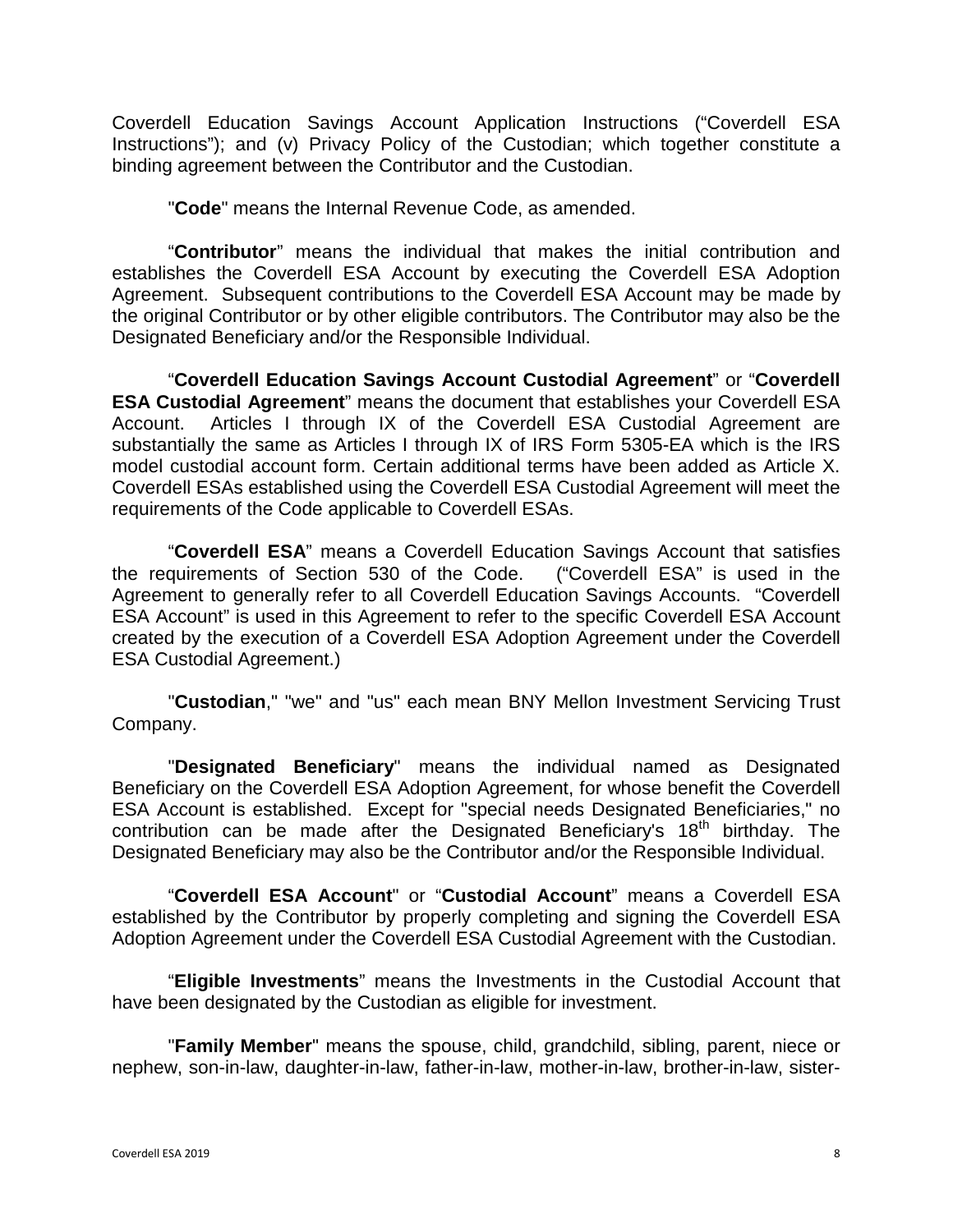in-law, and first cousin of the Designated Beneficiary and the spouse of any of the foregoing except first cousins.

"**Fund Shares**" means shares of a Mutual Fund.

"**Ineligible Investments**" means any investments that have not been designated as Eligible Investment in the Custodial Account by the Custodian.

"**Investments**" means the assets in the Custodial Account that are invested in Eligible Investments.

"**IRS**" means the Internal Revenue Service.

"**Mutual Fund**" means a managed portfolio of investments that pools money from many investors to purchase securities.

"**Responsible Individual**" means the individual named as the Responsible Individual on the Coverdell ESA Adoption Agreement. The Responsible Individual generally controls all decisions relating to the Coverdell ESA Account, including authorizing payments from the Coverdell ESA Account. References to the Responsible Individual in the Coverdell ESA Custodial Agreement mean the individual designated as the Responsible Individual at the relevant time, whether such individual is also the Contributor, or Designated Beneficiary. There can be only one Responsible Individual at any time and generally must be a parent or legal guardian of the Designated Beneficiary. Generally, the Responsible Individual shall continue to serve as the Responsible Individual for the Coverdell ESA Account after the Designated Beneficiary attains the age of majority under state law, and until all assets have been distributed from the Coverdell ESA Account and the Account terminates. However, the Responsible Individual may, within his or her sole discretion, name the Designated Beneficiary as the Responsible Individual after the Designated Beneficiary attains the age of majority under state law.

**"Sponsor**" means the entity with whom the Custodian has entered into a written agreement to offer the Custodial Account in connection with the opening of the Custodial Account.

#### **Rules and Restrictions That Apply to Your Coverdell ESA Account**

A Coverdell ESA is a trust or custodial account that is created or organized in the United States exclusively for the purpose of paying the Qualified Education Expenses of the Designated Beneficiary of the Coverdell ESA. Your Coverdell ESA Account must be designated as a Coverdell ESA when you establish your Coverdell ESA Account in order for your Coverdell ESA Account to be treated as a Coverdell ESA for tax purposes.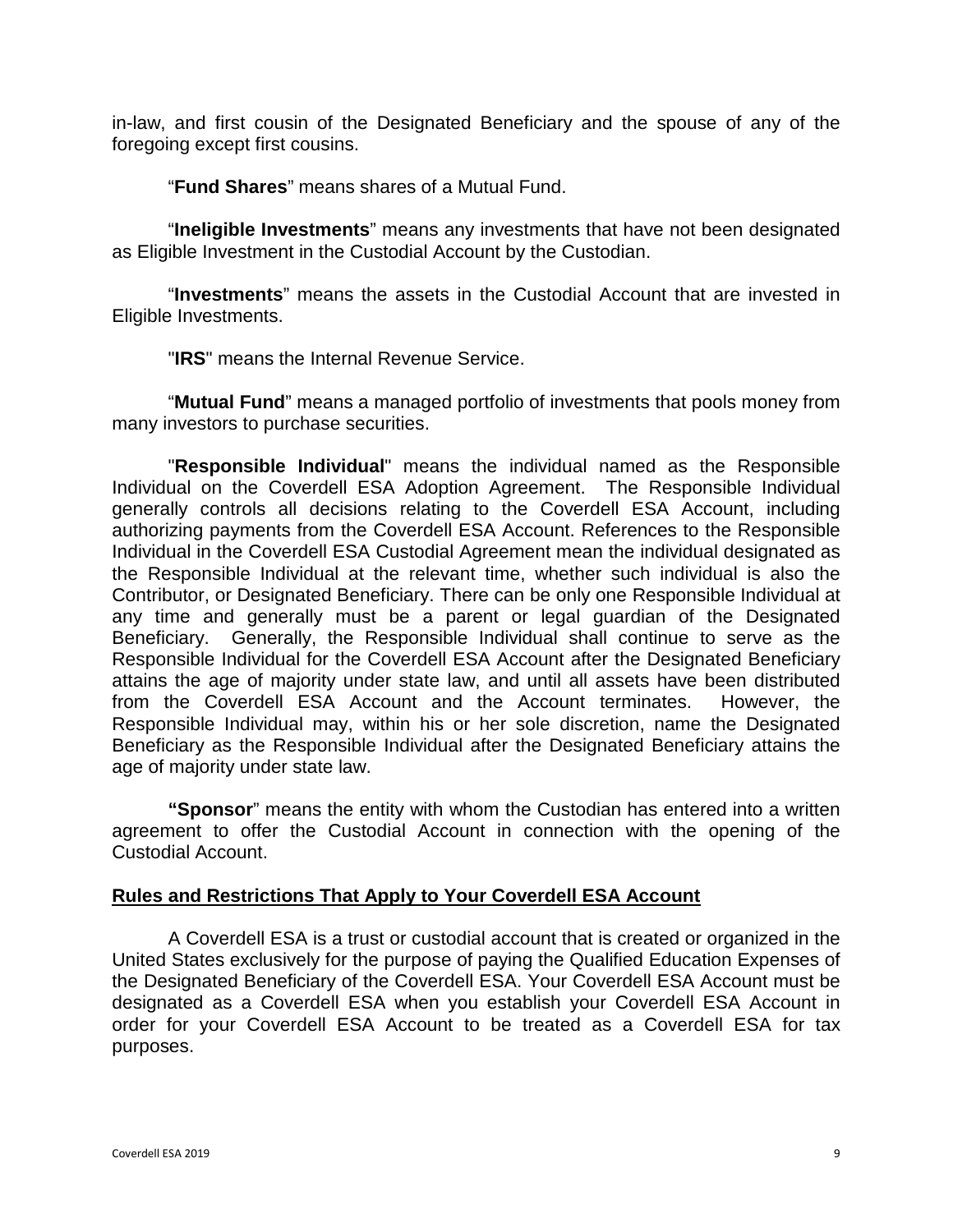To be an eligible Coverdell ESA, your Coverdell ESA Account must satisfy the following requirements:

#### **Contributions**

1. *Form of* Contribution: All contributions to the Coverdell ESA Account must be in the form of "cash," but contributions to a Coverdell ESA are not deductible.

2. *Authorized Custodian*: The custodian or trustee must be a bank or other entity authorized by the IRS to act as trustee or custodian of an Individual Retirement Account ("IRA"). BNY Mellon is an authorized entity and can serve as Custodian of your Coverdell ESA Account.

- 3. *Who can contribute to a Coverdell ESA:* 
	- Both individuals and entities can contribute to a Coverdell ESA. An individual does not have to be related to a Designated Beneficiary to contribute to a Coverdell ESA on behalf of the Designated Beneficiary.
	- Any individual may contribute to a Coverdell ESA if the individual's modified adjusted gross income for the taxable year for which the contribution is made is no more than \$95,000 (\$190,000 for married taxpayers filing jointly).
	- The maximum annual contribution per Designated Beneficiary is gradually reduced for individuals with modified adjusted gross income between \$95,000 and \$110,000 (between \$190,000 and \$220,000 for married taxpayers filing jointly).
	- Taxpayers with modified adjusted gross income above \$110,000 (\$220,000 for married taxpayers filing jointly) cannot make contributions to anyone's Coverdell ESA.
	- A Designated Beneficiary may contribute to his or her own Coverdell ESA Account.
	- An entity can make contributions to a Designated Beneficiary's Coverdell ESA without regard to such entity's adjusted gross income. For example, Century Computer Services, Inc. decides to make Coverdell ESA contributions on behalf of any child under the age of 18 of their employees in the amount of \$500. Century Computer Services, Inc. qualifies as a contributor regardless of the company's adjusted gross income, but the company cannot take a deduction for such contributions.
- 4. *Limits on Contributions*: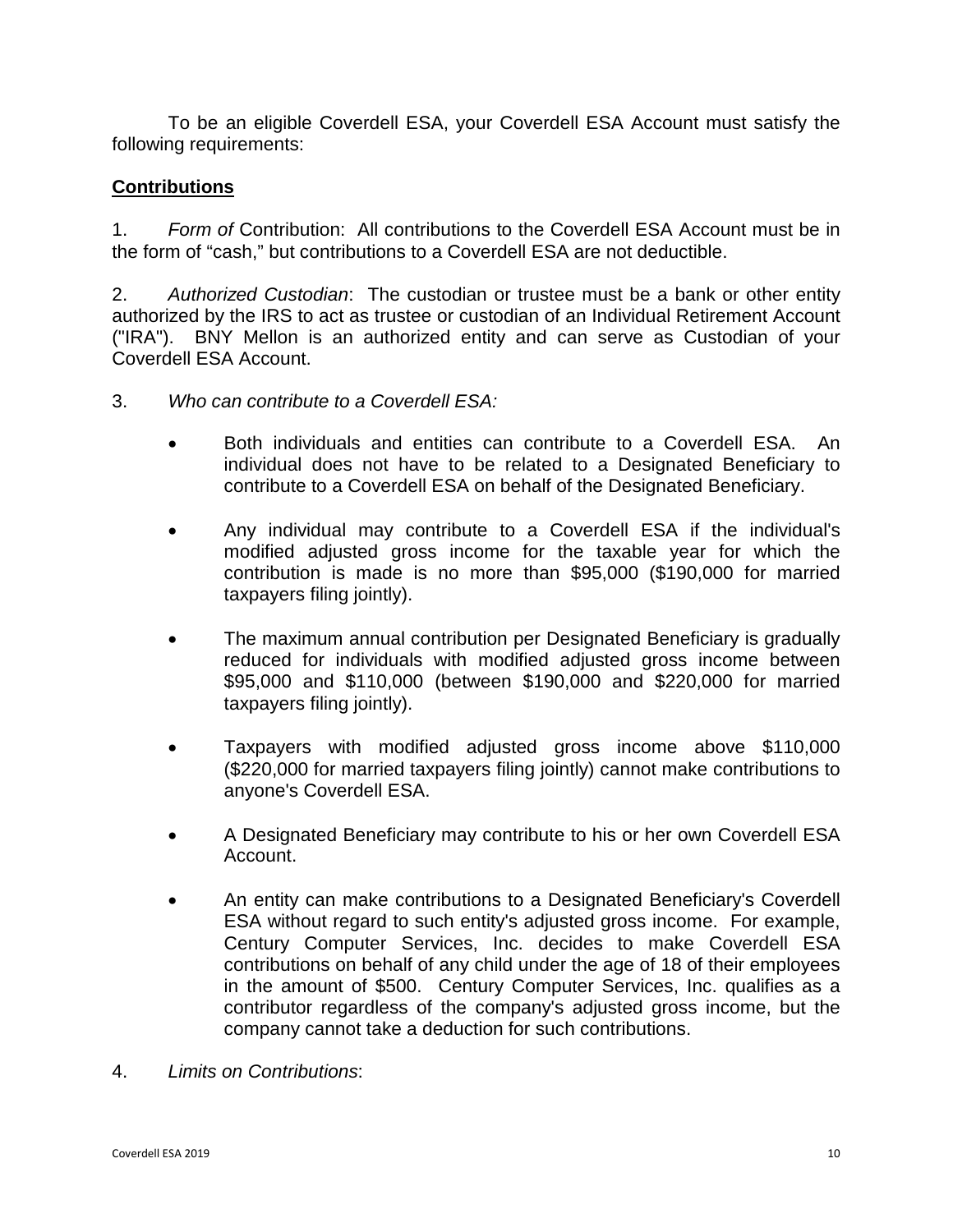- Contributions to a Coverdell ESA are for the year received, except that contributions made between January 1 and April 15<sup>th</sup> may be designated as for the prior year.
- The maximum contribution to a Designated Beneficiary's Coverdell ESA is \$2,000 for each tax year until the Designated Beneficiary attains age18. Assets transferred or rolled over into a Coverdell ESA are excluded from the annual contribution limit.
- For the year in which the Designated Beneficiary reaches age 18, contributions must be made on or before the Designated Beneficiary's 18<sup>th</sup> birthday, unless the Designated Beneficiary has "special needs" (as defined under IRS regulations).
- Contributions to a Coverdell ESA that was established for a "special needs" Designated Beneficiary may continue after the Designated Beneficiary's 18<sup>th</sup> birthday.
- Contributions may be made into a single Coverdell ESA or into multiple Coverdell ESAs for the benefit of any one Designated Beneficiary.
- 5. *Excess Contributions:*
	- Aggregate contributions for the benefit of any one Designated Beneficiary in excess of the annual limit for a calendar year are treated as excess contributions.
	- If the excess contributions (and any earnings attributable to them) are not withdrawn from the Coverdell ESA by May 31<sup>st</sup> of the following calendar year, the excess contribution is subject to a 6% excess tax for each year that the excess contribution remains in the Coverdell ESA.
	- If the excess contributions (and any earnings) are timely withdrawn, no 6% excess tax applies. However, any earnings distributed in such a corrective distribution are taxable to the Designated Beneficiary, but no 10% additional tax applies to the earnings.
- 6. *Rollover and Transfer Contributions:* 
	- Coverdell ESAs may be rolled over to another Coverdell ESA for the same Designated Beneficiary, or to another Coverdell ESA for another Designated Beneficiary who is an eligible Family Member so long as the new Designated Beneficiary is under the age of 30.
	- Trustee-to-Trustee transfers are allowed between Coverdell ESAs that are registered in the name of a single Designated Beneficiary. Trustee-to-Trustee transfers are also allowed between Coverdell ESAs of a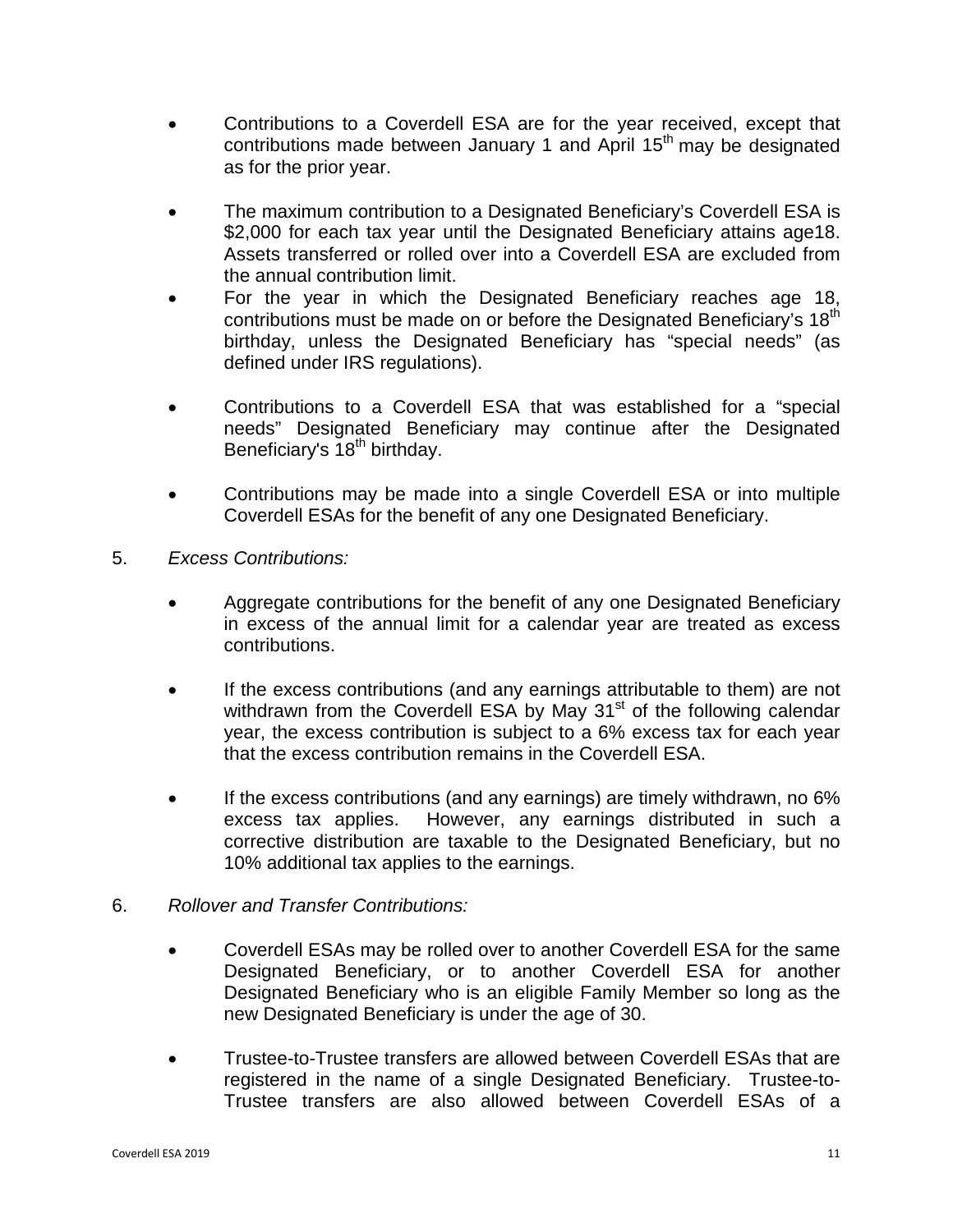Designated Beneficiary and a Family Member of the Designated Beneficiary.

- The amount of any rollover or transfer must be deposited into the receiving Coverdell ESA within 60 calendar days after the amount is withdrawn from the distributing Coverdell ESA.
- Only one rollover between Coverdell ESAs is allowed during a 12-month (365 day) period.
- Rather than rolling over or transferring the assets of a Coverdell ESA to another Coverdell ESA, the Designated Beneficiary of a Coverdell ESA may be changed (or redesignated as) to another Designated Beneficiary who has not attained age 30 and who is a Family Member.

#### **Qualified Education Expenses**

- 1. *What are Qualified Education Expenses?* 
	- Qualified Education Expenses mean expenses for tuition, fees, books, supplies, and equipment required for the enrollment or attendance of the Designated Beneficiary at an Eligible Educational Institution.
	- Qualified Education Expenses also include qualified elementary and secondary education expenses for tuition, fees, academic tutoring, special needs services in the case of a special needs beneficiary, books, supplies, and other equipment which are incurred in connection with the enrollment or attendance of the Designated Beneficiary as an elementary or secondary school student at a public, private or religious school.
	- Qualified Education Expenses also include room and board, uniforms, transportation, and supplementary items and services (including extended day programs) which are required or provided by a public, private or religious school in connection with such enrollment or attendance, and expenses for the purchase of a Designated Beneficiary and the Designated Beneficiary's family during any of the years the Designated Beneficiary is in school.
	- Qualified Education Expenses are reduced by any amount provided by scholarship, educational assistance allowance, or any other payment (other than a gift or bequest) which is excludable from gross income under any law of the United States.

2. *What are Qualified Higher Education Expenses?* Qualified Higher Education Expenses also include room and board if the Designated Beneficiary is at least a halftime student at an eligible educational institution. A student will be considered to be enrolled at least half-time if the student is enrolled for at least half the full-time academic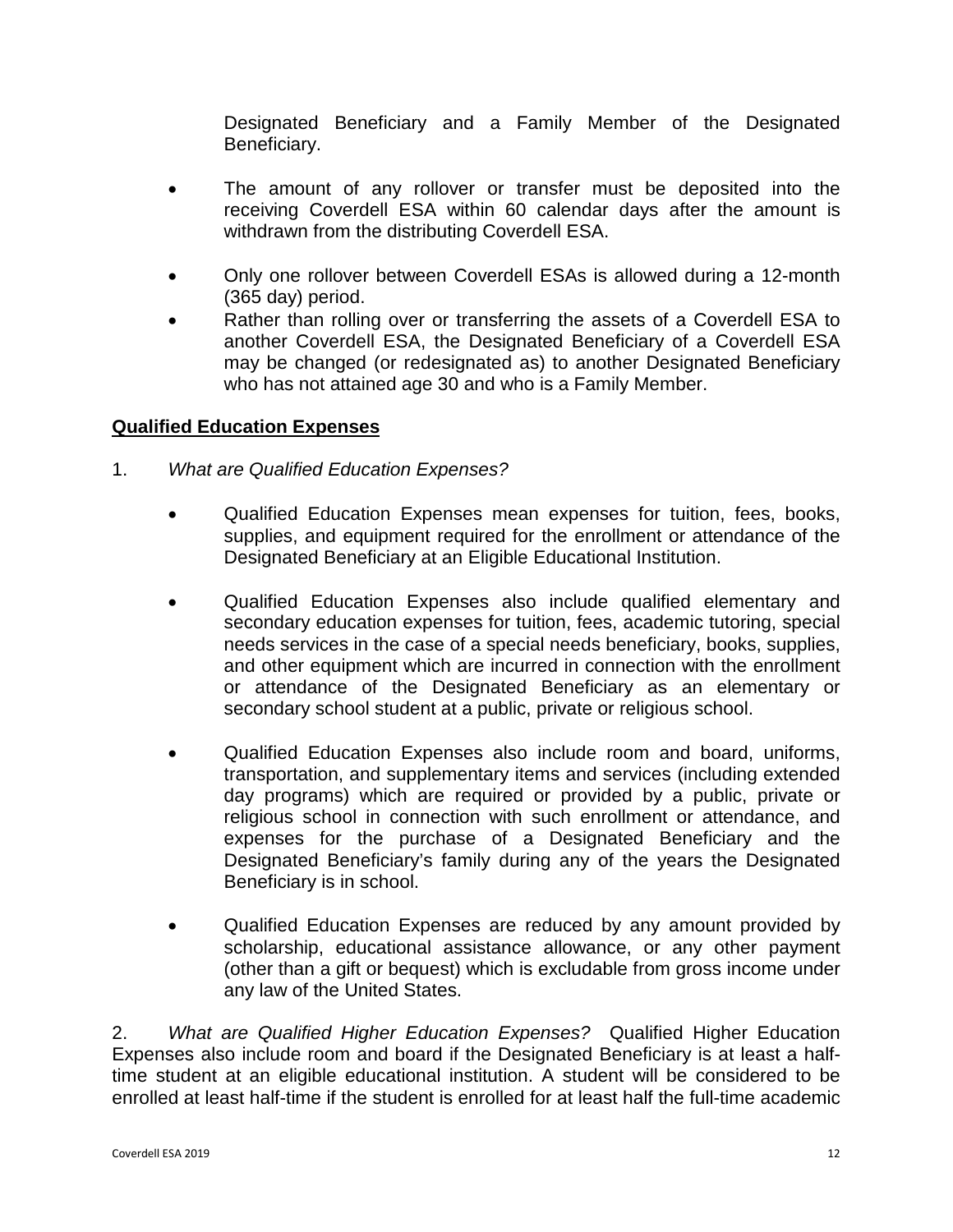workload for the course of study the student is pursuing as determined under the standards of the institution where the student is enrolled.

- 3. *What is an Eligible Education Institution?* 
	- For purposes of Qualified Higher Education Expenses, an Eligible Educational Institution is any college, university, vocational school, or other postsecondary educational institution that is described in Section 481 of the Higher Education Act of 1965, and therefore eligible to participate in the student aid programs administered by the Department of Education. This category includes virtually all accredited public, nonprofit, and proprietary postsecondary institutions.
	- For purposes of elementary and secondary Qualified Education Expenses, an Eligible Education Institution means any school which provides elementary education or secondary education (kindergarten through grade 12), as determined under state law.

#### **Withdrawals and Distributions**

1. *Payment of Qualified Education Expenses:* Tax-free withdrawals from a Coverdell ESA may be made to pay for Qualified Education Expenses of the Designated Beneficiary.

2. *Requests for Withdrawals.* All withdrawal requests must be submitted by the Responsible Individual in good order on a form designated by the Custodian. If the Sponsor permits withdrawal requests by telephone, the telephone conversation with the Responsible Individual will be recorded, and the Responsible Individual must specify the reason for the withdrawal request.

- 3. *Withdrawals upon Completion of Education:* 
	- Upon completion of the Designated Beneficiary's education, any amount remaining in a Coverdell ESA may be withdrawn for the Designated Beneficiary, and the Designated Beneficiary will be subject to income tax for that withdrawal. The Designated Beneficiary will also be subject to a 10% tax penalty on the amount of the withdrawal that represents earnings, unless the Designated Beneficiary has Qualified Education Expenses in the same taxable year.
	- Alternatively, any balance remaining in a Designated Beneficiary's Coverdell ESA may be withdrawn and transferred to another Coverdell ESA for the benefit of a Family Member, and the transferred amount will not be taxable.
- 4. *At Designated Beneficiary's Age 30:*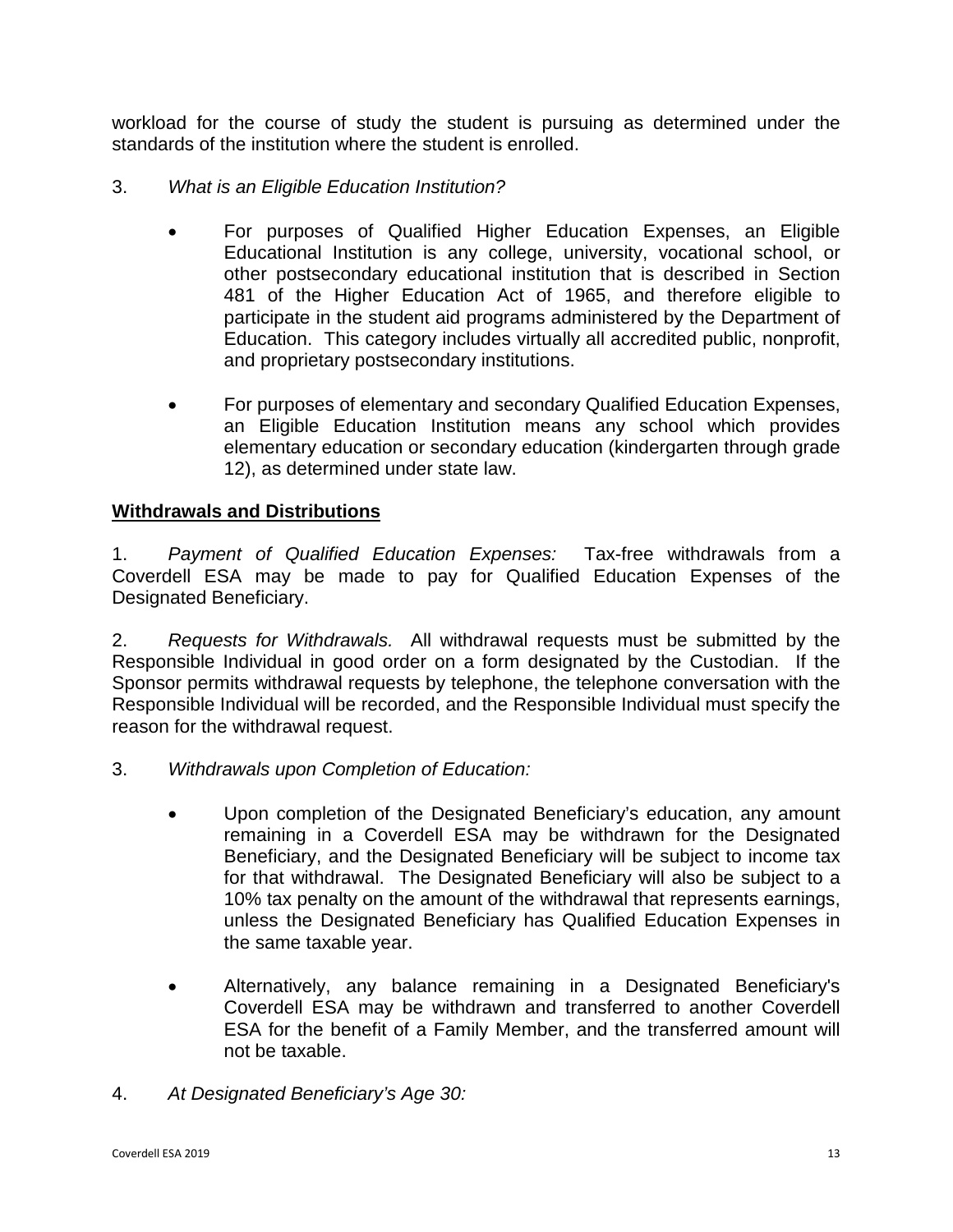- Any balance in a Coverdell ESA on the date the Designated Beneficiary attains age 30 must be distributed within thirty (30) days of that date, unless the Designated Beneficiary is a "special needs" Designated Beneficiary.
- If the balance of the Coverdell ESA is not distributed within that thirty (30) day period, the account balance will be deemed to have been distributed on that date.
- Any balance in a Coverdell ESA established for a "special needs" Designated Beneficiary is not required to be distributed after the Designated Beneficiary attains age 30.
- 5. *Death of the Designated Beneficiary:*
	- You may name a Designated Death Beneficiary for a Coverdell ESA. To receive the Coverdell ESA assets, the Designated Death Beneficiary must be a Family Member, and must be under age 30 when the Designated Beneficiary dies.
	- If the Designated Death Beneficiary predeceases the Designated Beneficiary, or the Designated Death Beneficiary attains age 30 before the Designated Beneficiary's death, all assets will be paid to the estate of the Designated Beneficiary.
	- Alternately, a Coverdell ESA may be transferred to (or redesignated as) a Coverdell ESA for a Family Member who is under age 30. The transfer or redesignation must be done within thirty (30) days after the Designated Beneficiary's death.

#### **Available Options for Your Contributions**

1. No part of a Coverdell ESA may be invested in life insurance.

2. The assets of a Coverdell ESA may not be mixed with other property except in a common trust fund or common investment fund.

3. Subject to any minimum investment requirements, contributions to the Coverdell ESA Account must be invested in one or more of the Eligible Investments made available under the Coverdell ESA Custodial Agreement.

4. **Mutual Fund As Eligible Investments:** An investment in a Mutual Fund that is an Eligible Investment involves investment risks, including possible loss of principal. In addition, growth in the value of a Mutual Fund that is an Eligible Investment is not guaranteed or protected. A prospectus containing detailed information about each Mutual Fund that is an Eligible Investment available for investment of your Coverdell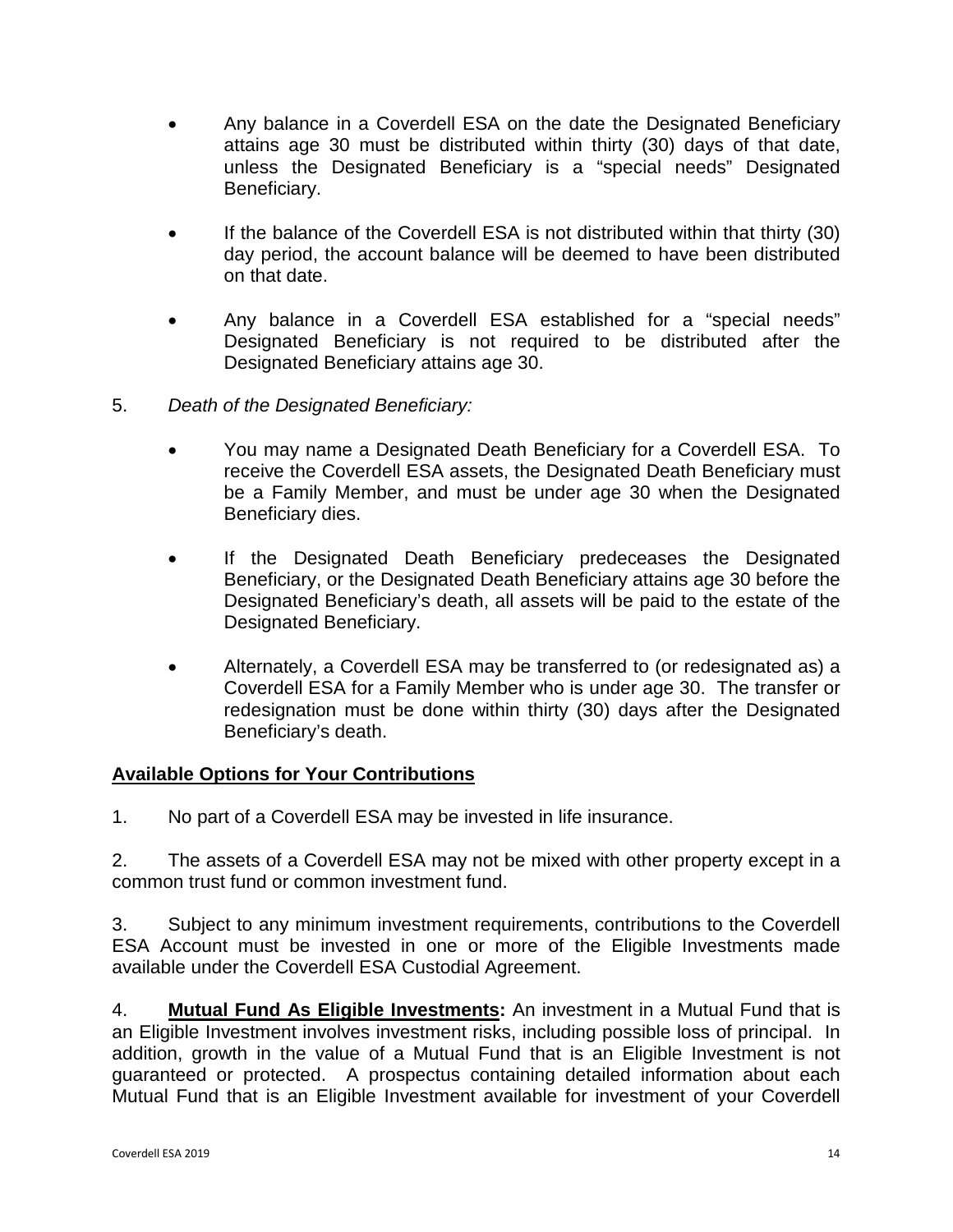ESA Account must be furnished before investment. The method for computing and allocating annual earnings is set forth in the prospectus. The prospectus also details the costs and expenses incurred by being invested in a particular Mutual Fund that is an Eligible Investment. Such costs and expenses reduce the yield from the Mutual Fund that is an Eligible Investment.

5. In Article X, Section J of the Coverdell ESA Custodial Agreement, you authorize the Custodian to act in its discretion for your benefit when Investments in your Coverdell ESA Account are liquidated and the Custodian has not received instructions from you regarding the proceeds, or where the instructions received from you cannot reasonably be carried out. For example, a Mutual Fund that is an Eligible Investment may take actions which result in that Mutual Fund, or your investment in that Mutual Fund, being involuntarily liquidated. The Mutual Fund that is an Eligible Investment may direct that the proceeds of the liquidation be placed in an Ineligible Investment not available to your Coverdell ESA Account, or may require that any cash proceeds resulting from the liquidation be distributed directly to shareholders. If the Custodian does not receive timely instructions from you that it can reasonably carry out (for example, in-kind property distributed by the Mutual Fund that is an Ineligible Investment may not be permissible for your Coverdell ESA Account), then the Custodian is authorized to exercise its discretion on your behalf, including taking such actions as placing the proceeds in a money market Eligible Investment, an FDIC-insured bank account or money market account, distributing the proceeds to you or holding the proceeds uninvested. The Custodian expressly disclaims any liability for any action taken or omitted under the authority of Article X, Section J of the Coverdell ESA Custodial Agreement, unless otherwise required by the Code or IRS regulations.

6. **Proxy Voting:** Mutual Funds are often subject to propositions that require a proxy vote by individuals who own Fund Shares in the Mutual Funds. If the agreement between the Custodian and the Sponsor of a Mutual Fund that is an Eligible Investment does not require that the Custodian vote Mutual Fund proxies, then the Custodian will not vote any Fund Shares in that Mutual Fund except upon written direction from the Responsible Individual. But, if the agreement between the Custodian and the Sponsor does require that the Custodian vote Mutual Fund proxies, then the Custodian will do the following: a) the Custodian will forward the then-current prospectus, if any, applicable to the Mutual Fund that is an Eligible Investment, and all notices, proxies and proxy soliciting materials received by the Custodian with respect to the Mutual Fund that is an Eligible Investment to the Responsible Individual; b) the Custodian will vote all Fund Shares of the Mutual Fund that is an Eligible Investment in accordance with the proper voting instructions of the Responsible Individual; and c) absent instructions from the Responsible Individual, the Custodian will vote such Fund Shares "for," "against" or "abstain" for any proposition in the same proportion as other Responsible Individuals with voting interests in the same Mutual Funds that are Eligible Investments for which timely instructions were received, unless otherwise required by law.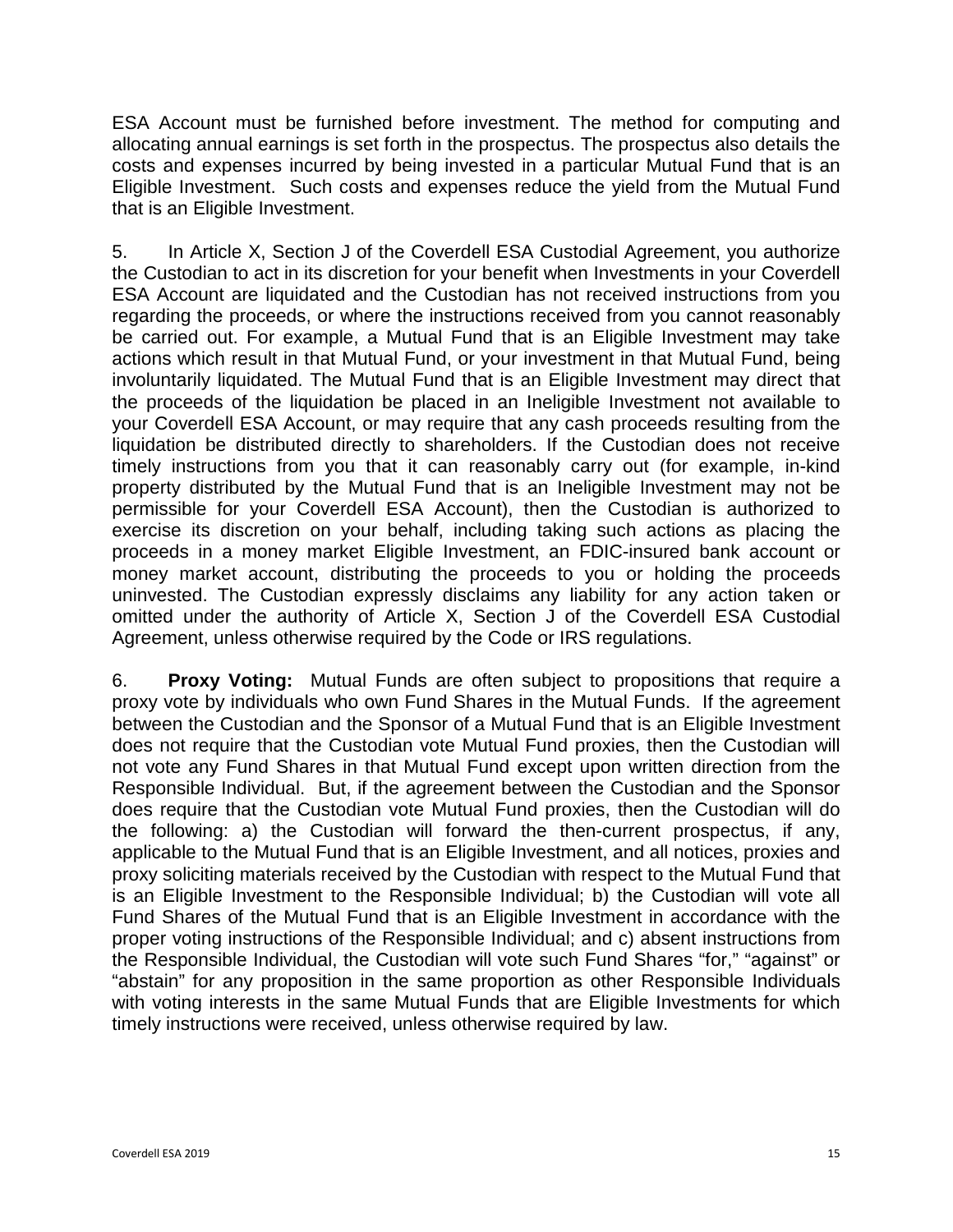# **Taxes**

1. *Distributions for Qualified Education Expenses:* Distributions for payment of Qualified Education Expenses of the Designated Beneficiary are not taxable so long as the distributions do not exceed the Designated Beneficiary's Qualified Education Expenses during the year.

2. *Non-Qualified Distributions:* If a Designated Beneficiary withdraws an amount from a Coverdell ESA and does not have any Qualified Education Expenses during the year, the amount of the withdrawal is taxable to the Designated Beneficiary. The taxable portion of the distribution is the portion that represents earnings in the Coverdell ESA. The earnings portion of a Non-qualified Distribution is also subject to an additional 10% tax, unless an exception applies.

3. *Exceptions for Taxation of Non-Qualified*: The 10% additional tax does not apply to distributions:

- Made to a Designated Death Beneficiary (or to the estate of a Designated Beneficiary) after the death of the Designated Beneficiary;
- Attributable to the Designated Beneficiary becoming disabled within the meaning of Code Section 72(m)(7); or
- Made on account of scholarship payments or other allowances given to the Designated Beneficiary so long as the distribution does not exceed the amount of the scholarship payments or other allowances.
- 4. *Reporting:*
	- The Custodian will issue an annual Form 5498-ESA to the IRS and to the Designated Beneficiary reporting contributions made for the tax year, and any rollover contributions or transfers received during the tax year.
	- The Custodian will also issue Form 1099-Q to the IRS and to the Designated Beneficiary whenever distributions or transfers are paid from the account.
	- The Designated Beneficiary is responsible for determining whether or not a distribution is taxable and to file Form 5329 with the IRS, if excess contributions have been made to the Coverdell ESA or if distributions were made that exceed the Qualified Education Expenses for the year.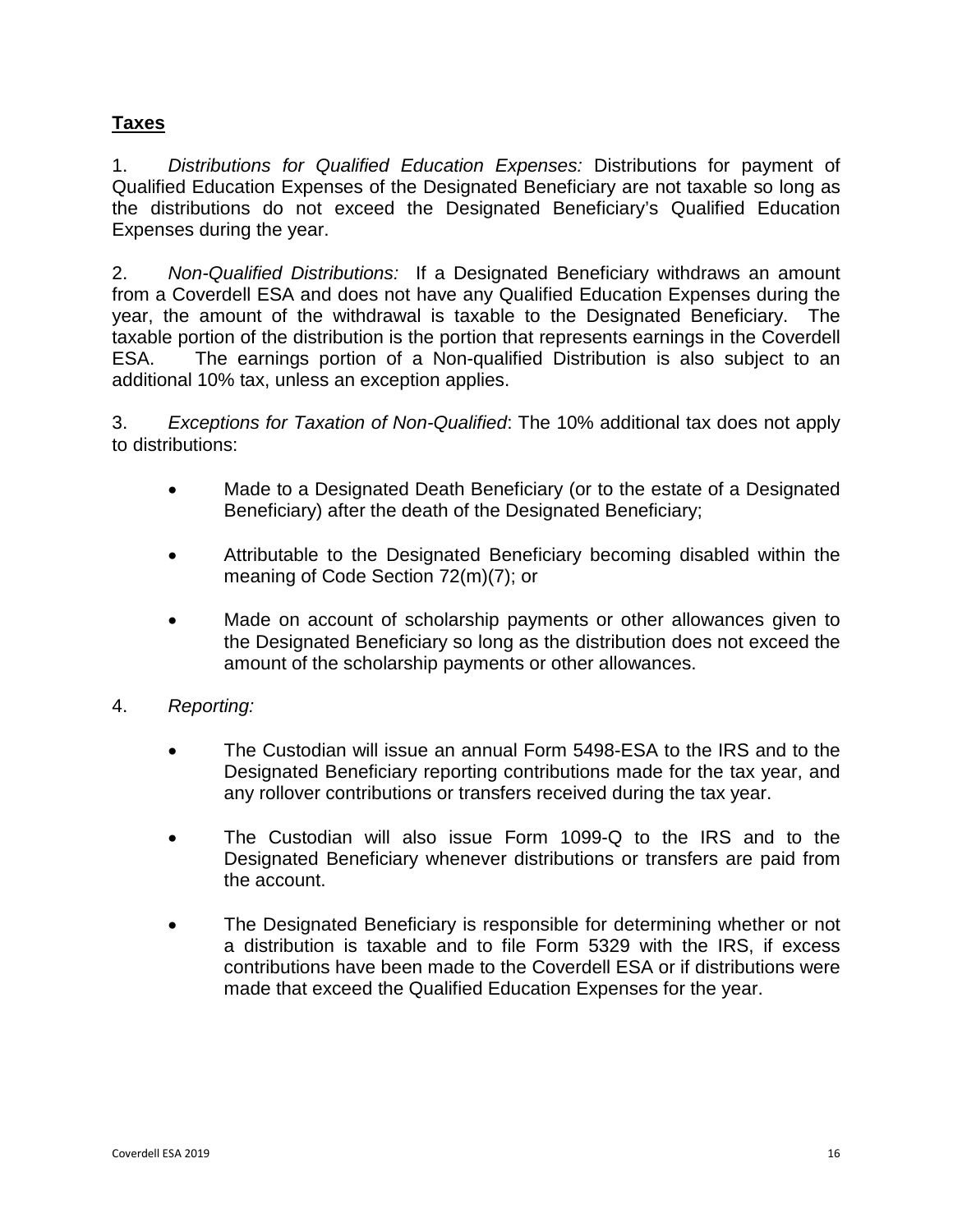#### **Fees and Charges**

The charges in connection with the Coverdell ESA Account are set forth in the Coverdell ESA Adoption Agreement. The Custodian may also charge a service fee in connection with any distribution from the Coverdell ESA Account.

#### **IRS Approved Form**

Articles I through IX of the Coverdell ESA Custodial Agreement are substantially the same as Articles I through IX of IRS Form 5305-EA which is the IRS model custodial account form. Certain additional terms permitted by the IRS are set forth in Article X. Coverdell ESA Accounts established using the Coverdell ESA Custodial Agreement will meet the requirements of the Code applicable to Coverdell ESAs. However, the IRS has not endorsed the investments permitted under this Coverdell ESA Account. **The Coverdell ESA Custodial Agreement cannot be used in connection with Roth, SEP, SIMPLE or Traditional IRAs.**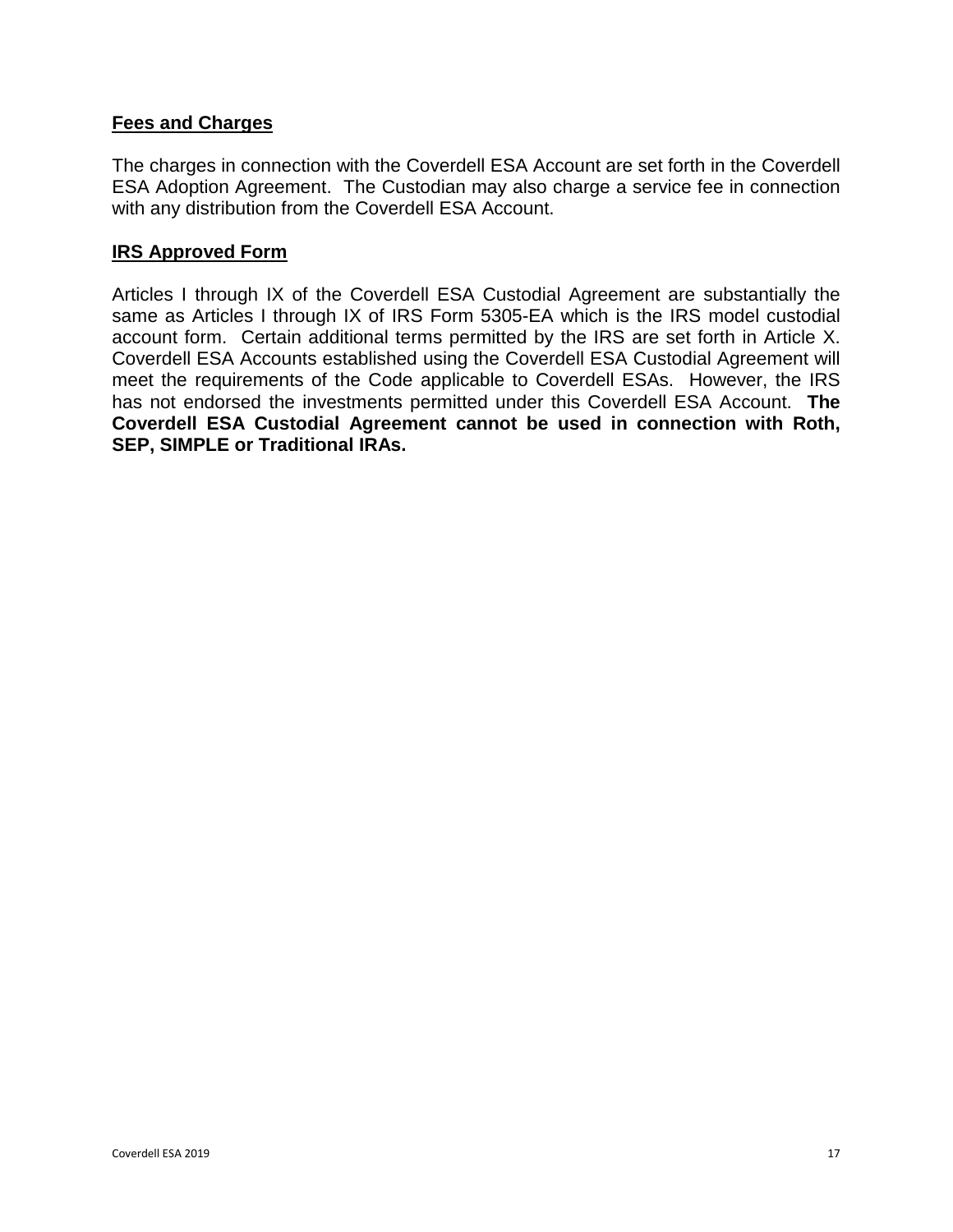#### **Coverdell Education Savings Account Custodial Agreement**

(Under Section 530 of the Internal Revenue Code) (October 2016) Form 5305-EA

<span id="page-17-0"></span>This Coverdell Education Savings Account Custodial Agreement ("Coverdell ESA Custodial Agreement") sets forth the terms and conditions that shall apply to the Coverdell Education Savings Account ("Coverdell ESA Account") established under this Coverdell ESA Custodial Agreement. The individual signing the Coverdell Education Savings Account Adoption Agreement ("Coverdell ESA Adoption Agreement") as the Contributor is establishing a Coverdell Education Savings Account ("Coverdell ESA") under Section 530 of the Internal Revenue Code ("Code") under this Coverdell ESA Custodial Agreement for the benefit of the Designated Beneficiary exclusively to pay for such Designated Beneficiary's qualified elementary, secondary, and higher education expenses, within the meaning of Section 530(b)(2) of the Code. The Coverdell ESA Account established under this Coverdell ESA Custodial Agreement is referred to herein as the "Custodial Account".

The Contributor and the Custodian make the following agreement:

#### **Article I Contributions**

The Custodian may accept cash contributions to the Custodial Account provided the Designated Beneficiary has not attained the age of 18 as of the date such contributions are made. Contributions by an individual contributor may be made for the tax year of the Designated Beneficiary by the due date of the Designated Beneficiary's tax return for that year (excluding extensions). Total contributions that are not rollover contributions described in Code Section 530(d)(5) are limited to \$2,000 for the tax year. In the case of an individual contributor, the \$2,000 limitation for any year is phased out between modified adjusted gross income ("AGI") of \$95,000 and \$110,000. For married individuals filing jointly, the phase-out occurs between modified AGI of \$190,000 and \$220,000. Modified AGI is defined in Code Section 530(c)(2).

#### **Article II Limits on Investment of Contributions**

No part of the Custodial Account funds may be invested in life insurance contracts, nor may the Investments in the Custodial Account be commingled with other property except in a common trust fund or a common investment fund (within the meaning of Code Section 530(b)(1)(D)).

#### **Article III Final Distribution of Custodial Account**

Except as provided in Article X, paragraph 13: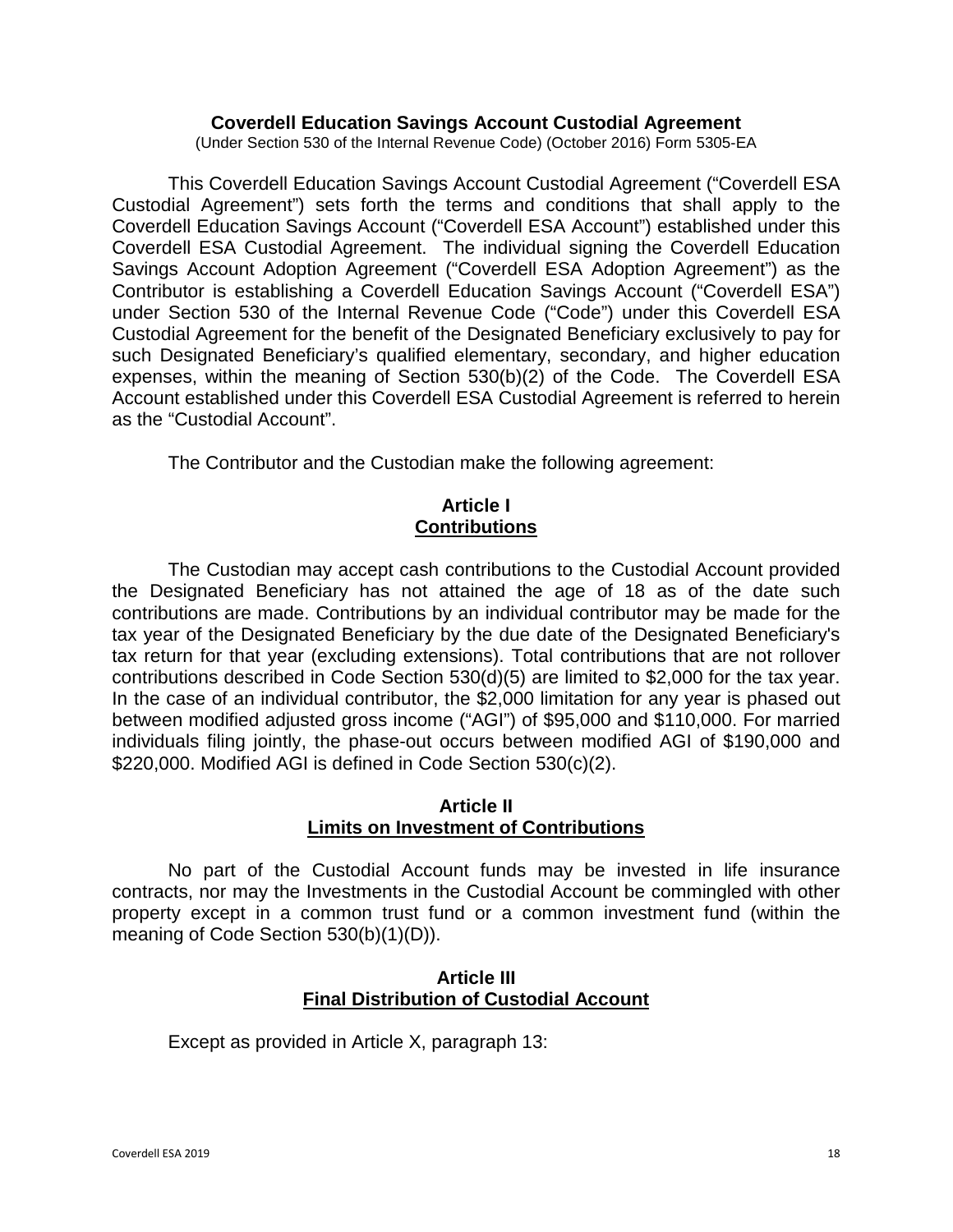1. Any balance to the credit of the Designated Beneficiary on the date on which he or she attains age 30 shall be distributed to him or her within 30 days of such date.

2. Any balance to the credit of the Designated Beneficiary shall be distributed within 30 days of his or her death unless the Designated Death Beneficiary is a family member of the Designated Beneficiary and is under the age of 30 on the date of death. In such case, that family member shall become the Designated Beneficiary as of the date of death.

#### **Article IV Power to Direct Custodian**

1. The Contributor shall have the power to direct the Custodian regarding the investment of the initial contribution (and earnings thereon).

2. The Responsible Individual shall have the power to redirect the Custodian regarding the investment of the initial contribution, and the power to direct the Custodian regarding the investment of all additional contributions (including earnings thereon) to the Custodial Account.

3. In the event that the Responsible Individual does not direct the Custodian regarding the investment of additional contributions (including earnings thereon), the initial investment direction of the Contributor also will govern all additional contributions made to the Custodial Account until such time as the Responsible Individual otherwise directs the Custodian.

4. Unless otherwise provided in this Coverdell ESA Custodial Agreement, the Responsible Individual shall also have the power to direct the Custodian regarding the administration, management, and distribution of the Custodial Account.

## **Article V Responsible Individual**

1. The Contributor shall name a Responsible Individual in the Coverdell ESA Adoption Agreement. The Responsible Individual with respect to the account of a minor Designated Beneficiary named by the Contributor must be a parent or guardian of the Designated Beneficiary. The Custodial Account shall have only one Responsible Individual at any time.

2. The Responsible Individual shall have, to the exclusion of the Designated Beneficiary, all of the rights, powers, and responsibilities granted to the Designated Beneficiary under this Coverdell ESA Custodial Agreement. The Responsible Individual generally controls all decisions relating to the Coverdell ESA Account, including authorizing payments from the Coverdell ESA Account.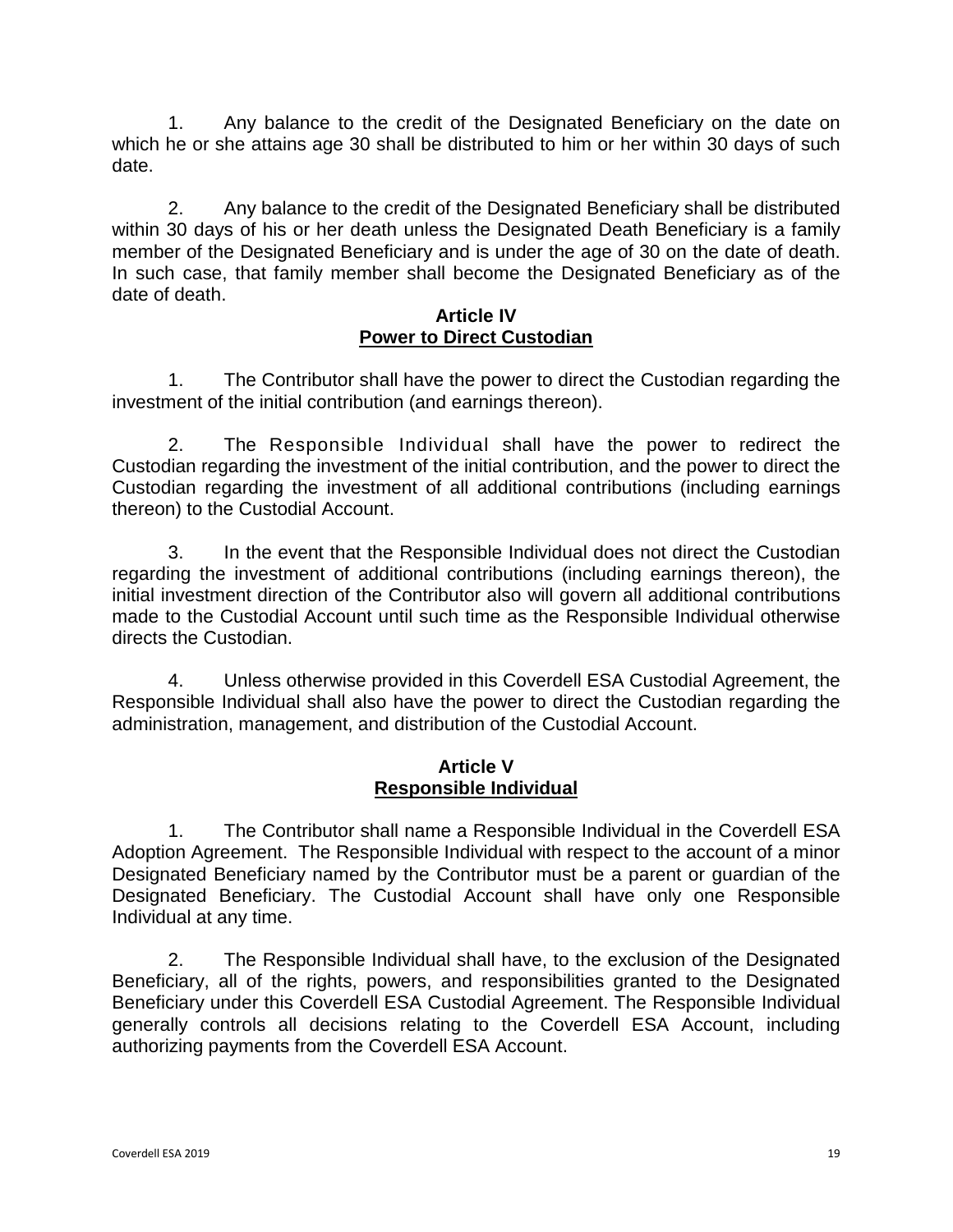3. The Responsible Individual shall continue to serve as the Responsible Individual for the Custodial Account after the Designated Beneficiary attains the age of majority under state law, and until such time as all Investments have been distributed from the Custodial Account and the Custodial Account terminates; provided however, that the Responsible Individual may, within his or her sole discretion, name the Designated Beneficiary as the Responsible Individual after the Designated Beneficiary attains the age of majority under state law.

4. If the Responsible Individual becomes incapacitated or dies while the Designated Beneficiary is a minor under state law, the successor Responsible Individual shall be the person named to succeed in that capacity by the preceding Responsible Individual in a witnessed writing or, if no successor is so named, the successor Responsible Individual shall be the Designated Beneficiary's other parent or successor guardian.

5. If the Responsible Individual becomes incapacitated or dies, or otherwise fails or refuses to act after the Designated Beneficiary reaches the age of majority under state law, and no successor Responsible Individual has been appointed by the preceding Responsible Individual in a witnessed writing, the Responsible Individual shall be the Designated Beneficiary.

6. If a family member under the age of majority under state law becomes the Designated Beneficiary by reason of being a Designated Death Beneficiary, the Responsible Individual must be one of the Designated Death Beneficiary's parents or guardians.

7. References to the Responsible Individual in this Coverdell ESA Custodial Agreement mean the individual designated as the Responsible Individual at the relevant time, whether such individual is also the Contributor, or Designated Beneficiary.

#### **Article VI Change of Designated Beneficiary**

Under this Coverdell ESA Custodial Agreement, the Responsible Individual may change the Designated Beneficiary to another member of the Designated Beneficiary's family, as described in and subject to Code Section 529(e)(2), in accordance with the Custodian's procedures.

#### **Article VII Tax Information**

1. The Contributor agrees to provide the Custodian with all information necessary to prepare any reports required by Code Section 530(h).

2. The Custodian agrees to submit to the Internal Revenue Service ("IRS") and to the Responsible Individual the reports prescribed by the IRS.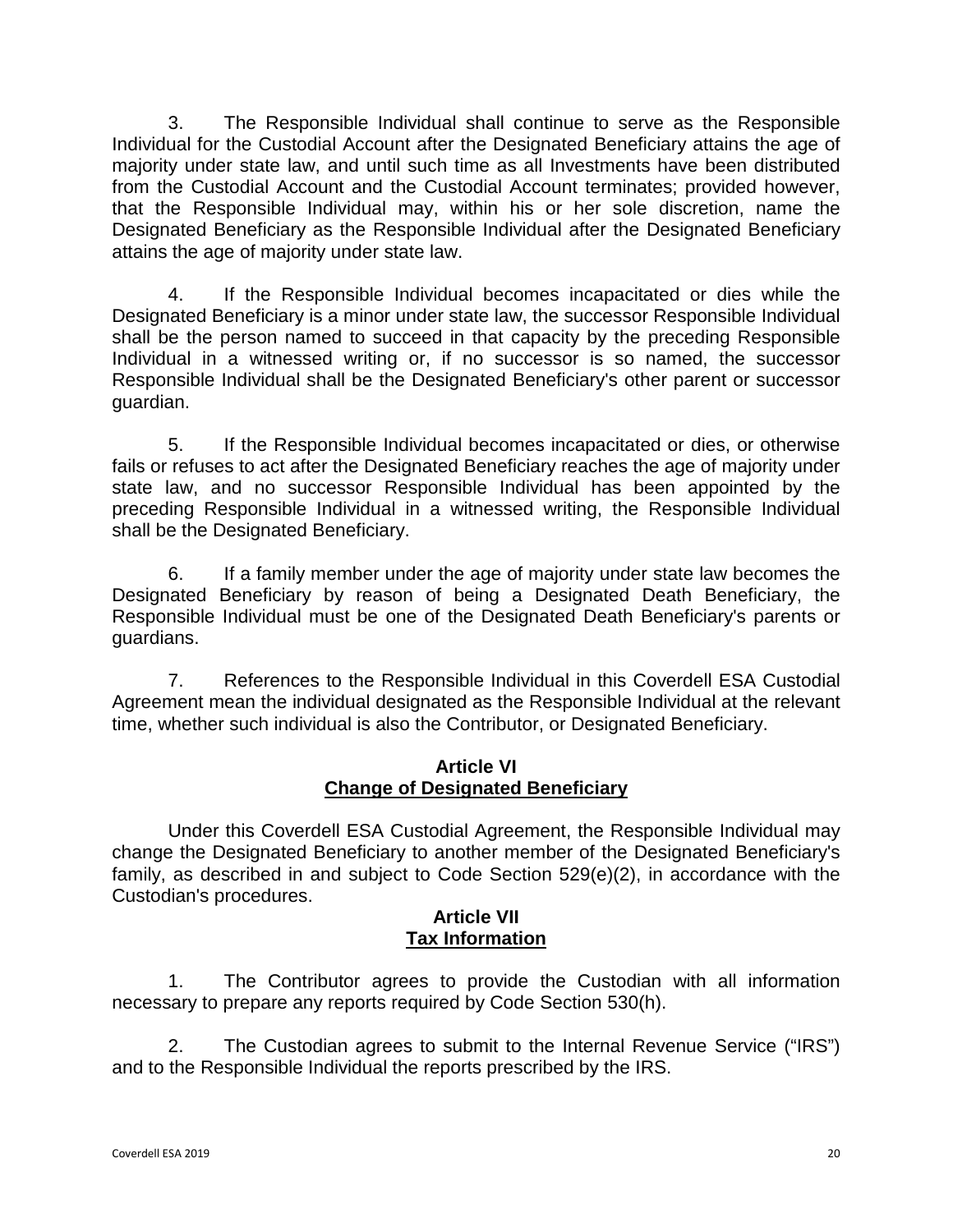#### **Article VIII Controlling Articles**

Notwithstanding any other Article of this Coverdell ESA Custodial Agreement, which may be added or incorporated, the provisions of Articles I through III will be controlling. Any additional Articles inconsistent with Code Section 530 and the related IRS regulations will be invalid.

#### **Article IX Amendments**

This Coverdell ESA Custodial Agreement will be amended as necessary to comply with the provisions of the Code and related IRS regulations. Other amendments may be made with the consent of the Contributor and the Custodian whose signatures appear on the Coverdell ESA Adoption Agreement.

#### **Article X Additional Provisions**

## **A. Certain Additional Definitions.**

Certain capitalized terms used in this Coverdell ESA Custodial Agreement are defined in the Coverdell ESA Adoption Agreement. In addition, the following terms have the ascribed meaning:

1. **"Account Party"** means the Contributor, the Responsible Individual, the Designated Beneficiary, any Designated Death Beneficiary, any contributor to the Custodial Account subsequent to the Contributor, and the respective successors, heirs and assigns of each, including any executor or administrator, considered collectively, whether referred to in the singular or the plural.

2. **"Family Member"** of the Designated Beneficiary includes his or her spouse, child, grandchild, sibling, parent, niece, nephew, son-in-law, daughter-in-law, father-in-law, mother-in-law, sister-in-law, brother-in-law, first cousin and the spouse of any of the foregoing except first cousins.

3. "**Fund Shares**" means shares of a Mutual Fund.

4. "**Mutual Fund**" means a managed portfolio of investments that pools money from many investors to purchase securities.

5. **"Sponsor**" means the entity with whom the Custodian has entered into a written agreement to offer the Custodial Account to purchasers of Eligible Investments.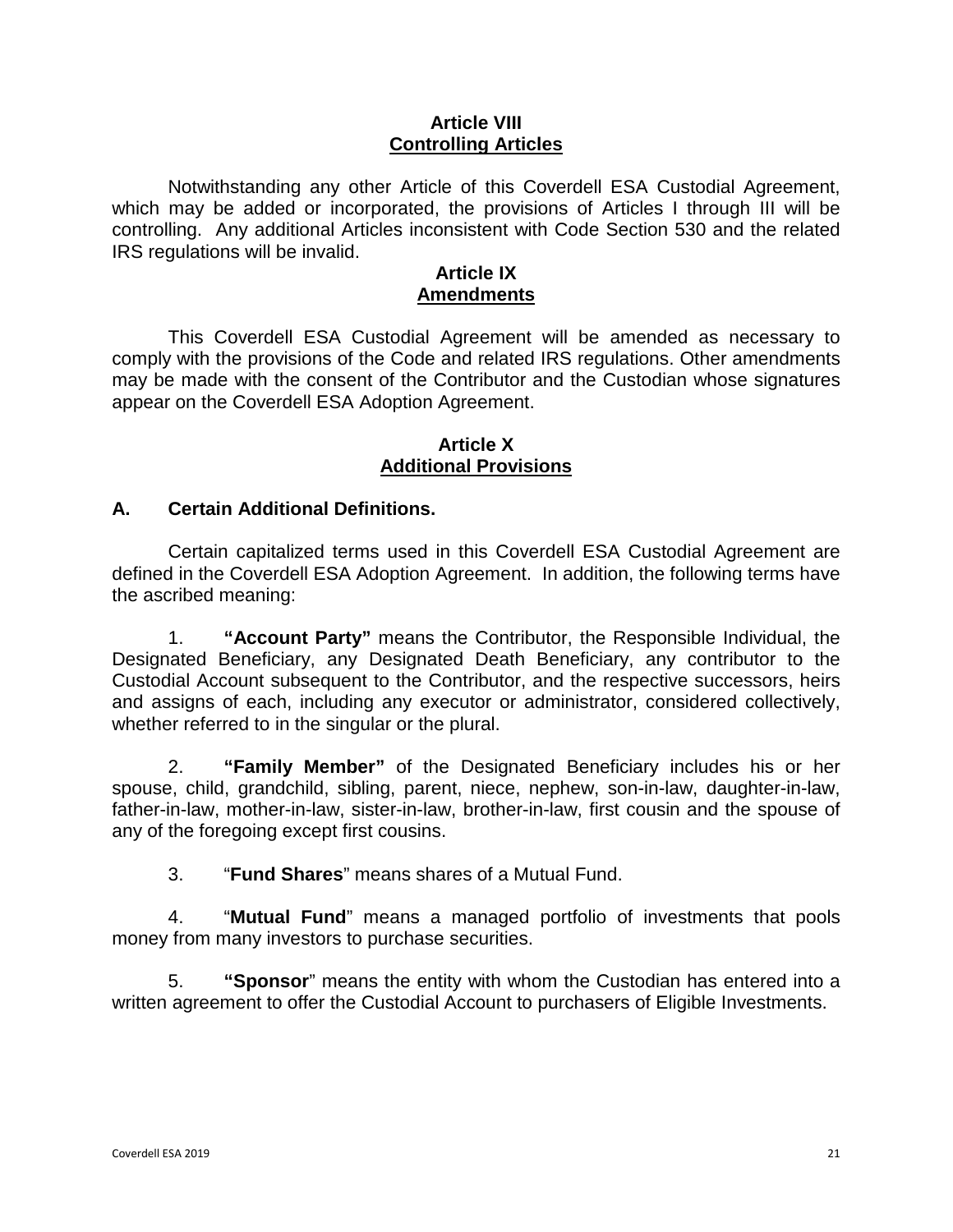### **B. Investment Direction**.

1. The Custodian shall invest the Custodial Account in accordance with the investment directions of the Contributor in connection with the opening of the Custodial Account.

2. The Custodian will comply with the investment directions given by any subsequent contributor to the Custodial Account with respect to the contribution made by that contributor.

3. At all times after the date of a contribution, the Custodian will comply with the investment directions of the Responsible Individual with respect to all of the Custodial Account.

4. Any contributions received by the Custodian under this Coverdell ESA Custodial Agreement for which the Custodian does not contemporaneously receive investment directions may, at the sole discretion of the Custodian, be returned to the contributor, be held uninvested until investment direction is received from the contributor, in either case without such funds being deemed contributed to the Custodial Account, or be invested in accordance with the last investment directions by the Responsible Individual, or, if no such investment directions have been given and the Contributor was not the same person as the Responsible Individual, then in accordance with the investment directions given by the Contributor with respect to the initial contribution.

#### **C. Investments.**

1. The assets of the Custodial Account (including earnings) shall be invested solely in investments permissible under the Code ("Investments") which have been designated by the Custodian as eligible for investment by the Custodial Account ("Eligible Investments"). The purchase price of each Eligible Investment will be determined in accordance with the market applicable to the particular Eligible Investment.

2. The Custodian may change the Eligible Investments for the Custodial Account at any time in its reasonable discretion, including removal of investments previously designated as eligible for investment ("Ineligible Investments").

3. The Custodian, after providing reasonable notice to the Responsible Individual, is authorized to take such actions with respect to Ineligible Investment, as the Custodian determines is reasonable within the Custodian's discretion, to the extent permitted by applicable law and regulation, including without limitation: (a) investing income earned on Ineligible Investments in Eligible Investments; (b) exchanging Ineligible Investments for Eligible Investments; and, (c) liquidating Ineligible Investments and placing the cash proceeds of the liquidation in an FDIC-insured bank account, a money market mutual fund account or other appropriate account, or holding the cash uninvested pending receipt of instructions from the Responsible Individual.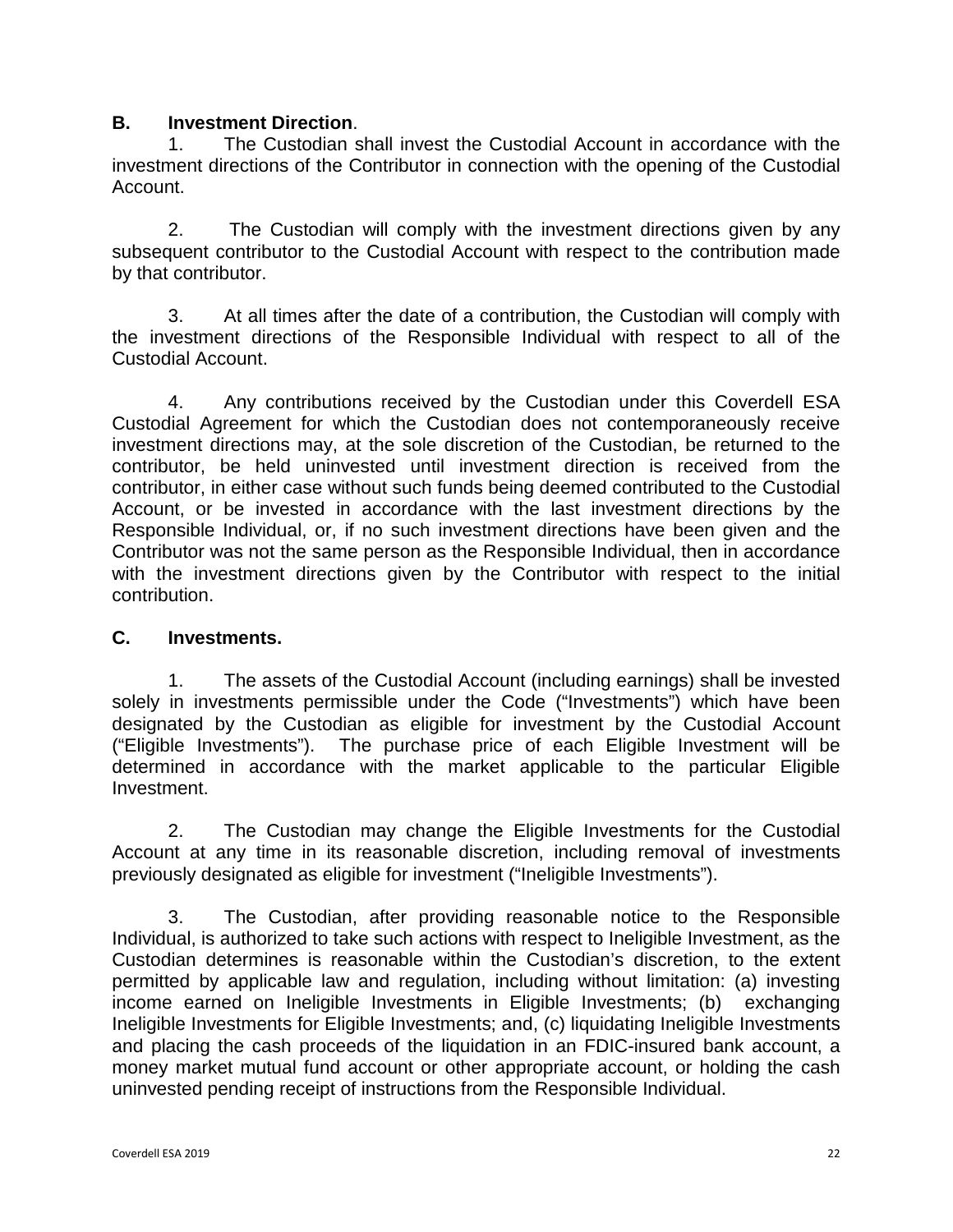**D. Proxy Voting of Fund Shares in Mutual Funds That Are Eligible Investments.** The Custodian will process proxy voting of Fund Shares in Mutual Funds that are Eligible Investments in accordance with the Custodian's written agreement with each Sponsor.

1. If the Sponsor has not caused the Custodian to process proxy voting of Fund Shares in Mutual Funds that are Eligible Investments, the Designated Beneficiary shall be the beneficial owner of such Fund Shares held in the Custodial Account, and the Custodian shall not vote any such Fund Shares except upon written direction of the Responsible Individual.

2. If the Sponsor has caused the Custodian to process proxy voting of Fund Shares of Mutual Funds that are Eligible Investments:

(a) The Custodian will forward the then-current prospectus, if any, applicable to each Mutual Fund that is an Eligible Investment held in the Custodial Account, and all notices, proxies and proxy soliciting materials received by the Custodian with respect to such Eligible Investments held in the Custodial Account;

(b) All Fund Shares of Mutual Funds that are Eligible Investments held in the Custodial Account shall be voted by, or in accordance with the proper voting instructions of, the Responsible Individual; and

(c) Absent such instructions from the Responsible Individual, the Custodian is hereby directed and authorized to, and shall vote such Fund Shares of Mutual Funds that are Eligible Investments held in the Custodial Account "for," "against" or "abstain," as appropriate, for any proposition in the same proportion as other Responsible Individuals with voting interests in the same Mutual Funds that are Eligible Investments for which timely instructions have been received, unless otherwise required by law.

# **E. Annual Accounting.**

The Custodian shall, at least annually, provide the Responsible Individual with an accounting of the Custodial Account. Such accounting shall be deemed to be accepted by the Responsible Individual if the Responsible Individual does not object in writing within 60 days after the mailing of such accounting.

### **F. Rollovers.**

The Custodian is authorized to accept rollover contributions. The Custodian reserves the right to refuse any such rollover contribution which is not (i) in the form of cash, or (ii) accompanied by all records and other documentation the Custodian reasonably determines appropriate to establish that the contribution is a permissible rollover contribution to the Custodial Account.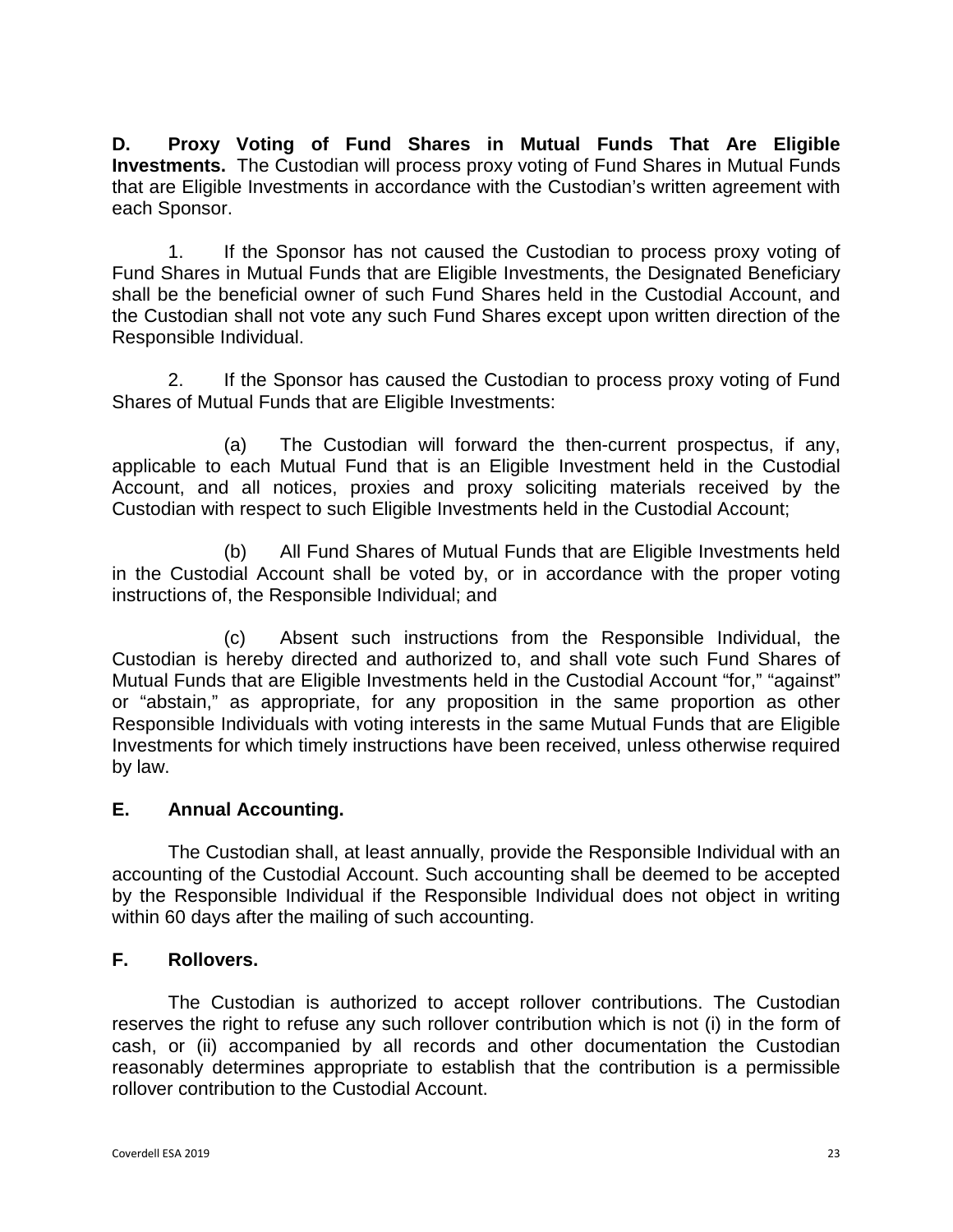## **G. Withdrawal Requests.**

1. The Custodian may act in accordance with requests for withdrawal, distribution, or payment from the Custodial Account ("Withdrawal Request") if:

(a) The Withdrawal Request is submitted in good order on a form designated by the Custodian; or

(b) Provided that the Sponsor permits Withdrawal Requests made via telephone, the Withdrawal Request is made by means of recorded telephone conversation with the Responsible Individual specifying the reason for the Withdrawal Request; and

(c) The Custodian is furnished with all documents it determines to be appropriate (including proof of any legal representative's authority) in good order.

2. The Custodian will comply with the method and form of payment designated to the extent reasonable and practicable, but may in its sole discretion effect all payments in cash (by check or other cash transfer method).

## **H. Custodian's Fees and Expenses.**

1 The Custodian shall be entitled to receive any and all reasonable fees specified in the Custodian's current published fee schedule for establishing and maintaining the Custodial Account, including, but not limited to, any fees for distributions from, transfers from, and terminations of the Custodial Account. The Custodian may change its fee schedule at any time by giving the Responsible Individual 30 days' prior written notice.

2. The Custodian shall be entitled to reimbursement for any reasonable expenses incurred by the Custodian in the performance of its duties in connection with the Custodial Account, including without limitation administrative expenses, such as legal and accounting fees, expenses incurred in connection with the proceeding described in Section H.4. below, and any taxes of any kind whatsoever that may be levied or assessed with respect to the Custodial Account.

3. The Custodian may deduct from the Custodial Account and any contributions to and distributions from the Custodial Account, and transfer to its own account, amounts equal to the fees and reimbursable expenses it is entitled to receive if such amounts are not paid by the Contributor, Responsible Individual or Designated Beneficiary. The Responsible Individual shall remain responsible for any fees and reimbursable expenses the Custodian is not able to recover from such sources.

4. In the event that, for any reason, the Custodian is not certain as to who is entitled to receive all or part of the proceeds of the Custodial Account, the Custodian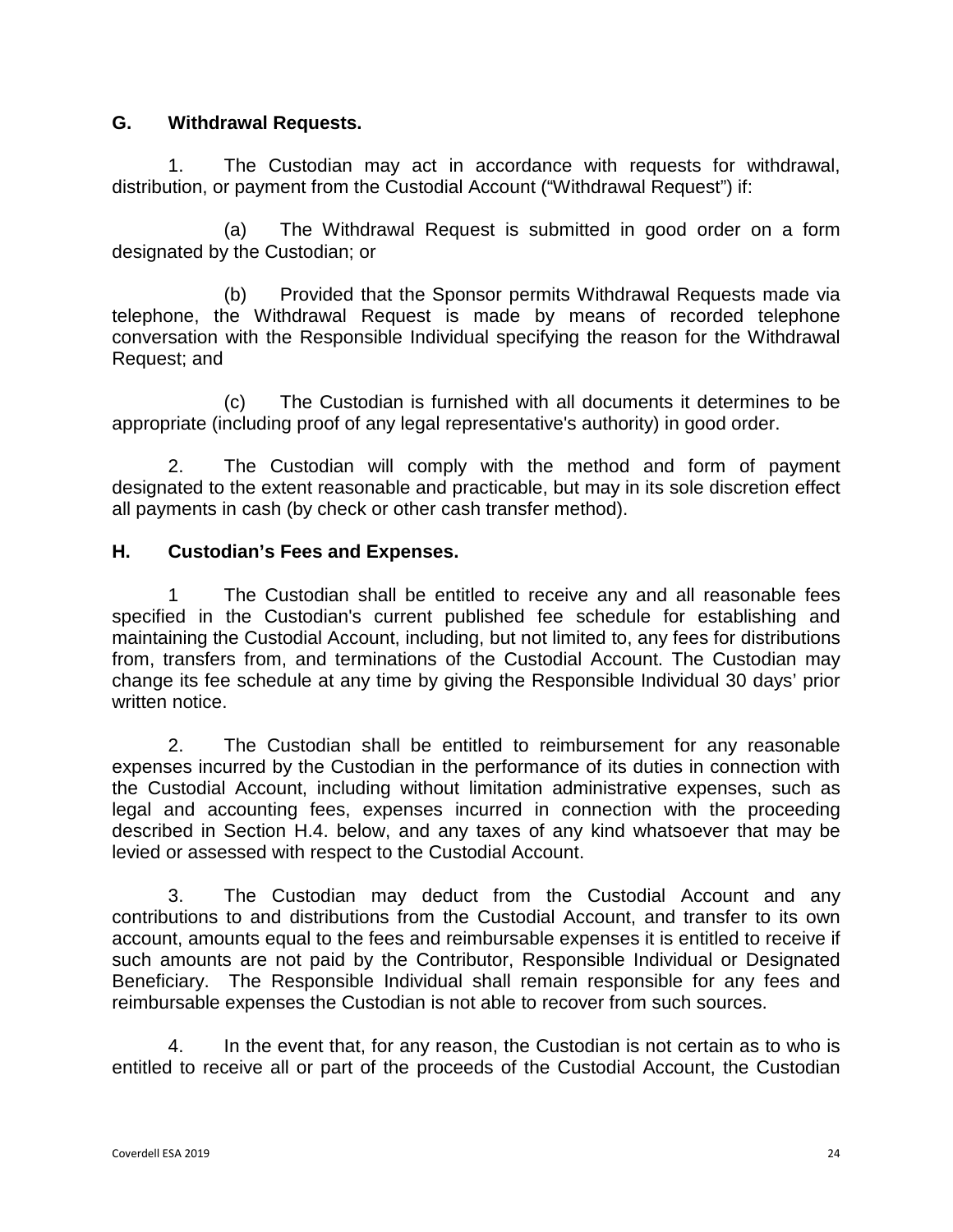reserves the right to withhold any payment from the Custodial Account, and to request a court ruling to determine the disposition of such proceeds.

### **I. Custodian's Liabilities and Responsibilities**.

1. The Custodian shall have no liability or responsibility whatsoever for:

(i) Any incomplete or inaccurate information provided by, or at the direction of, any Account Party;

(ii) Any tax consequences arising from contributions to or withdrawals from the Custodial Account, from any failures to make contributions to or withdrawals from the Custodial Account, or from any activity or conduct engaged in by the Custodian, regardless of whether effected pursuant to instructions received from an Account Party, or pursuant to authority granted by the Coverdell ESA Custodial Agreement;

(iii) Acting in accordance with or reliance on any instruction, statement or communication, including without limitation in connection with a Withdrawal Request, which appears on its face to be genuine and given by the Responsible Individual, or for declining to act pursuant to any such instruction, statement or communication not appearing on its face to be genuine, or given by a party authorized to give the instruction, statement or communication;

(iv) Conducting any inquiry to the genuineness or lack thereof of any instruction or communication received from an Account Party;

(v) Compliance with contribution limits imposed by the Code or IRS regulations;

(vi) Acting with respect to a matter in reliance on the most recent relevant information furnished by an Account Party as reflected in the records or files of the Custodian;

(vii) Any losses, damages, penalties, fines, costs, expenses or other consequences of whatsoever nature, whether or not foreseeable, incurred by an Account Party in connection with the Custodial Account, or any course of conduct by the Custodian;

(viii) Reasonably acting on oral instructions, statements or communications from an Account Party;

(ix) The collection or propriety of any contribution, rollover or transfer to the Custodial Account;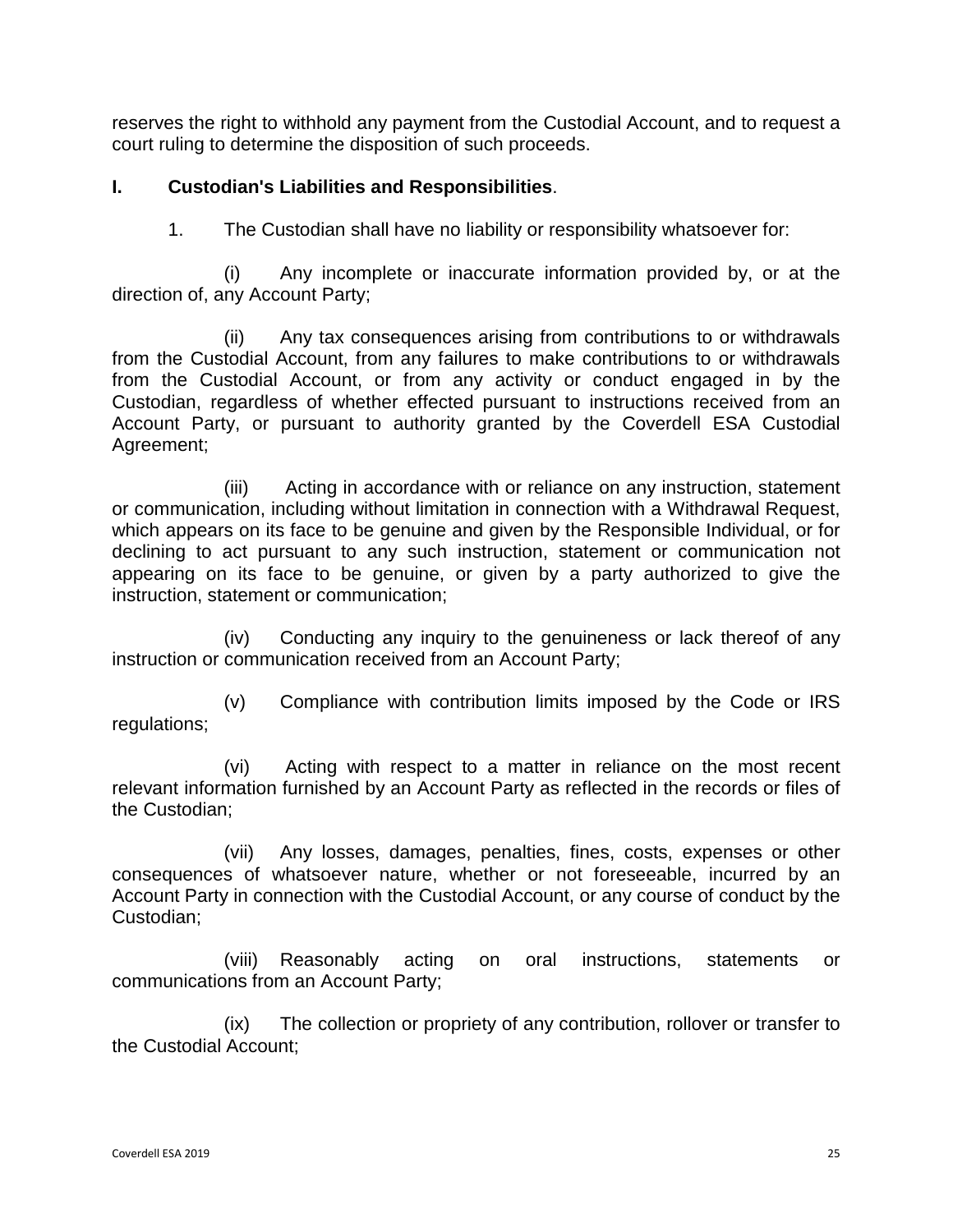(x) The Investments in the Custodial Account, including any assets held uninvested; or

(xi) The suitability of any investment selected by an Account Party for the Custodial Account.

2. The Custodian expressly disclaims any and all fiduciary responsibilities and duties and any duty or obligation to furnish tax, legal or investment advice, counseling or directions, and none of the foregoing shall be implied. The Contributor and the Responsible Individual acknowledge that Custodian has not given any tax, legal or investment advice, counseling or directions.

3. Any course of conduct engaged in by the Custodian with third parties pursuant to the Coverdell ESA Custodial Agreement or the Coverdell ESA Adoption Agreement is engaged in as agent.

## **J. Fund Liquidation and Other Events Permitting Custodian's Exercise of Administrative Discretion**.

1. In the event that any asset held in the Custodial Account is redeemed or liquidated, matures, or is otherwise converted to cash for any reason and the Custodian does not receive timely instructions, or the instructions received cannot reasonably be carried out, or are ambiguous, the Responsible Individual expressly directs and authorizes the Custodian to take "Any Reasonable Course of Conduct" with respect to such proceeds.

2. "Any Reasonable Course of Conduct" is hereby defined to mean a course of conduct that the Custodian determines to be reasonable under the circumstances - which may include, but is not limited to any of the following:

(a) depositing the proceeds in an FDIC-insured bank account, or purchasing shares of a money market mutual fund or any similar asset,

(b) distributing the proceeds to persons the Custodian reasonably determines to be lawfully entitled to distributions from the Custodial Account,

(c) holding the proceeds uninvested in a general account of the Custodian or other depository; and

(d) resigning as Custodian and engaging in a course of conduct, including any described in clauses (a) through (c), outright and free of trust, if the Responsible Individual does not appoint a Custodian which immediately accepts transfer of all proceeds, although nothing in this clause (d) shall be interpreted to obligate the Custodian to resign before taking any course of conduct, including any described in clauses (a) through (c).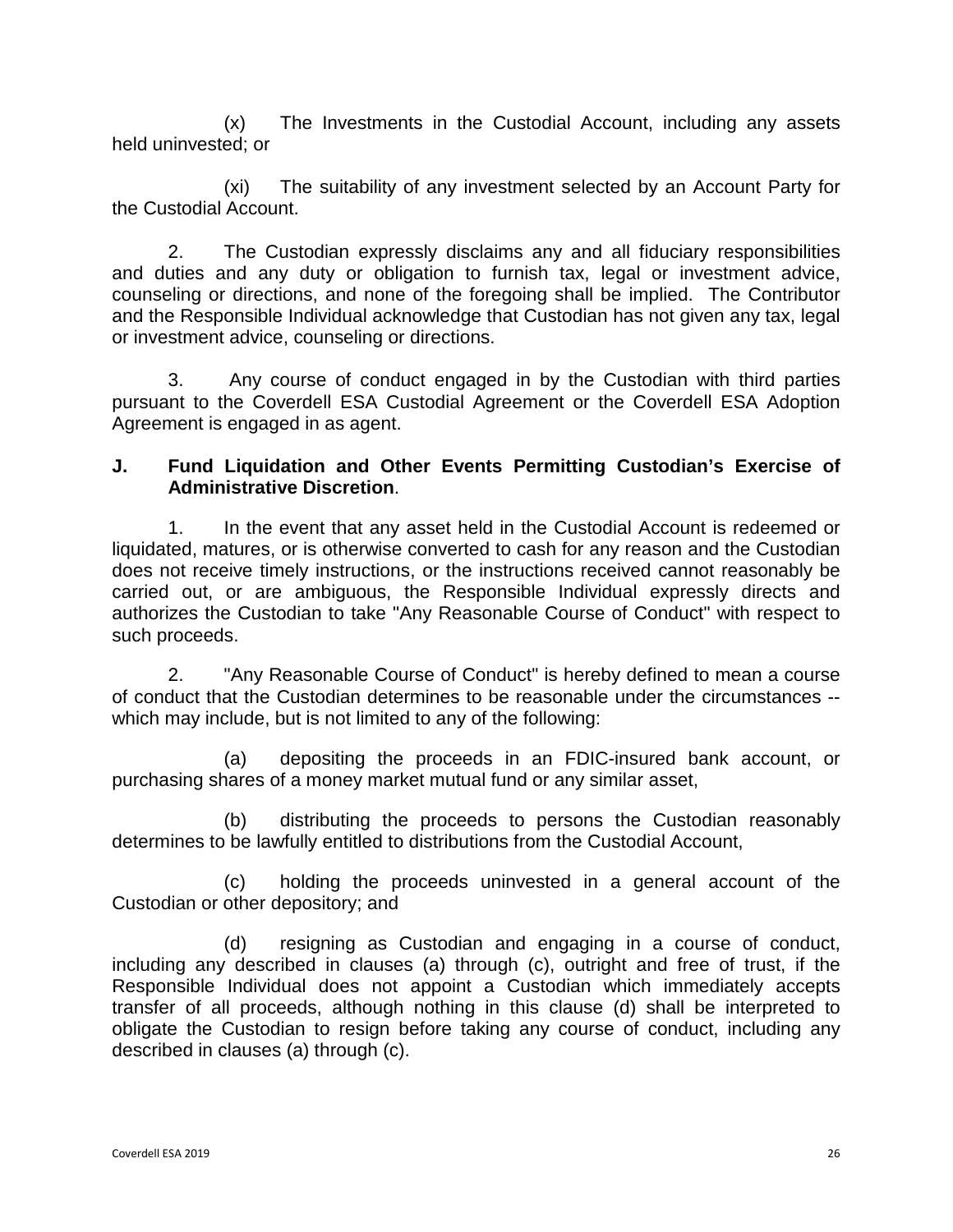3. The Custodian is authorized to pay or recover any costs and expenses associated with taking Any Reasonable Course of Conduct from the proceeds, or by retaining a portion of such in a reserve and subsequently distributing any unused portion of the reserve. To offset any administrative costs or expenses not otherwise recovered by the Custodian, the Custodian shall be entitled to retain for its own account any incidental benefits earned in connection with taking Any Reasonable Course of Action, including "float," bank service credits or overnight investment earnings.

4. The Custodian shall not be liable for any action taken in reliance on this Section J., unless such liability is required by the Code or IRS regulations, and the Responsible Individual expressly waives and releases the Custodian from all such liability.

5. Without limiting the generality of the foregoing, in the event the Custodian makes a distribution from the Custodial Account to the persons it reasonably determines to be entitled to Account distributions, the Responsible Individual and such persons shall bear sole responsibility for any taxes, assessments penalties, levies, or other liabilities of any nature arising or resulting from the distribution, and for taking any actions following the distribution to avoid or mitigate any such liabilities or consequences.

6. This Section J. shall not be interpreted to impose any duty of any nature on the Custodian if any one or more of the events described in this Section J. occurs, whether a duty to take or omit to take any act. For purposes of clarification, it is the intention of this Section J. to provide the Custodian with the broadest possible discretion permitted by law, including the discretion to hold any proceeds uninvested.

7. The Responsible Individual authorizes the Custodian to escheat or otherwise remit to appropriate jurisdictions in accordance with applicable abandoned property or other laws any Investments in the Custodial Account, or any proceeds thereof, and to the extent any Investments of the Custodial Account consist of anything other than cash, the Custodian may escheat or remit the non-cash asset.

8. The Responsible Individual acknowledges and accepts the risks described in this Section J., including the investment risks and tax consequences of the Custodian taking Any Reasonable Course of Conduct.

# **K. Indemnification by Account Parties**.

1. Each Account Party, and their respective successors, heirs and assigns, including any executor or administrator of a beneficiary, shall, to the extent permitted by law, indemnify and hold the Custodian and Sponsor, and their successors and assigns, harmless from any and all claims, actions or liabilities arising in connection with activities and duties contemplated by the Coverdell ESA Custodial Agreement, except those arising from the negligence, recklessness or intentional misconduct of, as applicable, the Custodian or Sponsor.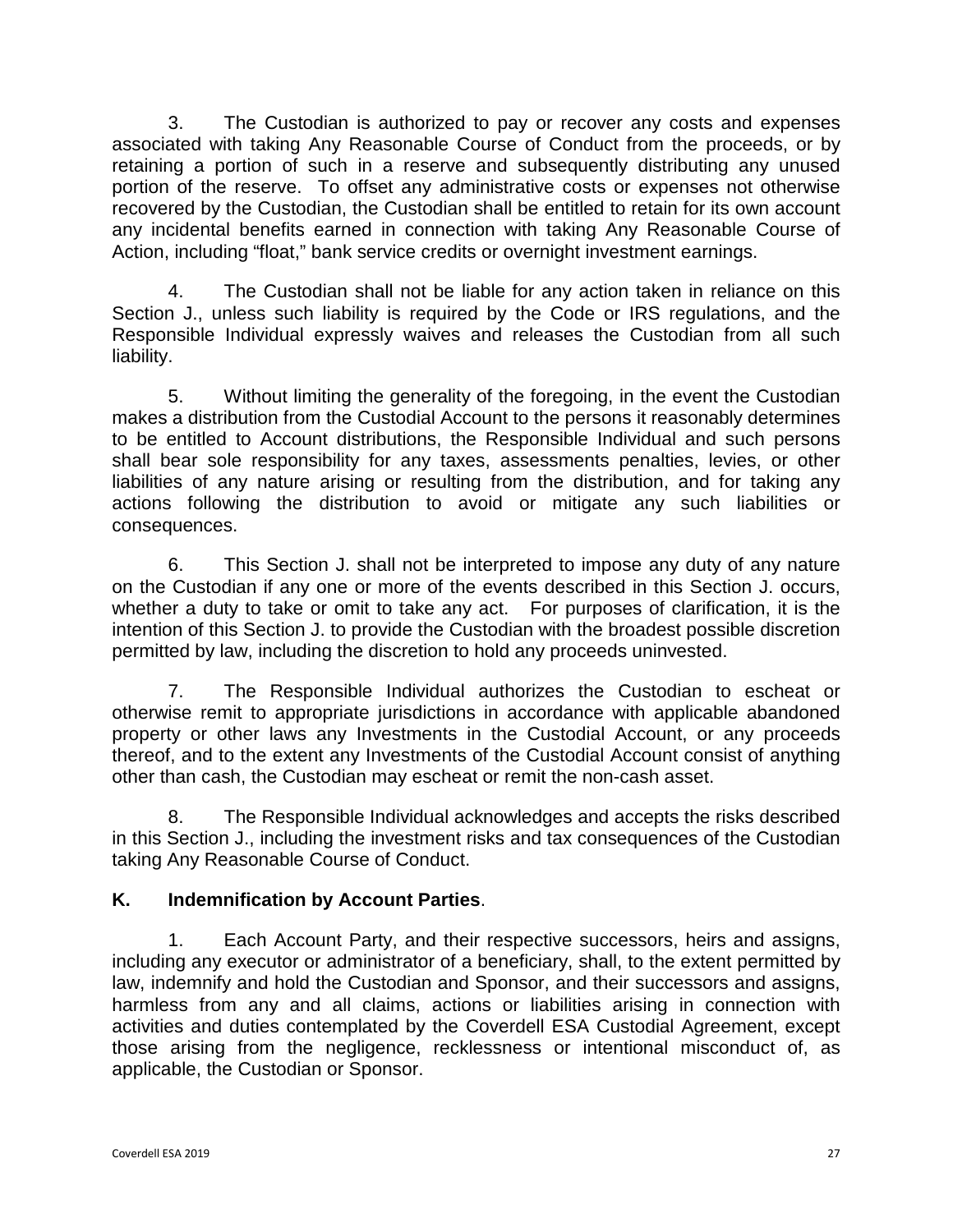## **L. Change of Designated Beneficiary.**

1. At any time prior to the date that the Designated Beneficiary attains the age of 30, the Responsible Individual may change the Designated Beneficiary for the Custodial Account to any Family Member of the original Designated Beneficiary under the age of 30, or direct the Custodian to roll over or transfer the funds in the Custodial Account to a Coverdell ESA of a Family Member of the original Designated Beneficiary under the age of 30.

2. Any change of Designated Beneficiary complying with Section L.1 above shall not be treated as a distribution if the new Designated Beneficiary is a Family Member and such new Designated Beneficiary has not attained the age of 30, as of the date of such change.

3. Notwithstanding any other provision of the Coverdell ESA Custodial Agreement, a new Designated Beneficiary may be named within 30 days after the Designated Beneficiary attains the age of 30.

# **M. Designated Death Beneficiary.**

1. At any time after the opening of the Custodial Account, and notwithstanding the designation of one or more Designated Death Beneficiaries by the Contributor, the Responsible Individual shall be entitled to designate the Designated Death Beneficiaries of the Custodial Account on a form acceptable to the Custodian; provided, however, only Family Members of the original Designated Beneficiary who are under 30 years of age at the time of designation may be designated as Designated Death Beneficiaries.

2. In the event of the Designated Beneficiary's death:

(a) If a Designated Death Beneficiary is under 30 years of age at the time of such death, such individual becomes the Designated Beneficiary, and the Custodial Account shall become an ESA Account for such individual;

(b) If no Designated Death Beneficiary designation is in effect at the time of death or if none of the Designated Death Beneficiaries survive the Designated Beneficiary, the balance of the Custodial Account will be paid to the estate of the Designated Beneficiary. Special rules apply if a Designated Death Beneficiary is a "special needs" beneficiary.

#### **N. Nominee Registration.**

The Custodian may hold all Eligible Investments in accounts registered to the Custodian or its nominee as record owner. Such record ownership shall not abridge or alter the beneficial ownership in the Custodial Account of the Designated Beneficiary.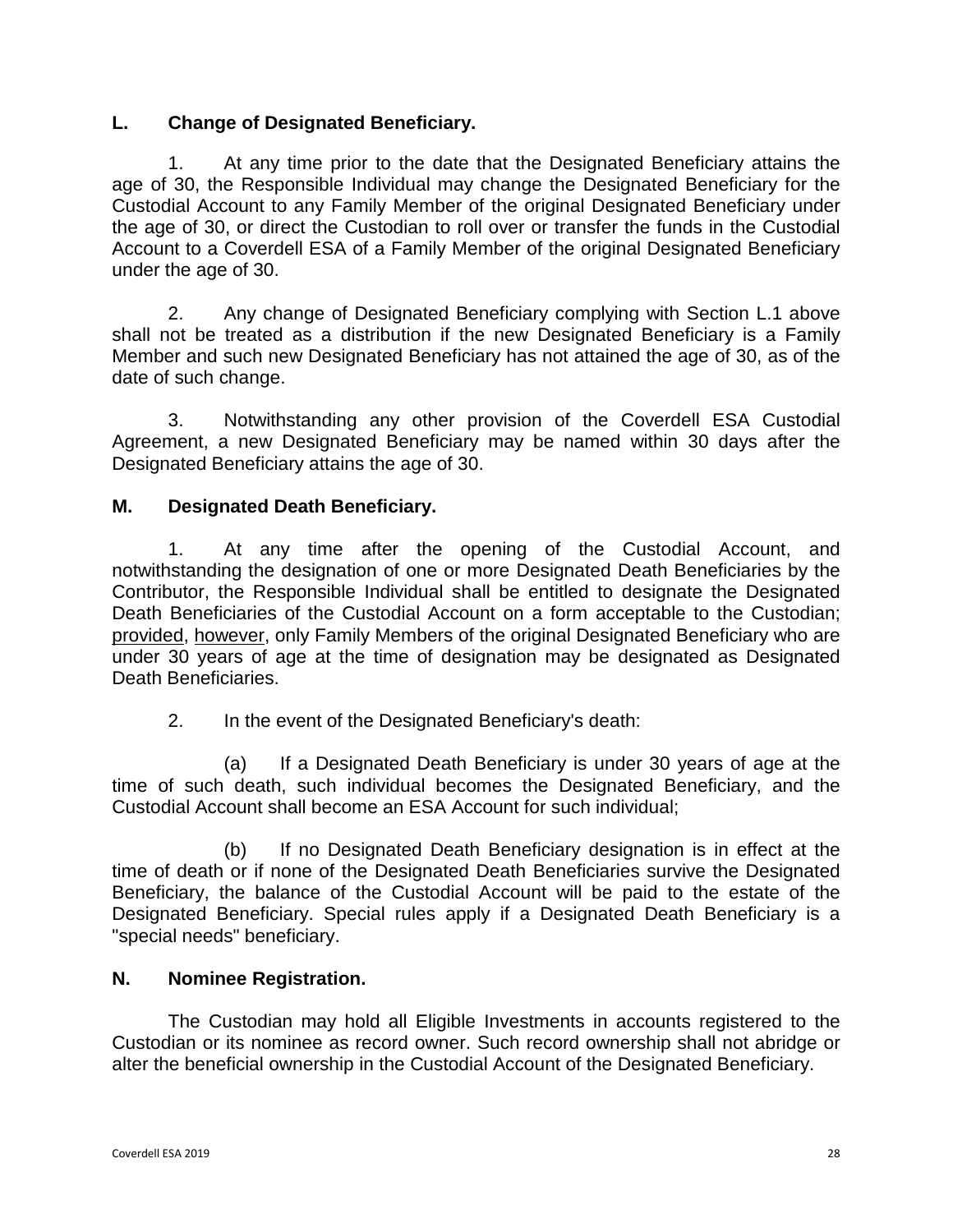### **O. Amendment**.

Notwithstanding Article IX, the Responsible Individual hereby irrevocably delegates to the Custodian the right and power, and hereby irrevocably authorizes the Custodian, to amend the terms and provisions of this Coverdell ESA Custodial Agreement at any time, and hereby consents to any such amendments, provided the amendment does not violate any applicable provision of the Code or IRS regulations. Each such amendment shall be effective when the notice of such amendment is mailed to the address of the Responsible Individual indicated in the Custodian's records, or such other date as may be indicated in the notice, including any retroactive amendment required by law. In the event that the Responsible Individual object to any such amendment, the Responsible Individual's sole remedy is to terminate the Custodial Account, and request a complete distribution of the Investments in the Custodial Account.

## **P. Resignation and Removal of Custodian**.

1. The Custodian may resign at any time by giving at least 30 days' written notice to the Responsible Individual. The Custodian may resign and appoint a successor custodian or trustee to serve under this Coverdell ESA Custodial Agreement or under another governing instrument selected by the successor custodian or trustee by giving the Responsible Individual written notice at least 30 days prior to the effective date of such resignation and appointment, which notice shall also include a copy of such other governing instrument, if applicable. The Responsible Individual shall then have 30 days from the date of such notice to either request a complete distribution of the Custodial Account or designate a different successor custodian or trustee. If the Responsible Individual does not request distribution of the Custodial Account or designate a different successor within such 30 days, the Responsible Individual shall be deemed to have consented to the appointment of the successor custodian or trustee and the terms of any new governing instrument. No executed written instrument of any Account Party shall be required to effect such transfer. The successor custodian may rely on any information, including death beneficiary designations, previously provided to the Custodian.

2. The Responsible Individual may at any time, at the sole cost and expense of the Custodial Account, remove the Custodian and replace the Custodian with a successor custodian or trustee of the Responsible Individual's choice by giving 30 days' written notice to the Custodian. In such event, the Custodian shall liquidate all Investments in the Custodial Account and transfer the cash liquidation proceeds to the successor custodian in accordance with standard industry practices, including the receipt of all appropriate signed documentation, and otherwise as reasonably directed by the Responsible Individual. However, the Custodian may retain a portion of the Investments in the Custodial Account as a reserve for payment of any anticipated remaining fees and expenses, and shall pay over any remainder of this reserve to the successor custodian or trustee upon satisfaction of such fees and expenses. The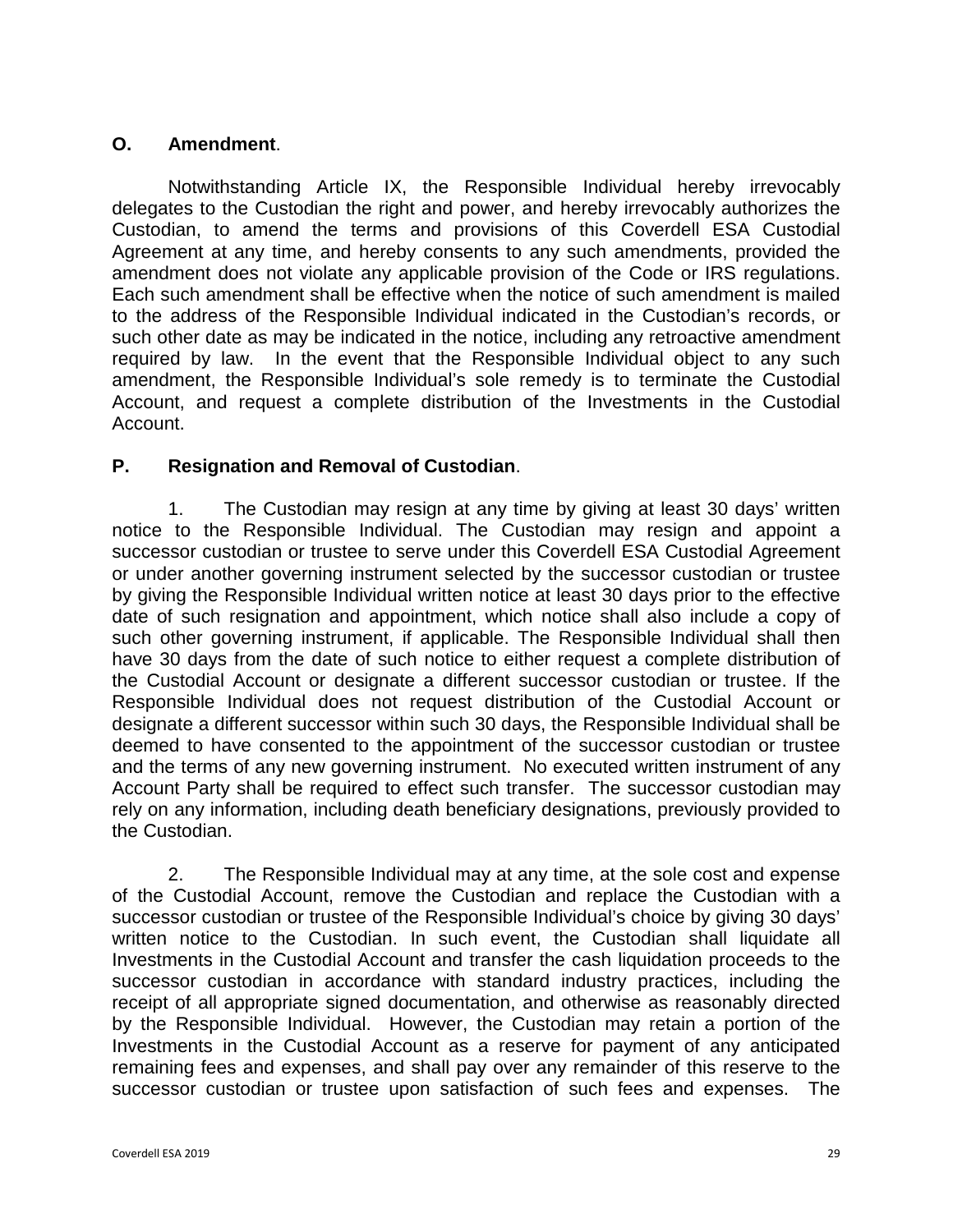Custodian may decline to act under this Section P. if any course of conduct requested of the Custodian by the Responsible Individual could reasonably be interpreted to be a violation of any law or regulation.

3. Any successor trustee or custodian shall be a bank (as defined in Code Section 408(n)) or such other person found qualified to act as a trustee or custodian under a Coverdell ESA by the Secretary of the U.S. Treasury or his delegate. The appointment of a successor trustee or custodian shall be effective upon receipt by the Custodian of such successor's written acceptance. Within 30 days of the effective date of such successor's appointment, the Custodian shall transfer and deliver to the successor applicable Custodial Account records and Investments in the Custodial Account (reduced by any unpaid amounts as provided in Section P.2. The successor custodian shall be subject to the provisions of this Coverdell ESA Custodial Agreement (or any successor thereto) on the effective date of its appointment.

#### **Q. Termination.**

The Custodial Account and the Coverdell ESA Custodial Agreement shall terminate at such time as the Custodian distributes all Investments in the Custodial Account, except that terms necessary for the enforcement of rights that survive termination shall remain in effect for purposes of such enforcement.

#### **R. Agents.**

The Custodian is authorized to hire agents to perform its duties under this Coverdell ESA Custodial Agreement.

#### **S. Income Taxes.**

The Custodian shall be responsible solely for the performance of those duties expressly assigned to it in this Coverdell ESA Custodial Agreement and by operation of law. In determining the taxable amount of a distribution, the Responsible Individual shall rely only on the federal tax records of the Designated Beneficiary.

#### **T. Applicable Law**.

Except to the extent preempted by federal law, this Coverdell ESA Custodial Agreement shall be governed by, and construed, administered and enforced according to, the laws of the State of Delaware, without regard to any conflict of laws provisions, and all contributions shall be deemed made in Delaware.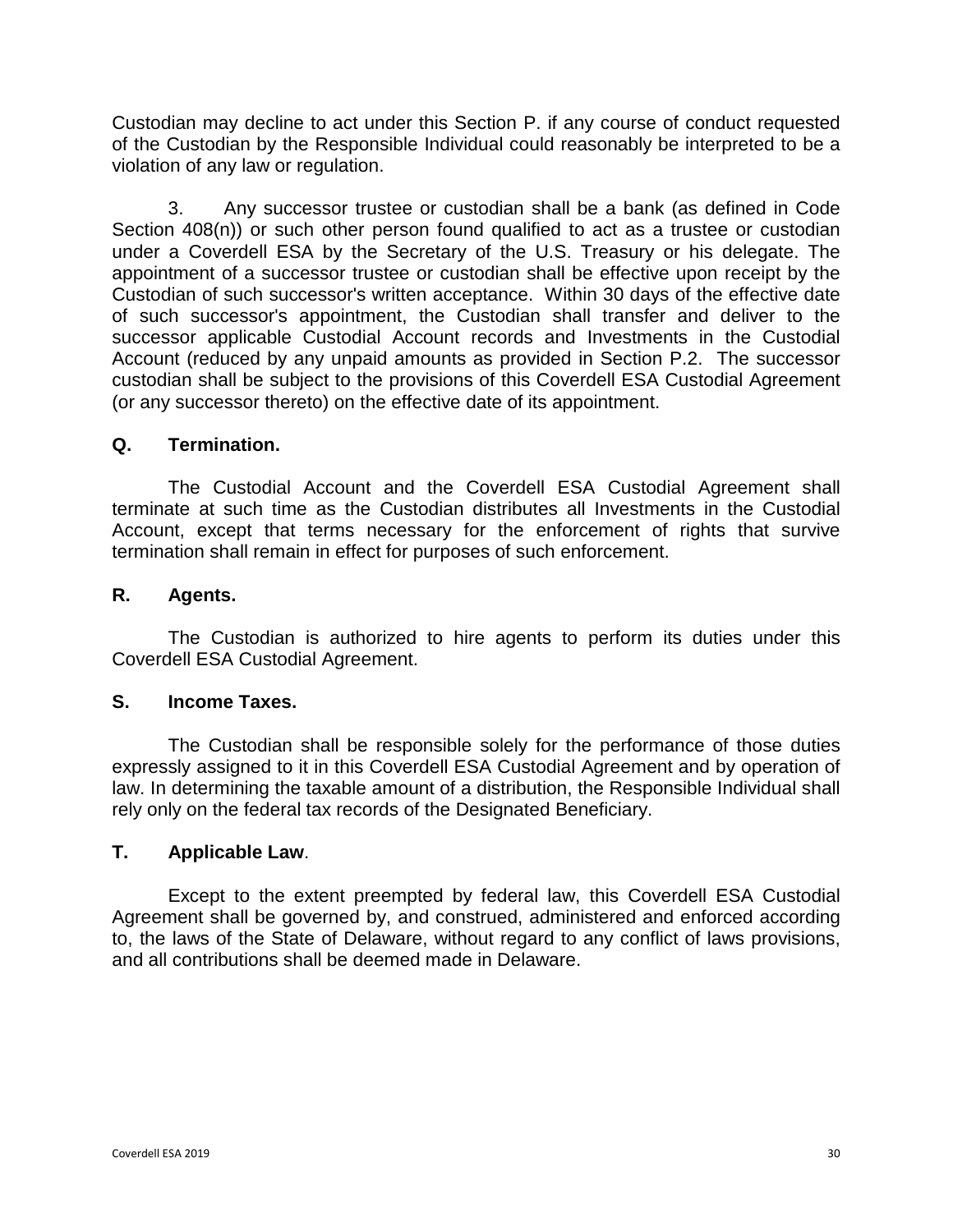#### **COVERDELL EDUCATION SAVINGS ACCOUNT ADOPTION AGREEMENT**

<span id="page-30-0"></span>**RESPONSIBLE INDIVIDUAL\*** (Parent or legal guardian of the Designated Beneficiary. Only one Responsible Individual is allowed on the Coverdell ESA Account at any given time.)

| Name: Name: Name: Name: Name: Name: Name: Name: Name: Name: Name: Name: Name: Name: Name: Name: Name: Name: Name: Name: Name: Name: Name: Name: Name: Name: Name: Name: Name: Name: Name: Name: Name: Name: Name: Name: Name:  |  |                                   |
|--------------------------------------------------------------------------------------------------------------------------------------------------------------------------------------------------------------------------------|--|-----------------------------------|
|                                                                                                                                                                                                                                |  |                                   |
|                                                                                                                                                                                                                                |  |                                   |
| Social Security Number: ______________                                                                                                                                                                                         |  | Date of Birth: __________________ |
| Mailing Address (If different from street address):                                                                                                                                                                            |  |                                   |
|                                                                                                                                                                                                                                |  |                                   |
| <b>DESIGNATED BENEFICIARY*</b>                                                                                                                                                                                                 |  |                                   |
| Name: Name:                                                                                                                                                                                                                    |  |                                   |
|                                                                                                                                                                                                                                |  |                                   |
|                                                                                                                                                                                                                                |  |                                   |
| Social Security Number: ________________________Date of Birth: _________________                                                                                                                                               |  |                                   |
| <b>CONTRIBUTOR</b> (Individual establishing the Coverdell ESA Account if different than<br>Responsible Individual.)                                                                                                            |  |                                   |
| Name: Name and the state of the state of the state of the state of the state of the state of the state of the state of the state of the state of the state of the state of the state of the state of the state of the state of |  |                                   |
|                                                                                                                                                                                                                                |  |                                   |
|                                                                                                                                                                                                                                |  |                                   |
|                                                                                                                                                                                                                                |  |                                   |

\*Under the terms of the Coverdell ESA Custodial Agreement, the Responsible Individual remains the Responsible Individual when the Designated Beneficiary attains the age of majority (see Article V of the Coverdell ESA Custodial Agreement), and the Responsible Individual may designate an eligible Family Member of the original Designated Beneficiary as the new Designated Beneficiary (see Article VI and Article X, Section L. of the Coverdell ESA Custodial Agreement.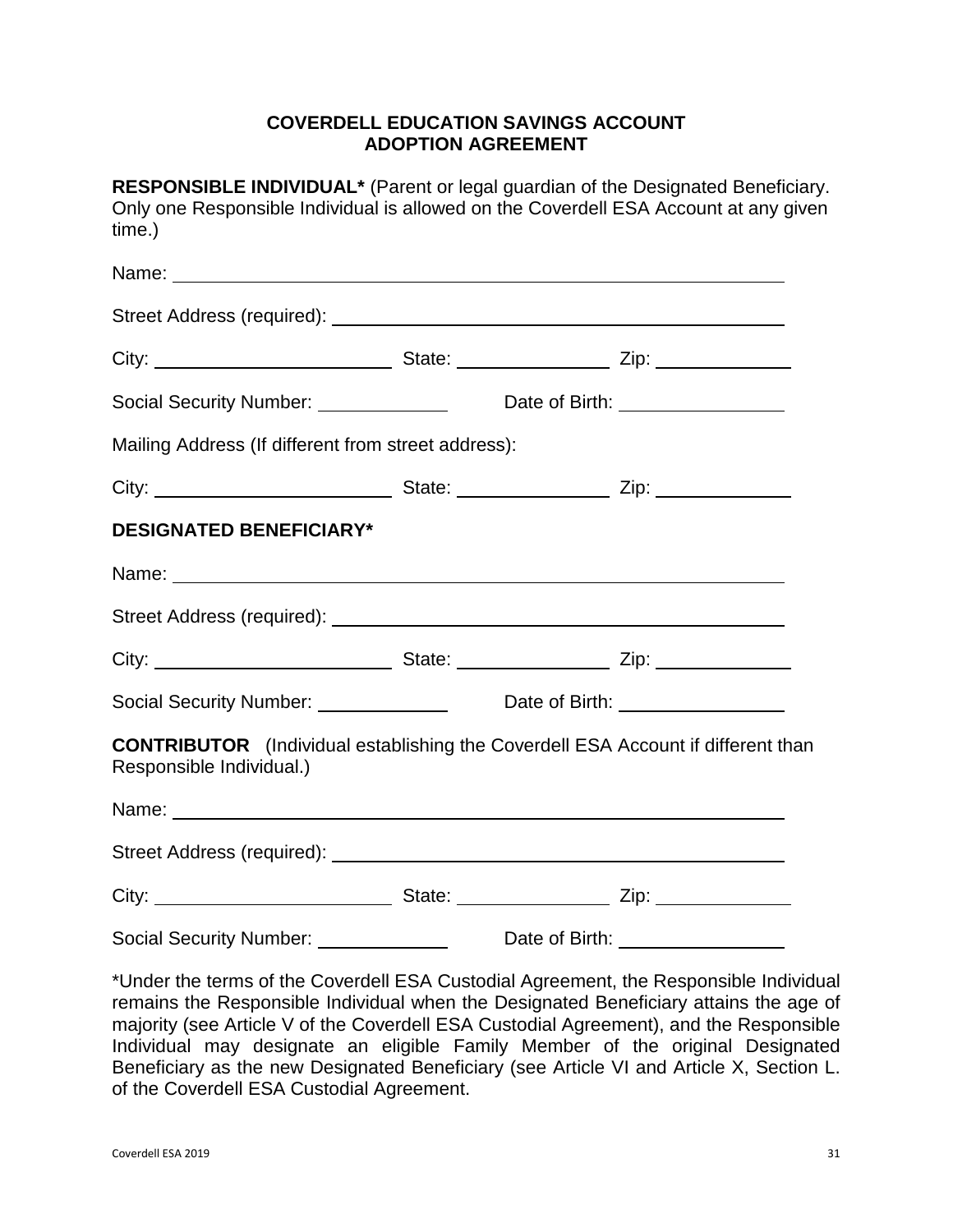**INVESTMENT OPTIONS** (Please check the type of contribution and indicate how to invest)

 Contribution for tax year: \_\_\_\_\_\_\_\_\_\_\_\_\_\_\_ (The contribution must be for a Designated Beneficiary who is under age 18, or for a special needs Designated Beneficiary regardless of age.)

| <b>Investment Name:</b> |  |  |
|-------------------------|--|--|
| <b>Investment Name:</b> |  |  |

□ ROLLOVER - This contribution is a rollover from another Coverdell ESA. This rollover has been completed within 60 days of the receipt of funds from the other Coverdell ESA. These funds are from a Coverdell ESA established for the benefit of either the Designated Beneficiary named above, or a Family Member of the Designated Beneficiary, as described in Internal Revenue Code Section 529(e)(2), who is under age 30. A completed "Certification of Rollover Assets" form must be attached.

| <b>Investment Name:</b> |  |  |
|-------------------------|--|--|
| <b>Investment Name:</b> |  |  |

 TRANSFER OF ASSETS - The initial contribution to this Coverdell ESA Account is a Transfer of Assets from a Coverdell ESA established for the benefit of the Designated Beneficiary named above, or a Family Member of the Designated Beneficiary for which you are listed as the Responsible Individual authorized to act on the Coverdell ESA account. A completed "Transfer of Assets Form" providing your investment allocations must be attached.

**TELEPHONE REDEMPTION PRIVILEGES** (Please note that not all Investments permit telephone redemptions. If your selected Investment permits telephone redemptions, and if you elect the ability to redeem Investments by telephone, you may do so subject to other restrictions.)

I do not want the ability to **redeem** Investments by telephone on this Coverdell ESA Account.

I I want the ability to **redeem** Investments by telephone on this Coverdell ESA Account**.**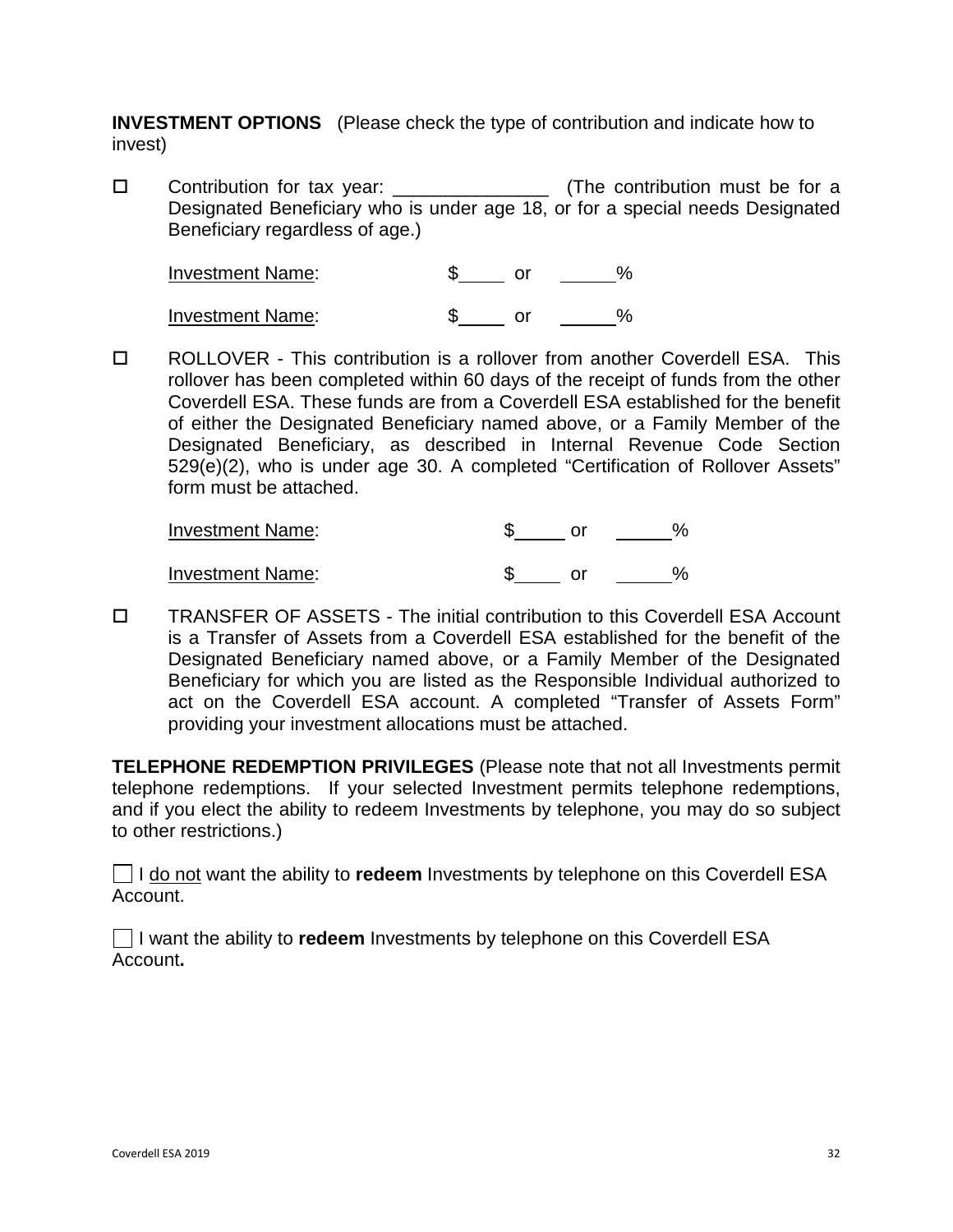#### **DESIGNATED DEATH BENEFICIARY**

I, the Contributor, designate the following Family Member of the Designated Beneficiary (must be under age 30 on the day the Designated Beneficiary dies) to receive any benefits to which the Designated Death Beneficiary may be entitled in the event of the death of the Designated Beneficiary. If the Designated Death Beneficiary predeceases the Designated Beneficiary or the Designated Death Beneficiary attains age 30 before the Designated Beneficiary's death, all assets will be paid to the estate of the Designated Beneficiary.

| Name:                                                              |        | Relationship:* |
|--------------------------------------------------------------------|--------|----------------|
| <b>Street Address:</b>                                             |        |                |
| City:                                                              | State: | Zip:           |
| Social Security Number:<br>*Relationship to Designated Beneficiary |        | Date of Birth: |

#### **TERMS AND CONDITIONS**

I hereby establish this Coverdell ESA Account for the benefit of the named Designated Beneficiary under the terms and conditions contained in this Coverdell ESA Adoption Agreement and the Coverdell ESA Custodial Agreement (which constitutes a binding agreement). I agree that the Coverdell ESA Account becomes effective only upon written acceptance by the Custodian and that such written acceptance will consist of a confirmation of transaction statement.

I agree that the Custodian may amend (add to, delete from or revise) any term of the Coverdell ESA Custodial Agreement at any time by notice to me and that my sole remedy if I disagree with the amendment is to transfer funds in the Coverdell ESA Account to another custodian.

Each contribution to the Coverdell ESA Account will be invested in accordance with the written instructions provided with respect to that contribution. In the event that this is a rollover contribution, the undersigned hereby irrevocably elects to treat the contribution as a rollover contribution.

I acknowledge receiving and reading the following: (1) the Coverdell ESA Adoption Agreement; the Coverdell ESA Custodial Agreement; (iii) the Coverdell ESA Summary Disclosure; and (iv) the Privacy Policy of the Custodian. I also acknowledge receiving and reading the current prospectus for each Mutual Fund that is an Eligible Investment that I have designated for investment.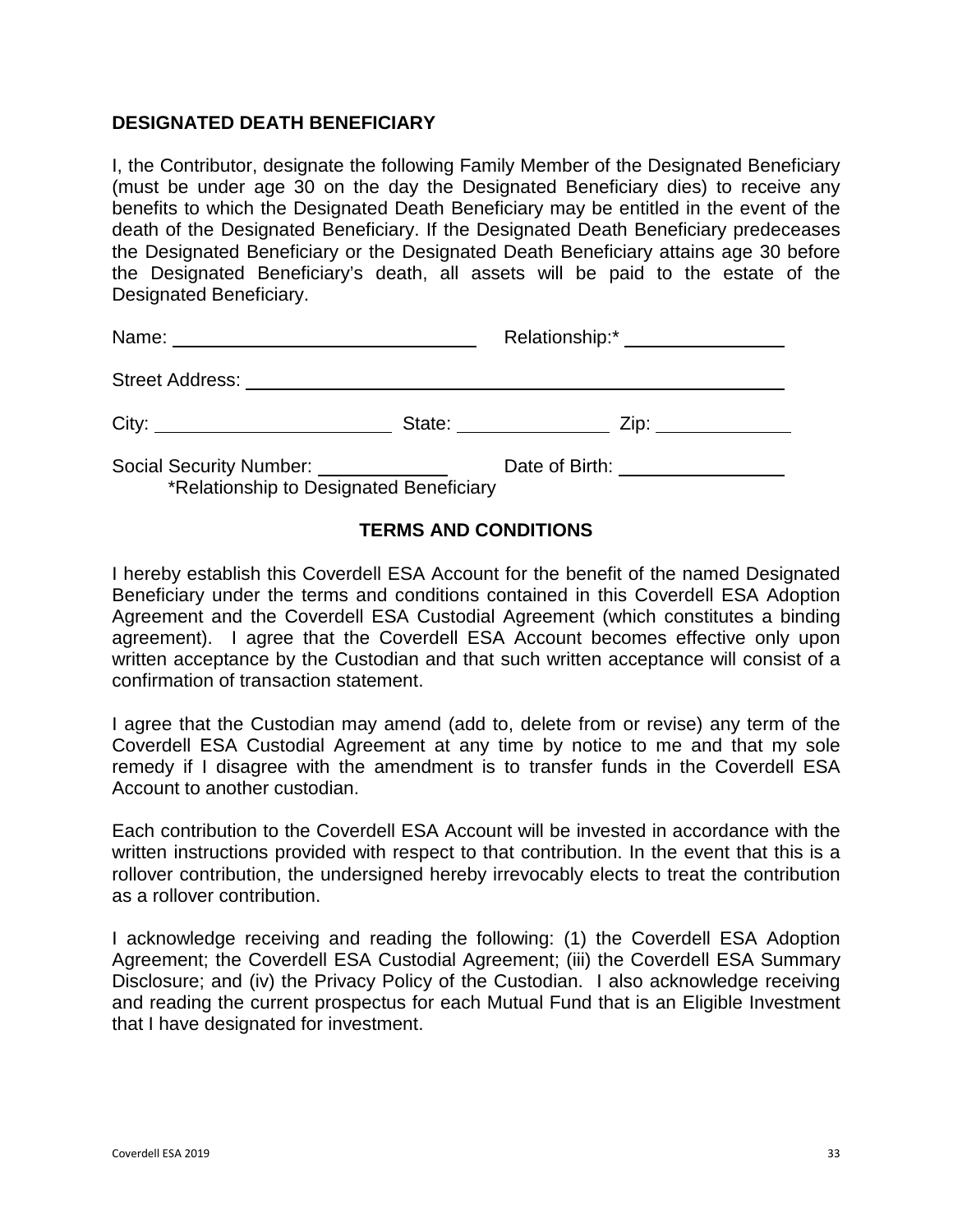**Custodial Fee**: \$20.00 annual maintenance fee per account.

The Custodial Fee may be paid by the Contributor or Responsible Individual at account opening or subsequently with respect to any calendar year. If the Custodial Fee is not paid at account opening or if it is not paid by the date in a given calendar year that the Custodian sets for collection of the Custodial Fee, the Custodian is authorized to deduct the Custodial Fee from the Coverdell ESA Account when it is due, or, if earlier in a given calendar year, the date the Coverdell ESA Account is closed.

The Custodian reserves the right to change the Custodial Fee, but will give at least 30 days written notice to the Responsible Individual. The Custodian will keep records, identify and file returns and provide other information concerning the Coverdell ESA Account as required of custodians by any applicable provisions of the Code and IRS regulations.

#### **Telephone Redemptions**

If I elected to have the ability to redeem Investments via telephone, I understand that the telephone redemption privilege will apply to my Custodial ESA Account. If I have telephone redemption privileges, I agree that neither the Custodian, the Sponsor, nor their transfer agent, their agents, officers, trustees, directors or employees will be liable for any loss, liability or expense for acting, or refusing to act on instructions given under the telephone redemption privileges that are reasonably believed to be genuine and I accept the risk of loss.

#### **Involuntary Liquidations and Distributions**

I have read Article X, Section J. of the Coverdell ESA Custodial Agreement. I acknowledge that certain circumstances beyond the control of the Custodian may occur, which result in a liquidation of Mutual Funds that are Eligible Investment in which the Coverdell ESA Account is invested, or which result in the liquidation of Investments of the Coverdell ESA Account. I acknowledge that at Article X, Section J. of the Coverdell ESA Custodial Agreement, I have authorized the Custodian, following such occurrences, to act in its discretion with regard to the disposition of the liquidation proceeds if it does not receive clear instructions regarding the placement of the liquidation proceeds that it can practicably carry out, including distributing the liquidation proceeds to the Designated Beneficiary.

#### **Certification If Designated Death Beneficiary Has Been Named**

If I have named a Designated Death Beneficiary, the information I furnished in connection with that designation, including in particular but without limitation the Social Security Number, the date of birth and the relationship of the individual to the Designated Beneficiary, is true, correct and complete.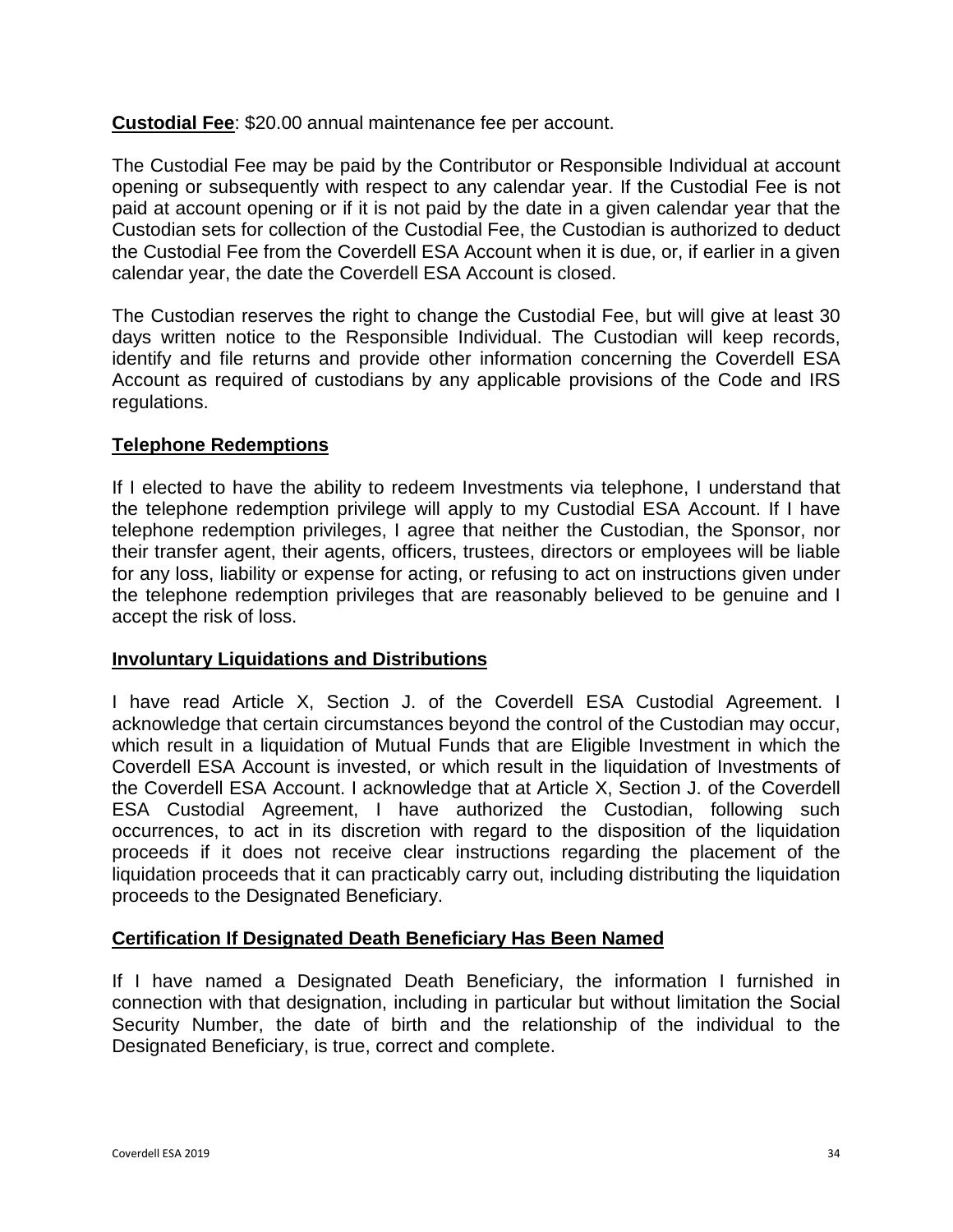### **TIN Certification By Contributor and Responsible Individual**

I certify under penalties of perjury that the Designated Beneficiary is a U.S. person (including a US resident alien) and that the Social Security Numbers filled in on this Coverdell ESA Adoption Agreement for myself, the Responsible Individual and the Designated Beneficiary are true, correct and complete and that these numbers are the Taxpayer Identification Numbers of the respective individuals. *(Foreign persons must use the appropriate Form W-8.*)

#### **Custodian's Customer Identification Program Statement**

To help the U.S. government fight the funding of terrorism and money laundering activities, Federal law requires all financial institutions (such as the Custodian) to obtain, verify, and record information that identifies persons opening accounts. To comply, the Custodian requires the name, address, date of birth and government-issued identification number (generally, a Social Security Number) of the Contributor and the Responsible Individual and other information that may help the Custodian to identify the Contributor and the Responsible Individual. The Custodian may ask for copies of related documentation and the Custodian may consult third-party databases to help verify the identity of the Contributor and the Responsible Individual.

| Contributor's Signature:            | Date: |
|-------------------------------------|-------|
|                                     |       |
| Responsible Individual's Signature: | Date: |

Custodian: BNY Mellon Investment Servicing Trust Company, 4400 Computer Drive, Westborough, MA 01581.

| Mail to the following: | First Class Mail:         | Overnight Mail:       |
|------------------------|---------------------------|-----------------------|
|                        | Meridian Fund, Inc.       | Meridian Fund, Inc.   |
|                        | P.O. Box 9792             | 4400 Computer Drive   |
|                        | Providence, RI 02940-9792 | Westborough, MA 01581 |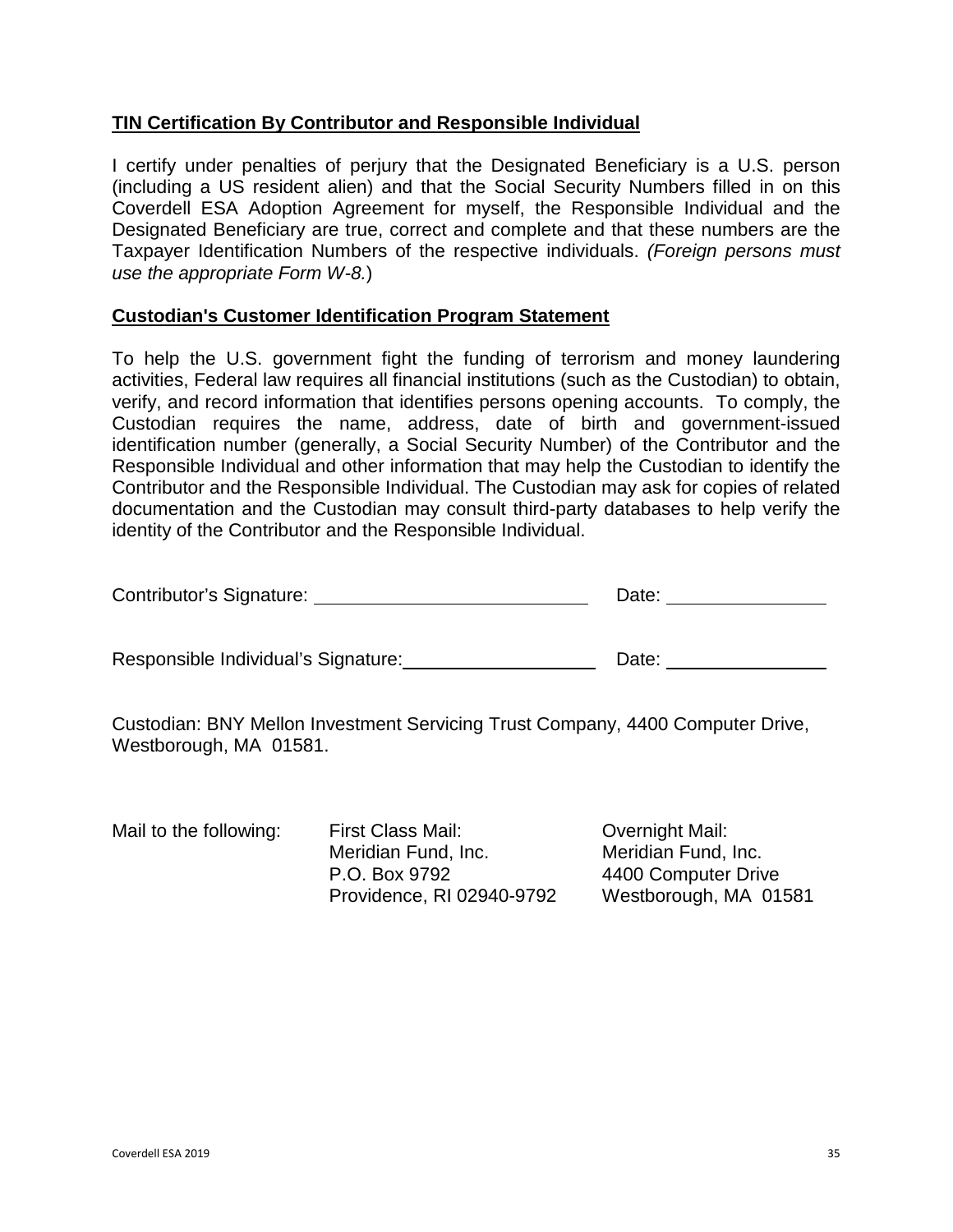#### <span id="page-35-0"></span>**MERIDIAN FUND, INC. COVERDELL EDUCATION SAVINGS ACCOUNT (COVERDELL ESA) TRANSFER OF ASSETS FORM**

Use this form to request a Coverdell ESA transfer of assets from an existing Coverdell ESA to a Coverdell ESA at Meridian Fund, Inc. Based on your instructions, BNY Mellon Investment Servicing Trust Company will initiate the transfer for you. Incomplete information will result in delays in processing your request. If you need assistance completing this form, please contact Shareholder Services at 1-800-446-6662.

|          |                                                                                |                                                                                                             | RESPONSIBLE INDIVIDUAL (The parent or guardian of the Designated Beneficiary) |           |                               |      |
|----------|--------------------------------------------------------------------------------|-------------------------------------------------------------------------------------------------------------|-------------------------------------------------------------------------------|-----------|-------------------------------|------|
|          | Name:                                                                          |                                                                                                             |                                                                               |           |                               |      |
|          | <b>Street Address:</b>                                                         |                                                                                                             |                                                                               |           |                               |      |
| City:    |                                                                                | State:                                                                                                      | Zip:                                                                          |           |                               |      |
|          | Social Security Number:                                                        | Date of Birth:                                                                                              |                                                                               |           |                               |      |
|          | <b>DESIGNATED BENEFICIARY</b>                                                  |                                                                                                             |                                                                               |           |                               |      |
| Name:    |                                                                                |                                                                                                             |                                                                               |           |                               |      |
|          | Social Security Number:                                                        | Date of Birth:                                                                                              |                                                                               |           |                               |      |
|          | Social Security Number:<br><b>INVESTMENT INSTRUCTIONS</b>                      | Date of Birth:<br>(Complete items A and B)                                                                  |                                                                               |           |                               |      |
|          |                                                                                |                                                                                                             |                                                                               |           |                               |      |
|          |                                                                                | □ I am opening a new Coverdell ESA Account and have attached the required Coverdell ESA Adoption Agreement. |                                                                               |           |                               |      |
|          | □ Deposit the proceeds into an existing Coverdell ESA Account. Account Number: |                                                                                                             |                                                                               |           |                               |      |
|          | Invest as follows:                                                             |                                                                                                             |                                                                               |           |                               |      |
| Α.<br>В. | <b>Investment Name:</b>                                                        | Dollar Amount \$                                                                                            |                                                                               | or        | Percentage                    | %    |
|          | <b>Investment Name:</b>                                                        | Dollar Amount \$                                                                                            |                                                                               | or        | Percentage                    | %    |
|          | <b>Investment Name:</b>                                                        | Dollar Amount \$                                                                                            |                                                                               | <b>or</b> | Percentage<br>Must equal 100% | $\%$ |

#### **Name of current custodian:**

| Address       |                     |           |
|---------------|---------------------|-----------|
| City:         | State:              | Zip Code: |
| Contact name: | Telephone number: ( |           |
|               |                     |           |

Continued on next page.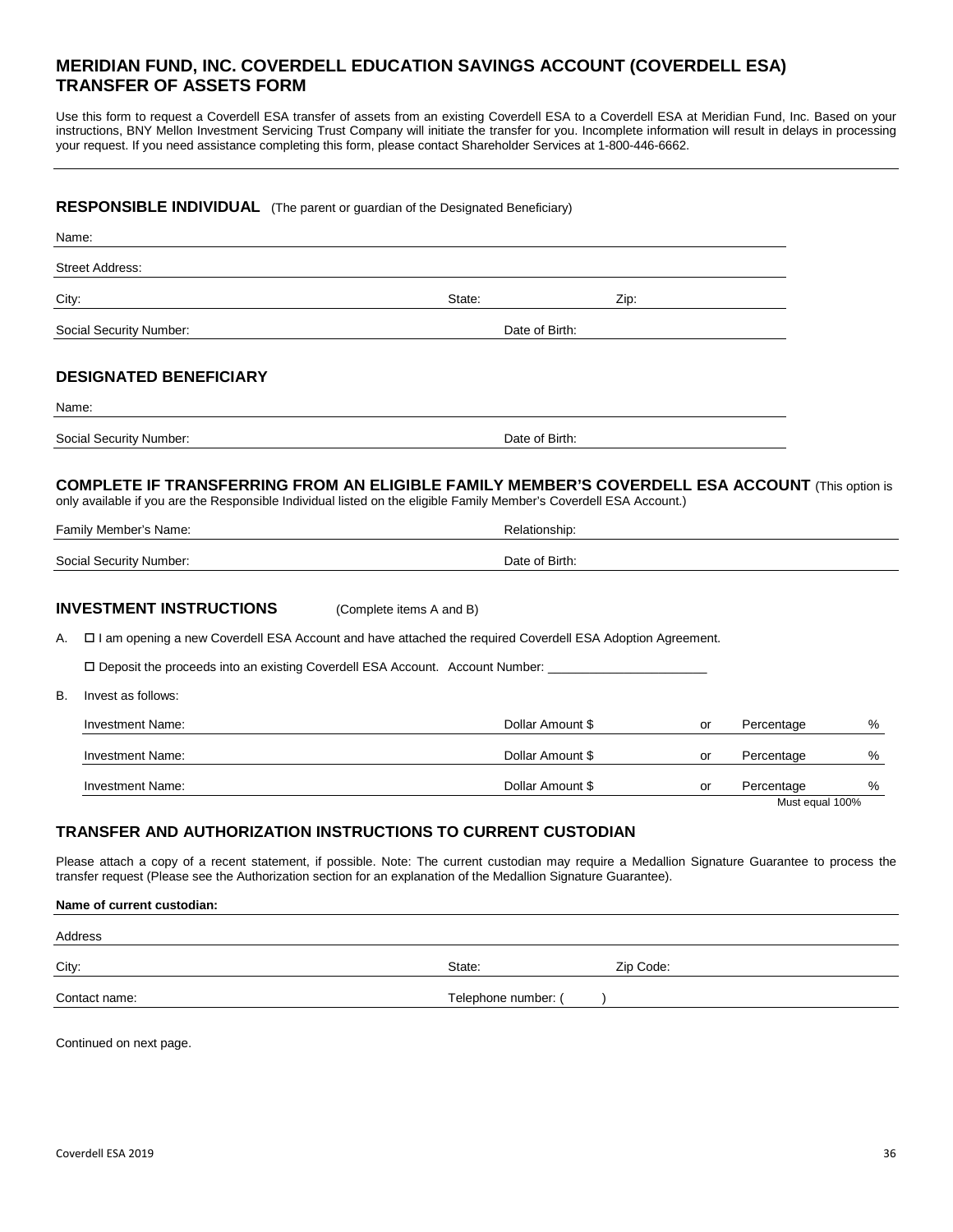**1) Investment to transfer:**

| Account number:              |                                                                                              | Share class: |                    |
|------------------------------|----------------------------------------------------------------------------------------------|--------------|--------------------|
|                              | □ Liquidate Entire Account □ Partial Dollar Amount \$ ________________________or # of Shares |              | □ Transfer In-Kind |
| For Certificate of Deposits: | $\Box$ Immediately*<br>At Maturity Date <b>Network</b> 1997                                  |              |                    |
| 2) Investment to transfer:   |                                                                                              |              |                    |
| Account number:              |                                                                                              | Share class: |                    |
|                              | □ Liquidate Entire Account □ Partial Dollar Amount \$ or # of Shares                         |              | □ Transfer In-Kind |
| For Certificate of Deposits: | $\Box$ Immediately*<br>At Maturity Date At Album At A                                        |              |                    |

\***Note:** if you wish to have certificates of deposit transferred immediately and they have not matured, you may incur a redemption penalty. We cannot accept requests to convert certificates of deposit more than 60 days before their maturity.

#### **AUTHORIZATION**

I authorize the transfer of assets as noted above to a Meridian Fund, Inc. Coverdell ESA Account and authorize the current custodian, Meridian Fund, Inc., and BNY Mellon Investment Servicing Trust Company to process this request on my behalf. I understand as the Responsible Individual, it is my responsibility to insure the prompt transfer of assets by the current custodian. I have read and understand all information on this form and hereby provide applicable authorization.

#### **Signature of Responsible Individual: Date:**

Medallion Signature Guarantee Stamp and Signature (If required by your current custodian or transfer agent): An eligible guarantor is a domestic bank or trust company, securities broker/dealer, clearing agency or savings association that participates in a medallion program recognized by the Securities Transfer Agents Association. The three recognized medallion programs are the Securities Transfer Agents Medallion Program (known as STAMP), Stock Exchanges Medallion Program (SEMP), and the Medallion Signature Program (MSP). A notarization from a notary public is NOT an acceptable substitute for a signature guarantee.

#### **Mail to the following:**

**First Class Mail: Overnight Mail:** Meridian Fund, Inc. **Meridian Fund, Inc.** Meridian Fund, Inc. **P.O. Box 9792** Providence, RI 02940-9792

4400 Computer Drive<br>Westborough, MA 01581 1-800-446-6662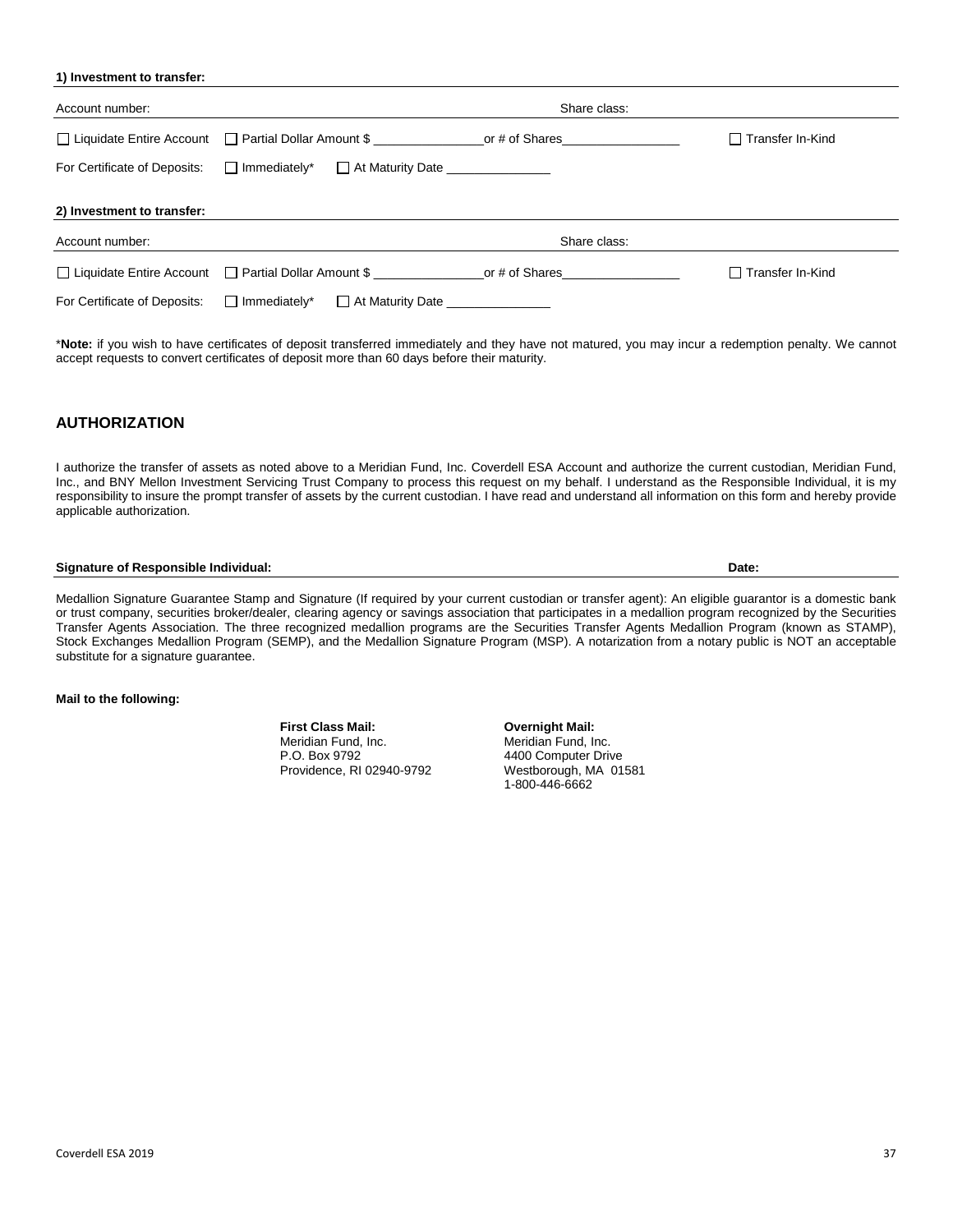#### <span id="page-37-0"></span>**MERIDIAN FUND, INC. COVERDELL EDUCATION SAVINGS ACCOUNT (ESA) CERTIFICATION OF ROLLOVER ASSETS**

Use this form to certify the eligibility of a rollover contribution. Rules regarding rollovers and their tax implications are complex. Please refer to IRS Publication 970 or a professional tax advisor for more information.

#### **RESPONSIBLE INDIVIDUAL** (The parent or guardian of the Designated Beneficiary)

| Name:                   |                |      |  |
|-------------------------|----------------|------|--|
| <b>Street Address:</b>  |                |      |  |
| City:                   | State:         | Zip: |  |
| Social Security Number: | Date of Birth: |      |  |
|                         |                |      |  |

#### **DESIGNATED BENEFICIARY**

| Name:                   |                |
|-------------------------|----------------|
| Social Security Number: | Date of Birth: |
| Account Number:         |                |

#### **ROLLOVER INVESTMENT**

- П **60 Day Rollover – (Coverdell ESA in the same Designated Beneficiary's name)** This is a distribution of all or part of the account balance from another Coverdell ESA that was registered to the same Designated Beneficiary and is being rolled over within 60 days of receipt.
- П **60 Day Rollover – (Eligible Family Member's Coverdell ESA)** This is a distribution of all or part of the account balance from a Coverdell ESA that was held in another family member's name and is being rolled over within 60 days of receipt.

#### **CERTIFICATION**

I, as the Responsible Individual for the above referenced account, certify the following statements are true and correct:

The investment is an eligible Coverdell ESA rollover contribution that is being rolled over

- 1) Within the required timeframe, and
- 2) Includes only Coverdell ESA eligible assets, and
- 3) Is from another Coverdell ESA account in which the above-named Designated Beneficiary was either the original Designated Beneficiary or was an eligible family member of the Designated Beneficiary.

The property received from the distributing Coverdell ESA is the same property that is being rolled over into this Coverdell ESA.

I understand that this rollover contribution is irrevocable. I agree that I, as the Responsible Individual, am solely responsible for all tax consequences of this rollover contribution. I also agree that neither the Custodian nor Meridian Fund, Inc. shall have responsibility for any such tax consequences or any consequences resulting from this amount being ineligible for rollover.

I have read, understand, and agree to be legally bound by the terms of this form. I also understand that the Custodian will rely on this form when accepting this rollover contribution.

#### **Responsible Individual's Signature: Date:**

**Mail to the following:**

**First Class Mail: Overnight Mail:** Meridian Fund, Inc. **Meridian Fund, Inc.**<br>P.O. Box 9792 **Martial Primeries Additional Primeries** A400 Computer Driv P.O. Box 9792 4400 Computer Drive<br>
Providence, RI 02940-9792 Westborough, MA 01

Westborough, MA 01581 1-800-446-6662

Coverdell ESA 2019 38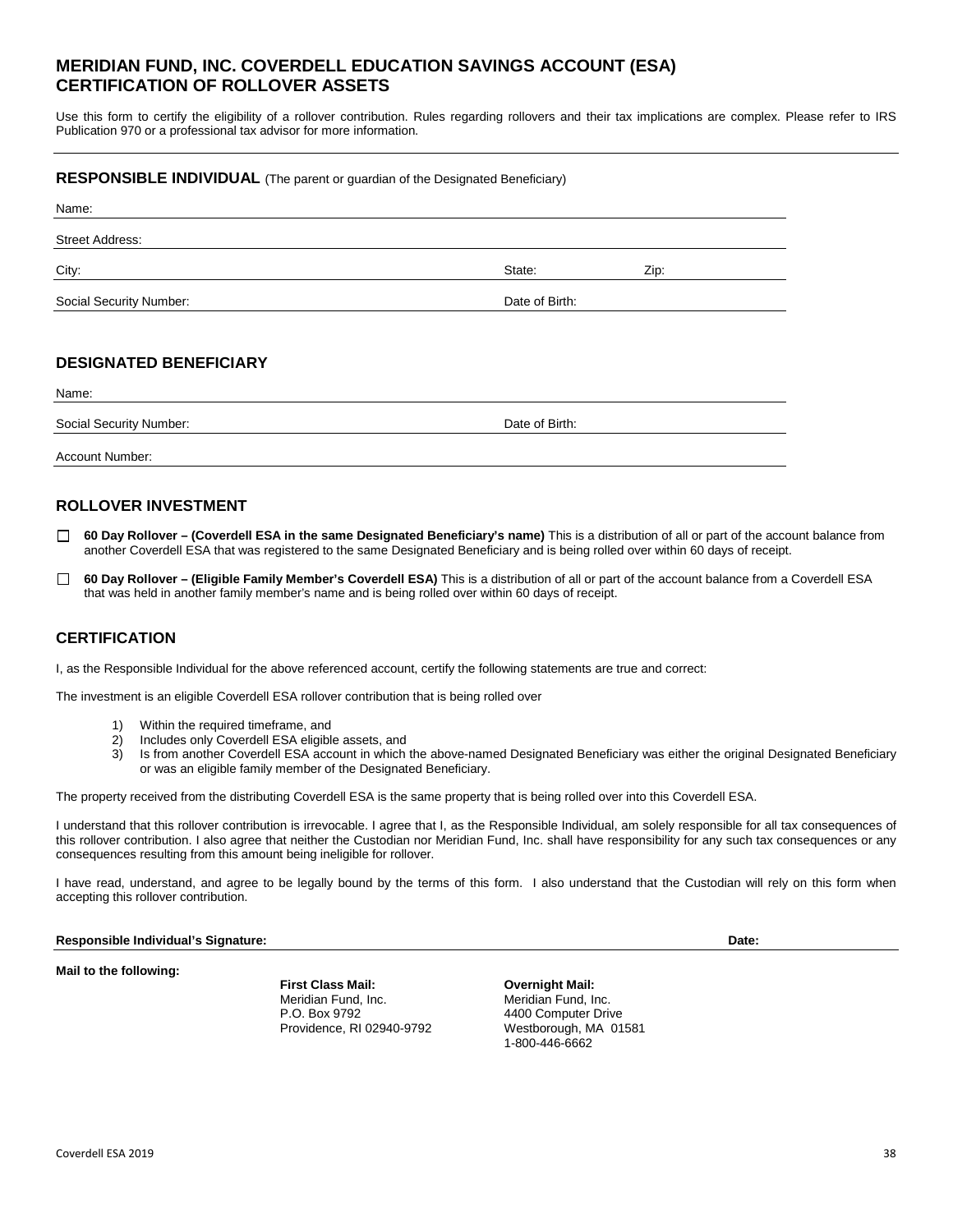**THIS PAGE HAS BEEN INTENTIONALLY LEFT BLANK**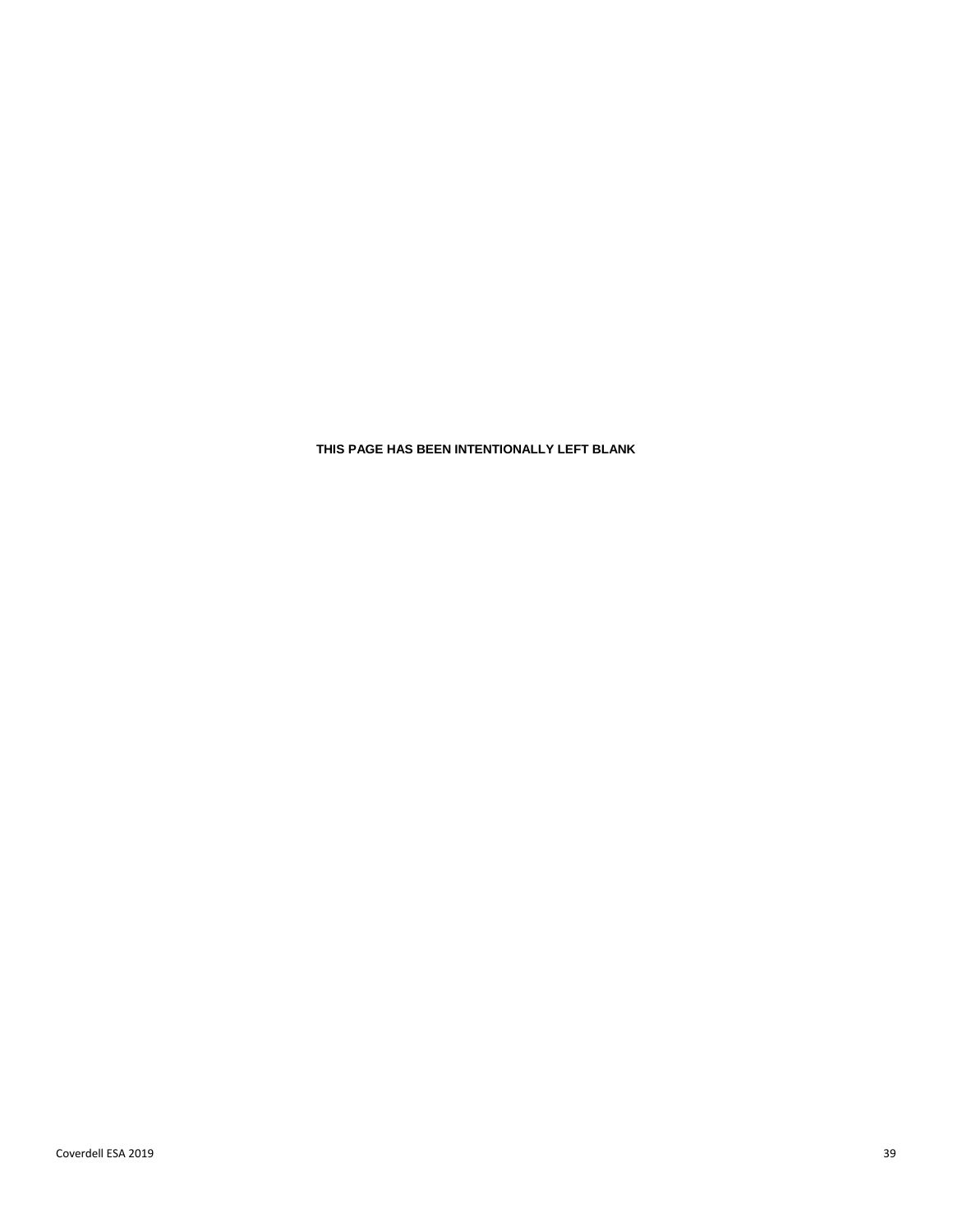#### <span id="page-39-0"></span>**MERIDIAN FUND, INC. COVERDELL EDUCATION SAVINGS ACCOUNT (COVERDELL ESA ACCOUNT) WITHDRAWAL AUTHORIZATION FORM**

Note: For trustee to trustee transfers, please complete the appropriate receiving custodian's trustee to trustee transfer form. All required documentation must be received in good order before the withdrawal request can be honored. All legal documents must be certified and a Medallion Signature Guarantee may be required. Please see the Signature section for an explanation of the Medallion Signature Guarantee.

#### **RESPONSIBLE INDIVIDUAL**

| Name:                         |        |      |
|-------------------------------|--------|------|
| Address:                      |        |      |
| City:                         | State: | Zip: |
| <b>DESIGNATED BENEFICIARY</b> |        |      |
| Name:                         |        |      |
|                               |        |      |

Social Security Number:  $\overline{\phantom{a}}$  Date of Birth:

Account Number:

#### **DISTRIBUTION REASON**

#### **Qualified Distribution Is Being Used for Qualified Education Expenses:**

The distribution from this Coverdell ESA Account is being used for qualified education expenses of the Designated Beneficiary.

#### **Non-Qualified Distribution Is Not Being Used for Education Expenses:**

 $\Box$  1. This distribution is not being used for qualified education expenses and none of the other reasons listed below apply.

 $\Box$  2. Permanent disability of the Designated Beneficiary (within the meaning of section 72(m)(7) of the Internal Revenue Code).

 $\square$  3. Removal of excess contribution plus earnings before the tax-filing deadline. In which tax year was the contribution made? Is the contribution plus earnings being removed in the same year?  $\Box$  Yes  $\Box$  No

 $\Box$  4. Liquidation of the Coverdell ESA Account because the Designated Beneficiary has attained age 30.

- □ 5. Transfer incident to divorce or legal separation attach a Medallion Signature Guarantee letter of instruction indicating how the proceeds are to be distributed.
- $\Box$  6. The Coverdell ESA Account is being rolled over to a Coverdell ESA for another eligible Family Member. Attached is either 1)  $\Box$  a Medallion Signature Guarantee letter of instruction indicating how the proceeds are to be delivered, or  $2)$   $\Box$ a new Meridian Fund, Inc. Coverdell ESA Adoption Agreement.
- 7. Death the Responsible Individual or representative of the Designated Beneficiary's estate must furnish a certified copy of the death certificate and select from the following options **(A, B, or C)** below.
	- A. Distribute assets payable to the estate of the Designated Beneficiary following the mailing instructions on page 2.

Estate's Tax Identification Number:\_\_\_\_\_\_\_\_\_\_\_\_\_\_\_\_\_\_

 $\Box$  B. Distribute assets in cash payable to the named Designated Death Beneficiary following the mailing instructions on page 2.

Beneficiary's Name: \_\_\_\_\_\_\_\_\_\_\_\_\_\_\_\_\_\_\_\_\_\_\_\_\_\_\_\_\_\_\_\_\_\_\_\_\_\_\_\_\_\_\_\_Social Security Number:\_\_\_\_\_\_\_\_\_\_\_\_\_\_\_\_\_\_\_

- C. The Coverdell ESA Account is being rolled over to a Coverdell ESA for an eligible Family Member who is under the age of 30. Coverdell ESA Recipient's Name:
	- Attached is a new Meridian Fund, Inc. Coverdell ESA Adoption Agreement indicating a rollover contribution investment.
	- $\Box$  Deposit as a rollover into an existing Coverdell ESA Account at Meridian Fund, Inc.. Account Number:
	- $\Box$  Issue proceeds to a Coverdell ESA in the recipient's name at another institution following the mailing instructions below.

Continued on next page.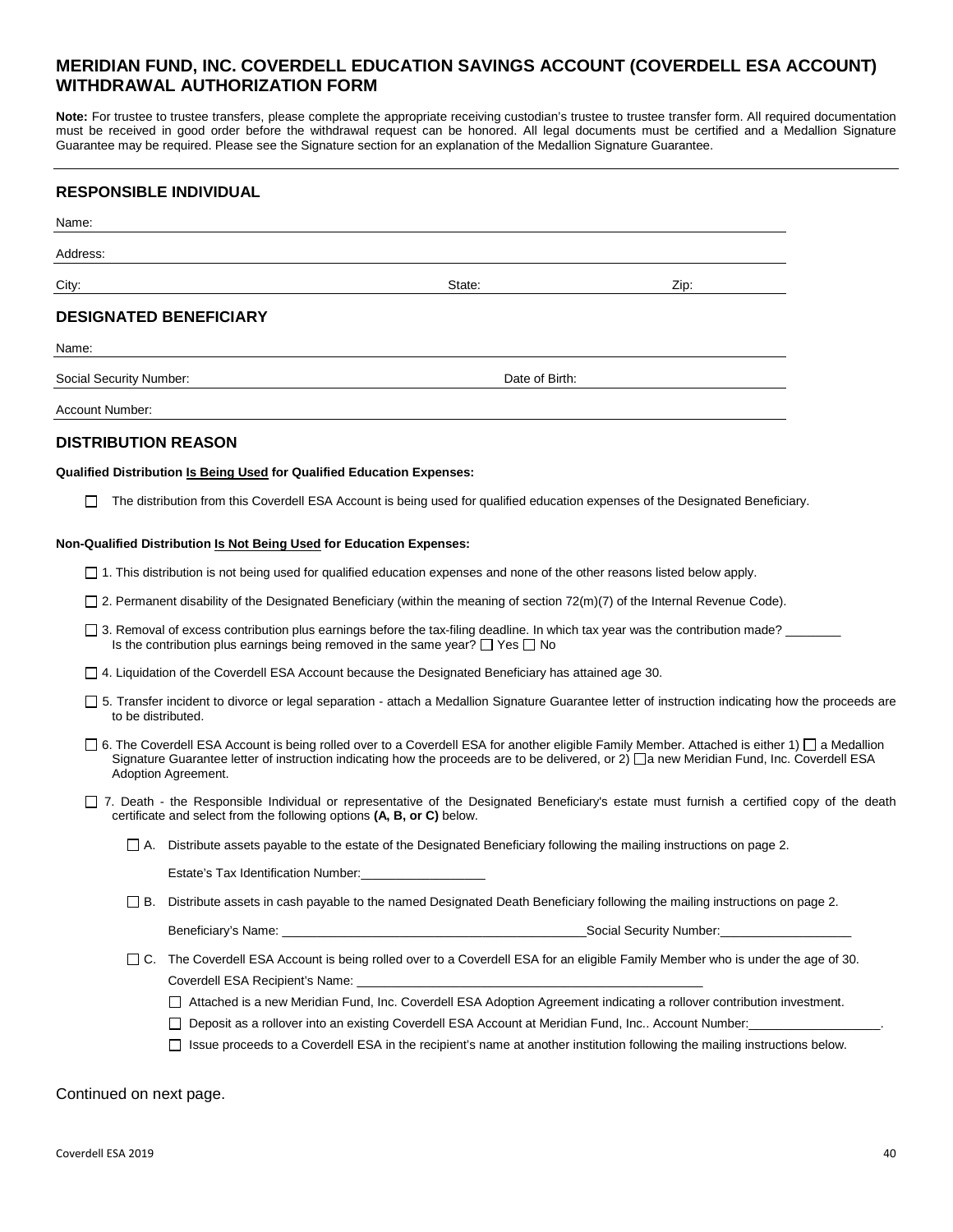#### **DISTRIBUTION METHOD (Complete A, B and C)**

| A. Choose one:             | $\Box$ Total Liquidation | (or) | Partial Distribution - Amount: \$ | (or)             |    | Shares |
|----------------------------|--------------------------|------|-----------------------------------|------------------|----|--------|
| <b>B. Distribute from:</b> |                          |      |                                   |                  |    |        |
| Investment:                |                          |      |                                   | Dollar Amount \$ | or | %      |
| Investment:                |                          |      |                                   | Dollar Amount \$ | or | %      |
|                            |                          |      |                                   |                  |    |        |

#### **C.Mailing Instructions:**

**Mail to the Designated Beneficiary's address of record –** Check will be made payable to the Designated Beneficiary (or to their estate in case of death distribution).

**Mail to the following address** - (Medallion Signature Guarantee required if address is not already on file.)

| Attention:                                                                                                                                                                                                                     | For the Benefit of:                                                                                                                                                                                                           |                              |                                                                                         |  |
|--------------------------------------------------------------------------------------------------------------------------------------------------------------------------------------------------------------------------------|-------------------------------------------------------------------------------------------------------------------------------------------------------------------------------------------------------------------------------|------------------------------|-----------------------------------------------------------------------------------------|--|
| Street:                                                                                                                                                                                                                        | City:                                                                                                                                                                                                                         | State:                       | Zip:                                                                                    |  |
|                                                                                                                                                                                                                                | $\Box$ Transfer funds electronically via ACH <sup>*</sup> : (voided check required) (or)<br>$\Box$ Mail check to*:                                                                                                            |                              |                                                                                         |  |
|                                                                                                                                                                                                                                | Name of Institution: New York Changes and the Changes of the Changes of the Changes of the Changes of the Changes of the Changes of the Changes of the Changes of the Changes of the Changes of the Changes of the Changes of |                              | *Medallion Signature Guarantee is required                                              |  |
| For the Benefit of: The state of the Benefit of:                                                                                                                                                                               |                                                                                                                                                                                                                               |                              | and may be obtained at your local bank or                                               |  |
| Address: Andreas Address and Address and Address and Address and Address and Address and Address and Address and Address and Address and Address and Address and Address and Address and Address and Address and Address and A |                                                                                                                                                                                                                               |                              | trust company, securities broker/dealer,<br>clearing agency or savings association.     |  |
| Routing and Account Number:                                                                                                                                                                                                    |                                                                                                                                                                                                                               | in the account registration. | *The receiving bank account must include<br>your, or the Designated Beneficiary's, name |  |

#### **SIGNATURE**

I certify that I am authorized to make these elections and that all information provided is true and accurate. I further certify that the Custodian, the Meridian Fund, Inc., or any agent of either of them has given no tax or legal advice to me, and that all decisions regarding the elections made on this form are my own. The Custodian is hereby authorized and directed to distribute funds from the account in the manner requested. The Custodian may conclusively rely on this certification and authorization without further investigation or inquiry. I expressly assume responsibility for any adverse consequences which may arise from the election(s) and agree that the Custodian, Meridian Fund, Inc., and their agents shall in no way be responsible, and shall be indemnified and held harmless, for any tax, legal or other consequences of the election(s) made on this form.

#### **Signature of Responsible Individual: Date:**

#### **Mail to the following:**

**First Class Mail: Overnight Mail:** Meridian Fund, Inc. 6. Meridian Fund, Inc.<br>P.O. Box 9792 14400 Computer Driv Providence, RI 02940-9792

Medallion Signature Guarantee Stamp and Signature (If required by your current custodian or transfer agent): An eligible guarantor is a domestic bank or trust company, securities broker/dealer, clearing agency or savings association that participates in a medallion program recognized by the Securities Transfer Agents Association. The three recognized medallion programs are the Securities Transfer Agents Medallion Program (known as STAMP), Stock Exchanges Medallion Program (SEMP), and the Medallion Signature Program (MSP). A notarization from a notary public is NOT an acceptable substitute for a signature guarantee.

4400 Computer Drive<br>Westborough, MA 01581 1-800-446-6662

Medallion Signature Guarantee Stamp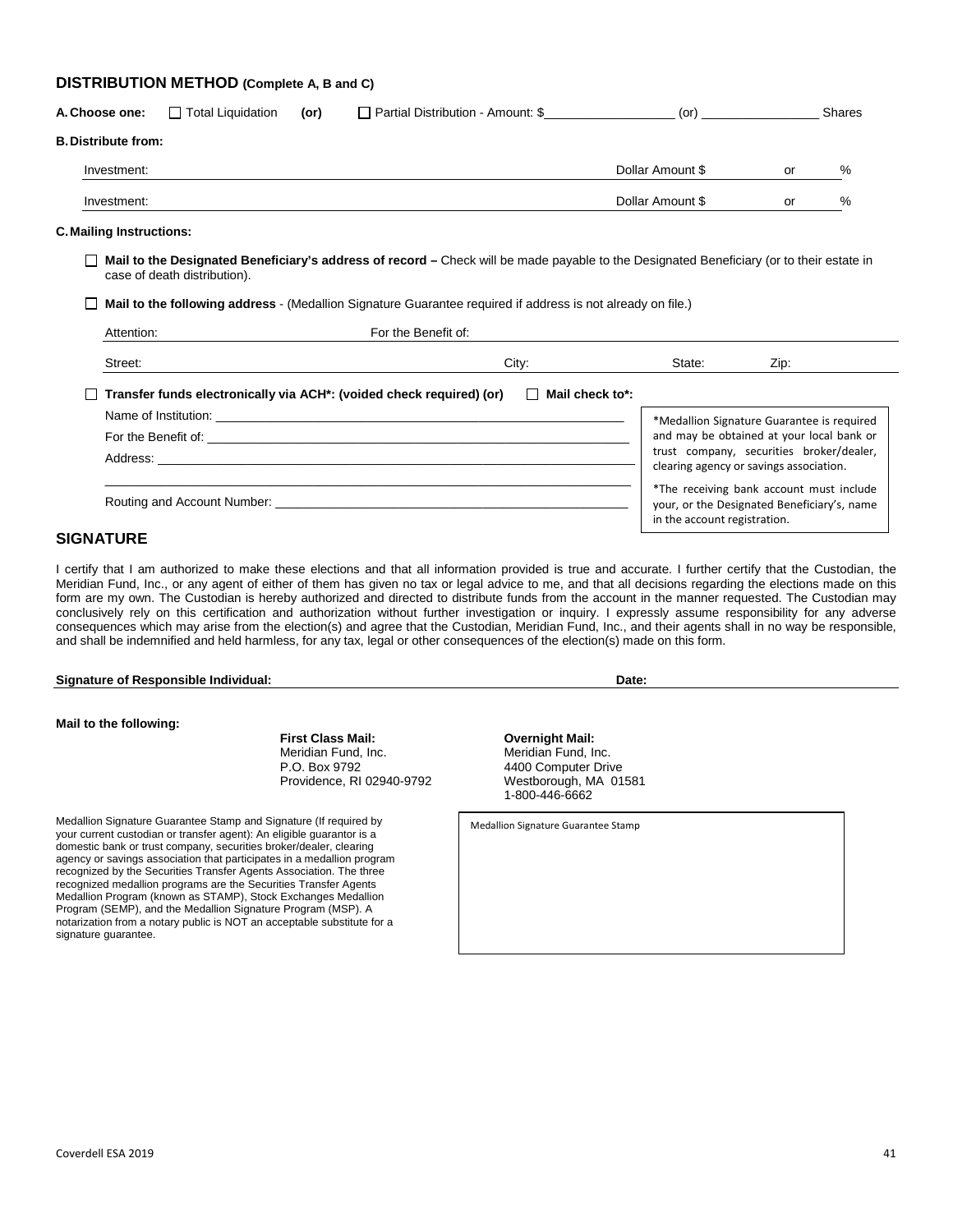<span id="page-41-0"></span>

| <b>FACTS</b> | WHAT DOES BNY MELLON INVESTMENT SERVICING TRUST COMPANY<br>DO WITH YOUR PERSONAL INFORMATION?                                                                                                                                                                                                                                                                                  |
|--------------|--------------------------------------------------------------------------------------------------------------------------------------------------------------------------------------------------------------------------------------------------------------------------------------------------------------------------------------------------------------------------------|
|              |                                                                                                                                                                                                                                                                                                                                                                                |
| Why?         | Financial companies choose how they share your personal information. Federal law gives consumers the<br>right to limit some but not all sharing. Federal law also requires us to tell you how we collect, share, and<br>protect your personal information.                                                                                                                     |
|              | Please read this notice carefully to understand what we do.                                                                                                                                                                                                                                                                                                                    |
|              |                                                                                                                                                                                                                                                                                                                                                                                |
| What?        | The types of personal information we collect and share depend on the product or service you have with<br>us. This information can include:<br>Social Security number<br>Account balances<br>Transaction history<br>Account transactions<br><b>Retirement assets</b><br>When you are no longer our customer, we continue to share your information as described in this notice. |
|              |                                                                                                                                                                                                                                                                                                                                                                                |
| How?         | All financial companies need to share customers' personal information to run their everyday business. In<br>the section below, we list the reasons financial companies can share their customers' personal                                                                                                                                                                     |

information; the reasons BNY Mellon Investment Servicing Trust Company chooses to share; and

| Reasons we can share your personal information                                                                                                                                             | Does BNY Mellon<br><b>Investment Servicing Trust</b><br><b>Company share?</b> | Can you limit this sharing? |
|--------------------------------------------------------------------------------------------------------------------------------------------------------------------------------------------|-------------------------------------------------------------------------------|-----------------------------|
| For our everyday business purposes-<br>such as to process your transactions, maintain your<br>account(s), respond to court orders and legal<br>investigations, or report to credit bureaus | Yes                                                                           | No.                         |
| For our marketing purposes-<br>to offer our products and services to you                                                                                                                   | No.                                                                           | No.                         |
| For joint marketing with other financial companies                                                                                                                                         | No                                                                            | No                          |
| For our affiliates' everyday business purposes-<br>information about your transactions and experiences                                                                                     | <b>Yes</b>                                                                    | No                          |
| For our affiliates' everyday business purposes-<br>information about your creditworthiness                                                                                                 | No.                                                                           | No.                         |
| For our affiliates to market to you                                                                                                                                                        | No                                                                            | No                          |
| For nonaffiliates to market to you                                                                                                                                                         | No.                                                                           | No.                         |

Questions? | Call 855-649-0623

whether you can limit this sharing.